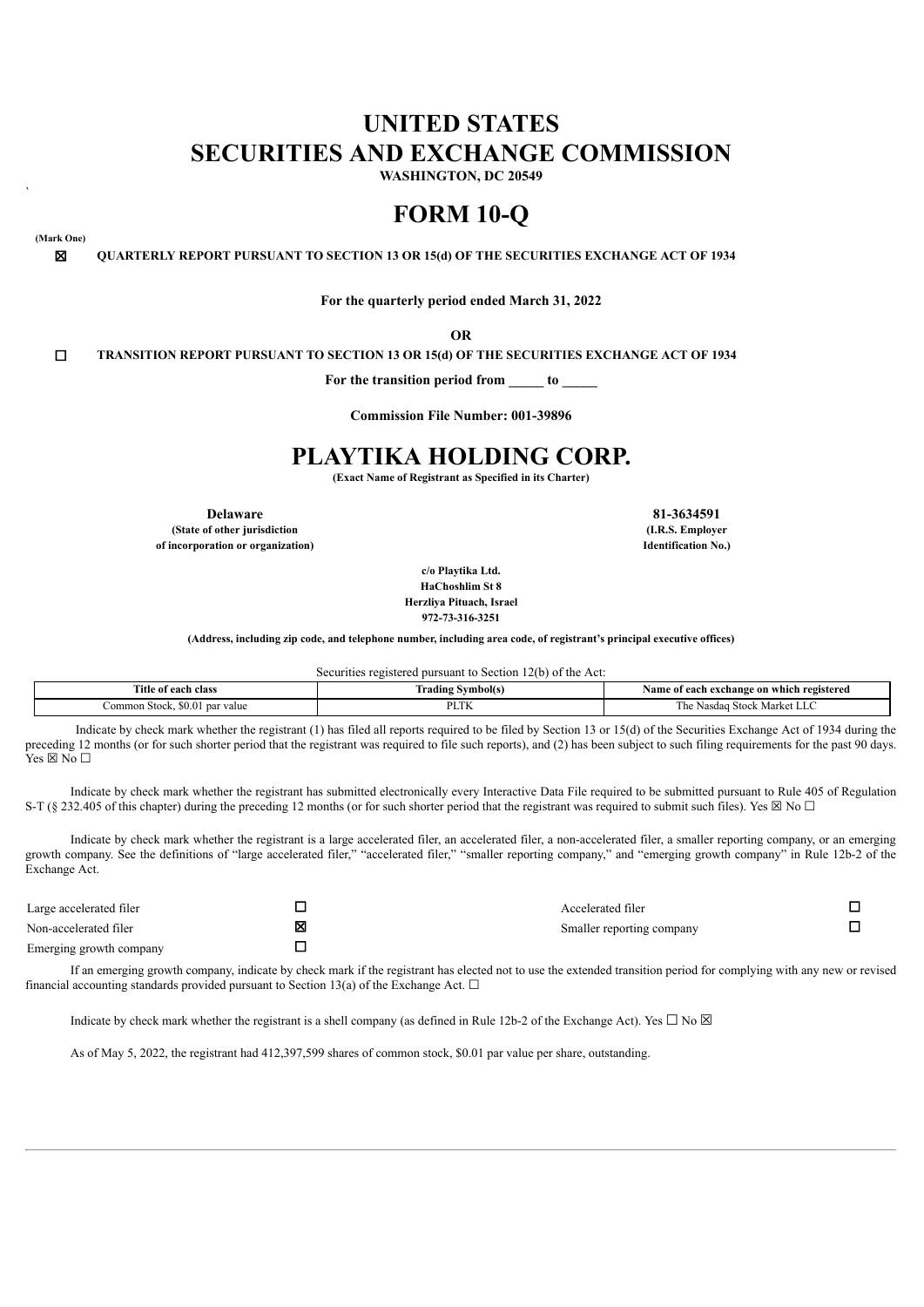# **PLAYTIKA HOLDING CORP. FORM 10-Q INDEX**

|                   |                                                                                                     | Page           |
|-------------------|-----------------------------------------------------------------------------------------------------|----------------|
| PART I.           | <b>FINANCIAL INFORMATION</b>                                                                        |                |
| ITEM 1.           | <b>FINANCIAL STATEMENTS (Unaudited)</b>                                                             |                |
|                   | Consolidated Balance Sheets as of March 31, 2022 and December 31, 2021                              |                |
|                   | Consolidated Statements of Comprehensive Income for the three months ended March 31, 2022 and 2021  |                |
|                   | Consolidated Statements of Stockholders' Deficit for the three months ended March 31, 2022 and 2021 |                |
|                   | Consolidated Statements of Cash Flows for the three months ended March 31, 2022 and 2021            | 4              |
|                   | Notes to the Consolidated Financial Statements                                                      | 6              |
| ITEM 2.           | MANAGEMENT'S DISCUSSION AND ANALYSIS OF FINANCIAL CONDITION AND RESULTS OF<br><b>OPERATIONS</b>     | 23             |
| ITEM 3.           | <b>QUANTITATIVE AND QUALITATIVE DISCLOSURES ABOUT MARKET RISK</b>                                   | 31             |
| ITEM 4.           | <b>CONTROLS AND PROCEDURES</b>                                                                      | 32             |
| PART II.          | <b>OTHER INFORMATION</b>                                                                            | $\frac{34}{5}$ |
| ITEM 1.           | <b>LEGAL PROCEEDINGS</b>                                                                            | 34             |
| ITEM 1A.          | <b>RISK FACTORS</b>                                                                                 | 34             |
| ITEM 2.           | UNREGISTERED SALES OF EOUITY SECURITIES AND USE OF PROCEEDS                                         | 36             |
| ITEM 3.           | <b>DEFAULTS UPON SENIOR SECURITIES</b>                                                              | $\frac{36}{5}$ |
| ITEM 4.           | <b>MINE SAFETY DISCLOSURES</b>                                                                      | 36             |
| ITEM 5.           | <b>OTHER INFORMATION</b>                                                                            | 37             |
| ITEM 6.           | <b>EXHIBITS</b>                                                                                     | <u>38</u>      |
| <b>SIGNATURES</b> |                                                                                                     |                |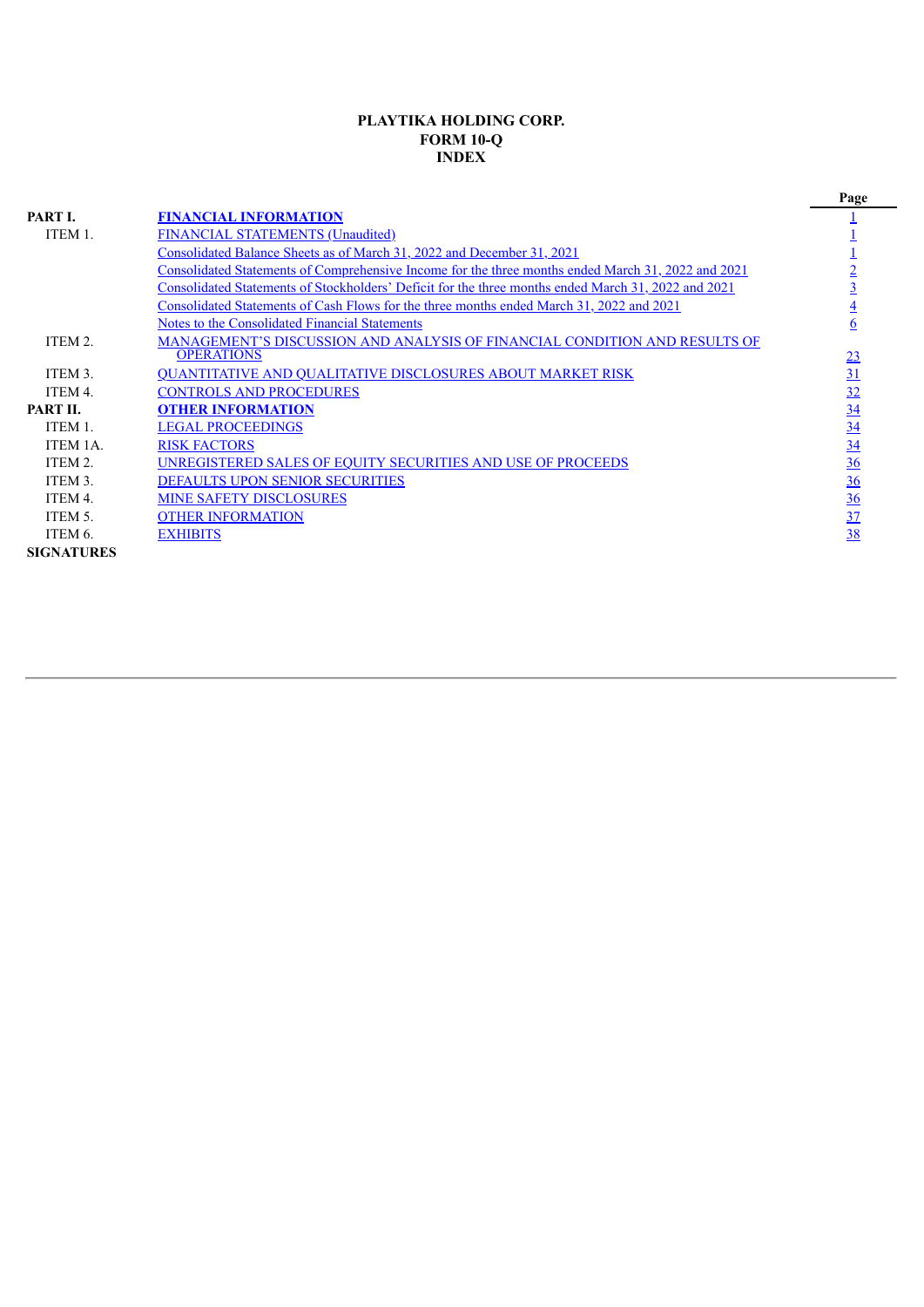## **CAUTIONARY NOTE ABOUT FORWARD LOOKING STATEMENTS**

This Quarterly Report on Form 10-Q contains or may contain forward-looking statements within the meaning of the Private Securities Litigation Reform Act of 1995 and Section 21E of the Exchange Act. All statements other than statements of historical facts contained in this quarterly report, including statements regarding our business strategy, plans and our objectives for future operations, are forward-looking statements. Further, statements that include words such as "anticipate," "believe," "continue," "could," "estimate," "expect," "intend," "may," "might," "plan," "potential," "present," "preserve," "project," "pursue," "will," or "would," or the negative of these words or other words or expressions of similar meaning may identify forward-looking statements.

We have based these forward-looking statements largely on our current expectations and projections about future events and trends that we believe may affect our financial condition, results of operations, business strategy, short-term and long-term business operations and objectives, and financial needs. The achievement or success of the matters covered by such forward-looking statements involves significant risks, uncertainties and assumptions, including, but not limited to, the important factors discussed in Part II, Item 1A, "Risk Factors" in this Quarterly Report on Form 10-Q. Moreover, we operate in a very competitive and rapidly changing environment and industry. As a result, it is not possible for our management to assess the impact of all factors on our business or the extent to which any factor, or combination of factors, may cause actual results to differ materially from those contained in any forwardlooking statements we may make. In light of these risks, uncertainties and assumptions, the forward-looking statements discussed in this Quarterly Report on Form 10-Q may not occur and actual results could differ materially and adversely from those anticipated, predicted or implied in the forward-looking statements.

Important factors that could cause actual results to differ materially from estimates or projections contained in the forward-looking statements include without limitation:

- our reliance on third-party platforms, such as the iOS App Store, Facebook, and Google Play Store, to distribute our games and collect revenues, and the risk that such platforms may adversely change their policies;
- our reliance on a limited number of games to generate the majority of our revenue;
- our reliance on a small percentage of total users to generate a majority of our revenue;
- our free-to-play business model, and the value of virtual items sold in our games, is highly dependent on how we manage the game revenues and pricing models;
- our inability to make acquisitions and integrate any acquired businesses successfully could limit our growth or disrupt our plans and operations;
- we may be unable to successfully develop new games;
- our ability to compete in a highly competitive industry with low barriers to entry;
- we have significant indebtedness and are subject to the obligations and restrictive covenants under our debt instruments;
- the impact of the COVID-19 pandemic on our business and the economy as a whole;
- our controlled company status;
- legal or regulatory restrictions or proceedings could adversely impact our business and limit the growth of our operations;
- risks related to our international operations and ownership, including our significant operations in Israel, the Ukraine and Belarus and the fact that our controlling stockholder is a Chinese-owned company;
- our reliance on key personnel;
- security breaches or other disruptions could compromise our information or our players' information and expose us to liability; and
- our inability to protect our intellectual property and proprietary information could adversely impact our business.

Additional factors that may cause future events and actual results, financial or otherwise, to differ, potentially materially, from those discussed in or implied by the forward-looking statements include the risks and uncertainties discussed in the sections entitled "Risk Factors" and "Management's Discussion and Analysis of Financial Condition and Results of

Operations" in this Quarterly Report on Form 10-Q and our Annual Report of Form 10-K filed with the Securities and Exchange Commission (the "SEC") on March 2, 2022. Although we believe that the expectations reflected in the forward-looking statements are reasonable, we cannot guarantee that the future results, levels of activity, performance or events and circumstances reflected in the forward-looking statements will be achieved or occur, and reported results should not be considered as an indication of future performance. Given these risks and uncertainties, readers are cautioned not to place undue reliance on such forward-looking statements.

<span id="page-2-0"></span>Except as required by law, we undertake no obligation to update any forward-looking statements for any reason to conform these statements to actual results or to changes in our expectations.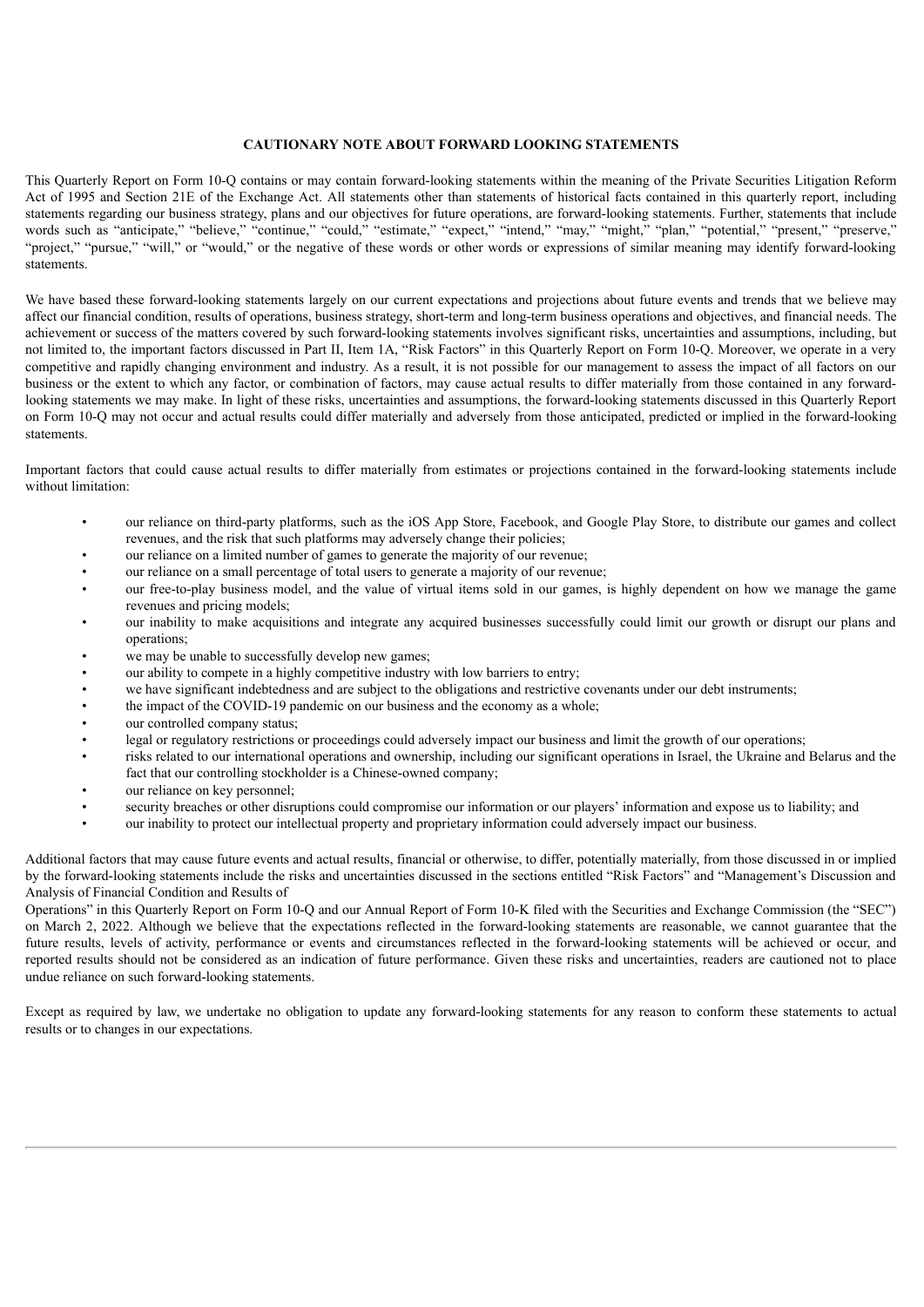# **Part I. FINANCIAL INFORMATION**

## <span id="page-3-1"></span><span id="page-3-0"></span>**Item 1. FINANCIAL STATEMENTS**

#### **CONSOLIDATED BALANCE SHEETS (In millions, except for per share data)**

| (In millions, except for per share data)                                                                                                                            |              |                   |               |                      |
|---------------------------------------------------------------------------------------------------------------------------------------------------------------------|--------------|-------------------|---------------|----------------------|
|                                                                                                                                                                     |              | March 31,<br>2022 |               | December 31,<br>2021 |
| <b>ASSETS</b>                                                                                                                                                       |              | (Unaudited)       |               |                      |
| <b>Current assets</b>                                                                                                                                               |              |                   |               |                      |
| Cash and cash equivalents                                                                                                                                           | $\mathbb{S}$ | 885.8             | <sup>\$</sup> | 1,017.0              |
| Short-term bank deposits                                                                                                                                            |              | 222.1             |               | 100.1                |
| Restricted cash                                                                                                                                                     |              | 2.0               |               | 2.0                  |
| Accounts receivable                                                                                                                                                 |              | 139.7             |               | 143.7                |
| Prepaid expenses and other current assets                                                                                                                           |              | 97.2              |               | 72.9                 |
| <b>Total current assets</b>                                                                                                                                         |              | 1,346.8           |               | 1,335.7              |
| Property and equipment, net                                                                                                                                         |              | 105.6             |               | 103.3                |
| Operating lease right-of-use assets                                                                                                                                 |              | 98.8              |               | 89.4                 |
| Intangible assets other than goodwill, net                                                                                                                          |              | 419.3             |               | 417.3                |
| Goodwill                                                                                                                                                            |              | 829.3             |               | 788.1                |
| Deferred tax assets, net                                                                                                                                            |              | 40.6              |               | 38.3                 |
| Investments in unconsolidated entities                                                                                                                              |              | 17.8              |               | 17.8                 |
| Other non-current assets                                                                                                                                            |              | 30.7              |               | 13.4                 |
| <b>Total assets</b>                                                                                                                                                 | $\mathbb S$  | 2,888.9           | $\mathbb{S}$  | 2,803.3              |
|                                                                                                                                                                     |              |                   |               |                      |
| <b>LIABILITIES AND STOCKHOLDERS' EQUITY (DEFICIT)</b>                                                                                                               |              |                   |               |                      |
| <b>Current liabilities</b>                                                                                                                                          |              |                   |               |                      |
| Current maturities of long-term debt                                                                                                                                | $\mathbf S$  | 12.2              | $\mathbb{S}$  | 12.2                 |
| Accounts payable                                                                                                                                                    |              | 41.9              |               | 45.7                 |
| Operating lease liabilities, current                                                                                                                                |              | 20.0              |               | 17.2                 |
| Accrued expenses and other current liabilities                                                                                                                      |              | 457.4             |               | 494.6                |
| <b>Total current liabilities</b>                                                                                                                                    |              | 531.5             |               | 569.7                |
| Long-term debt                                                                                                                                                      |              | 2,420.3           |               | 2,422.9              |
| Contingent consideration                                                                                                                                            |              | 30.0              |               | 28.7                 |
| Employee related benefits and other long-term liabilities                                                                                                           |              | 3.1               |               | 23.7                 |
| Operating lease liabilities, long-term                                                                                                                              |              | 87.9              |               | 82.3                 |
| Deferred tax liabilities                                                                                                                                            |              | 56.1              |               | 53.7                 |
| <b>Total liabilities</b>                                                                                                                                            |              | 3,128.9           |               | 3,181.0              |
| <b>Commitments and contingencies (Note 11)</b>                                                                                                                      |              |                   |               |                      |
| Stockholders' equity (deficit)                                                                                                                                      |              |                   |               |                      |
| Common stock of \$0.01 par value; 1,600.0 shares authorized; 412.2 and 411.1 shares issued and outstanding at March 31,<br>2022 and December 31, 2021, respectively |              | 4.1               |               | 4.1                  |
| Additional paid-in capital                                                                                                                                          |              | 1.072.0           |               | 1,032.9              |
| Accumulated other comprehensive income                                                                                                                              |              | 18.6              |               | 3.2                  |
| Accumulated deficit                                                                                                                                                 |              | (1, 334.7)        |               | (1,417.9)            |
| Total stockholders' deficit                                                                                                                                         |              | (240.0)           |               | (377.7)              |
| Total liabilities and stockholders' deficit                                                                                                                         | $\mathbb{S}$ | 2,888.9 \$        |               | 2,803.3              |
|                                                                                                                                                                     |              |                   |               |                      |

<span id="page-3-2"></span>*The accompanying notes are an integral part of these consolidated financial statements.*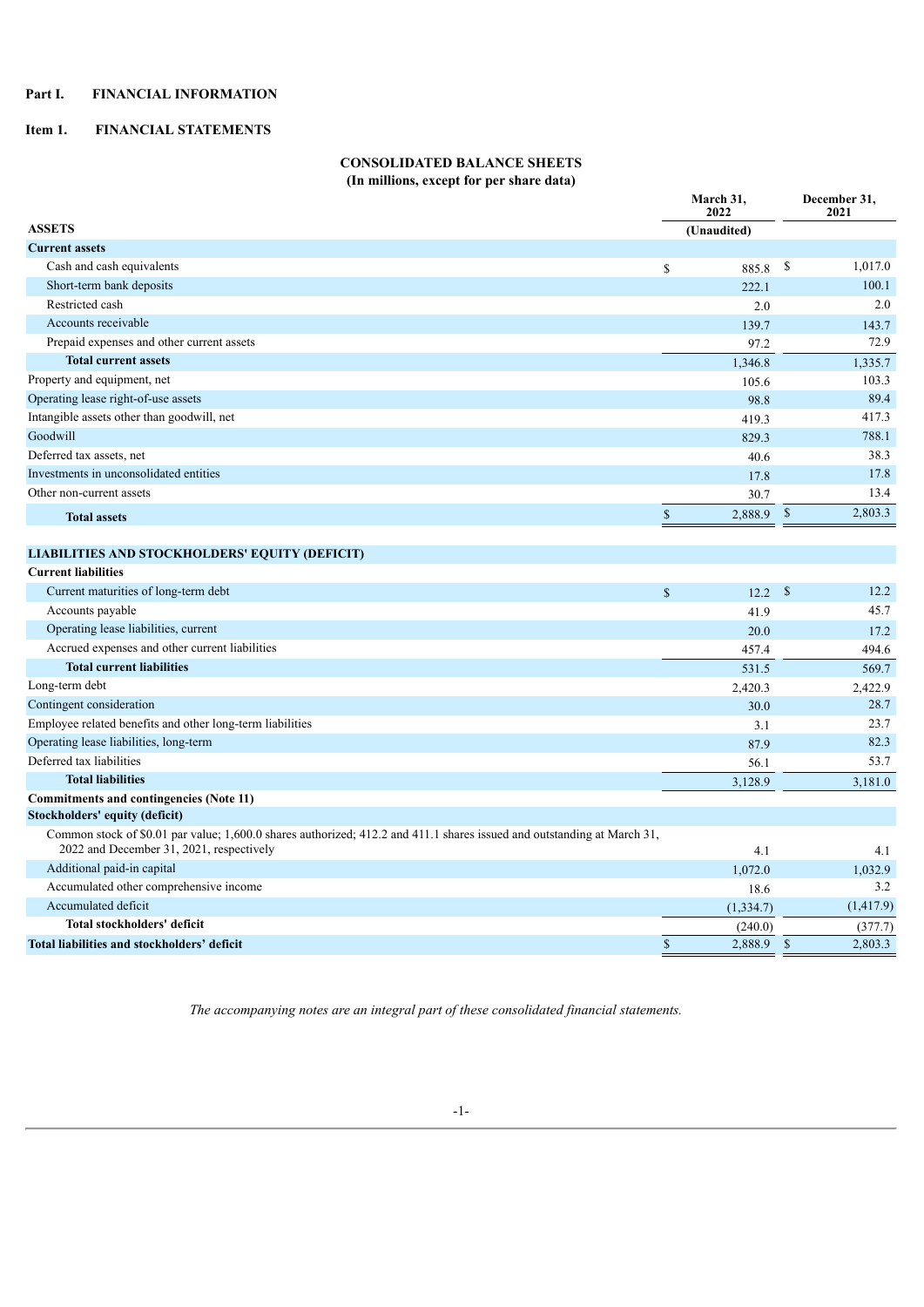## **CONSOLIDATED STATEMENTS OF COMPREHENSIVE INCOME (In millions, except for per share data) (Unaudited)**

|                                                                                                                | <b>Three months ended</b><br>March 31, |       |               |        |
|----------------------------------------------------------------------------------------------------------------|----------------------------------------|-------|---------------|--------|
|                                                                                                                |                                        | 2022  |               | 2021   |
| <b>Revenues</b>                                                                                                | \$                                     | 676.9 | $\mathcal{S}$ | 638.9  |
| <b>Costs and expenses</b>                                                                                      |                                        |       |               |        |
| Cost of revenue                                                                                                |                                        | 186.9 |               | 183.0  |
| Research and development                                                                                       |                                        | 112.7 |               | 85.2   |
| Sales and marketing                                                                                            |                                        | 179.7 |               | 140.1  |
| General and administrative                                                                                     |                                        | 77.2  |               | 100.3  |
| <b>Total costs and expenses</b>                                                                                |                                        | 556.5 |               | 508.6  |
| <b>Income from operations</b>                                                                                  |                                        | 120.4 |               | 130.3  |
| Interest expense and other, net                                                                                |                                        | 27.5  |               | 75.7   |
| Income before income taxes                                                                                     |                                        | 92.9  |               | 54.6   |
| Provision for income taxes                                                                                     |                                        | 9.7   |               | 18.9   |
| <b>Net income</b>                                                                                              |                                        | 83.2  |               | 35.7   |
| Other comprehensive income (loss)                                                                              |                                        |       |               |        |
| Foreign currency translation                                                                                   |                                        | (3.3) |               | (9.9)  |
| Change in fair value of derivatives                                                                            |                                        | 18.7  |               | (0.1)  |
| Total other comprehensive income (loss)                                                                        |                                        | 15.4  |               | (10.0) |
| <b>Comprehensive income</b>                                                                                    | \$                                     | 98.6  | $\mathcal{S}$ | 25.7   |
| Net income per share attributable to common stockholders, basic                                                | \$                                     | 0.20  | <sup>\$</sup> | 0.09   |
|                                                                                                                |                                        |       |               |        |
| Net income per share attributable to common stockholders, diluted                                              | \$                                     | 0.20  |               | 0.09   |
| Weighted-average shares used in computing net income per share attributable to common stockholders,<br>hasic   |                                        | 412.0 |               | 406.5  |
| Weighted-average shares used in computing net income per share attributable to common stockholders,<br>diluted |                                        | 412.5 |               | 409.5  |

<span id="page-4-0"></span>*The accompanying notes are an integral part of these consolidated financial statements.*

# -2-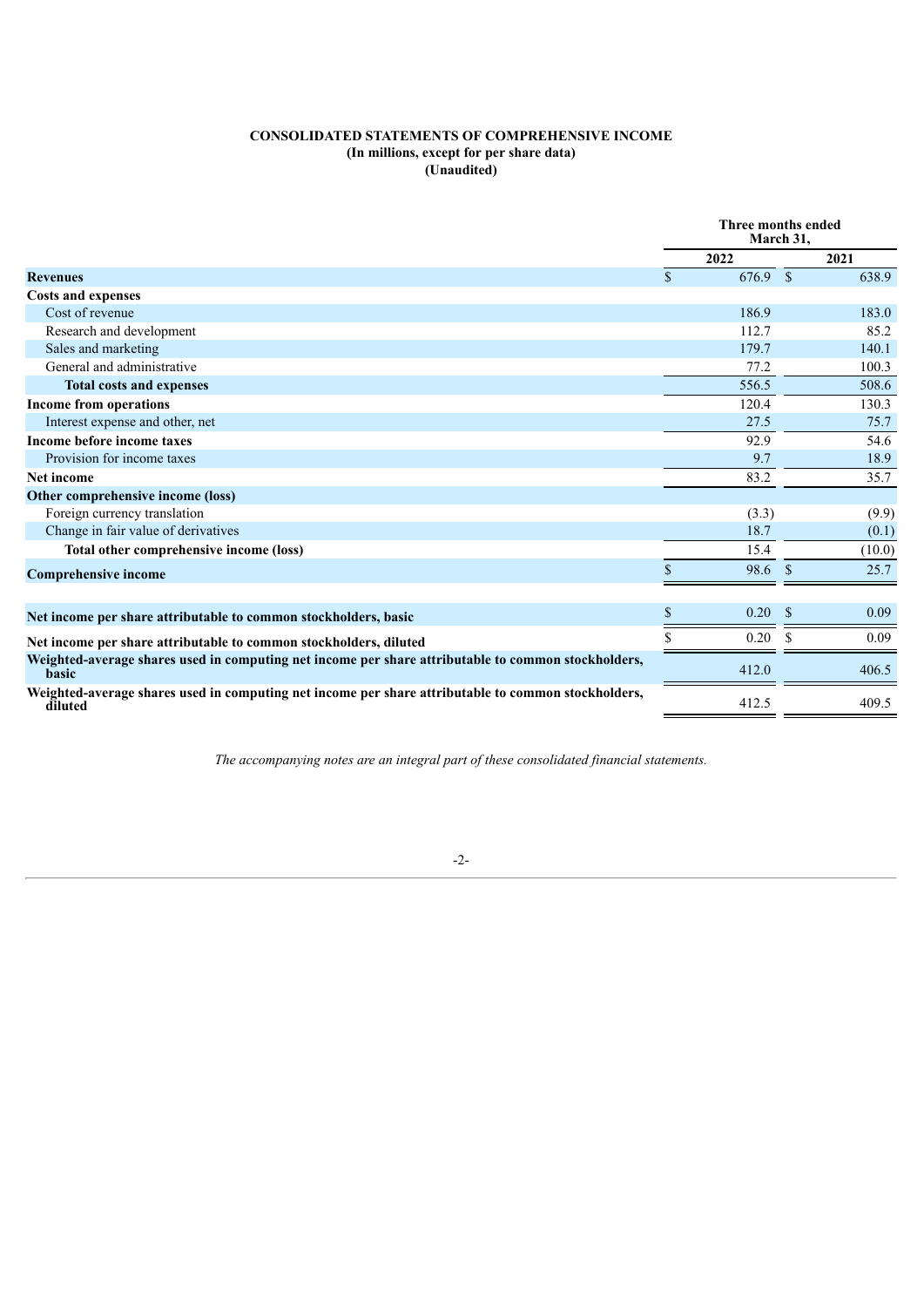## **CONSOLIDATED STATEMENTS OF STOCKHOLDERS' DEFICIT (In millions) (Unaudited)**

|                                                                                  | Share capital |        |    |                                         |                                                        |                                                      |                                                |
|----------------------------------------------------------------------------------|---------------|--------|----|-----------------------------------------|--------------------------------------------------------|------------------------------------------------------|------------------------------------------------|
|                                                                                  | <b>Shares</b> | Amount |    | <b>Additional</b><br>paid-in<br>capital | Accumulated<br>other<br>comprehensive<br>income (loss) | <b>Retained earnings</b><br>(Accumulated<br>deficit) | <b>Total stockholders'</b><br>equity (deficit) |
| <b>Balances at January 1, 2022</b>                                               | 411.1         | 4.1    | -S | 1,032.9                                 | 3.2                                                    | $(1,417.9)$ \$                                       | (377.7)                                        |
| Net income                                                                       |               |        |    |                                         |                                                        | 83.2                                                 | 83.2                                           |
| Stock-based compensation                                                         |               |        |    | 40.5                                    |                                                        |                                                      | 40.5                                           |
| Issuance of shares upon vesting of RSUs                                          | 1.1           | *      |    | $^{(*)}$                                |                                                        |                                                      | $\ast$                                         |
| Income tax withholding related to vesting of<br>restricted stock units and other |               |        |    | (1.4)                                   |                                                        |                                                      | (1.4)                                          |
| Other comprehensive income                                                       |               |        |    |                                         | 15.4                                                   |                                                      | 15.4                                           |
| <b>Balances at March 31, 2022</b>                                                | 412.2         | 4.1    |    | 1.072.0                                 | 18.6                                                   | (1, 334.7)                                           | (240.0)                                        |

| <b>Retained earnings</b><br>(Accumulated)<br><b>Total stockholders'</b><br>deficit)<br>equity (deficit) |         |
|---------------------------------------------------------------------------------------------------------|---------|
| $(1,726.4)$ \$<br>(1,243.5)                                                                             |         |
| 35.7                                                                                                    | 35.7    |
|                                                                                                         | 467.7   |
|                                                                                                         | 24.3    |
|                                                                                                         |         |
|                                                                                                         | (10.0)  |
| $(1,690.7)$ \$                                                                                          | (725.8) |
|                                                                                                         |         |

<span id="page-5-0"></span>\* Represents an amount less than 0.1 or \$0.1

 $\mathcal{L}=\mathcal{L}$ 

*The accompanying notes are an integral part of these consolidated financial statements.*

## -3-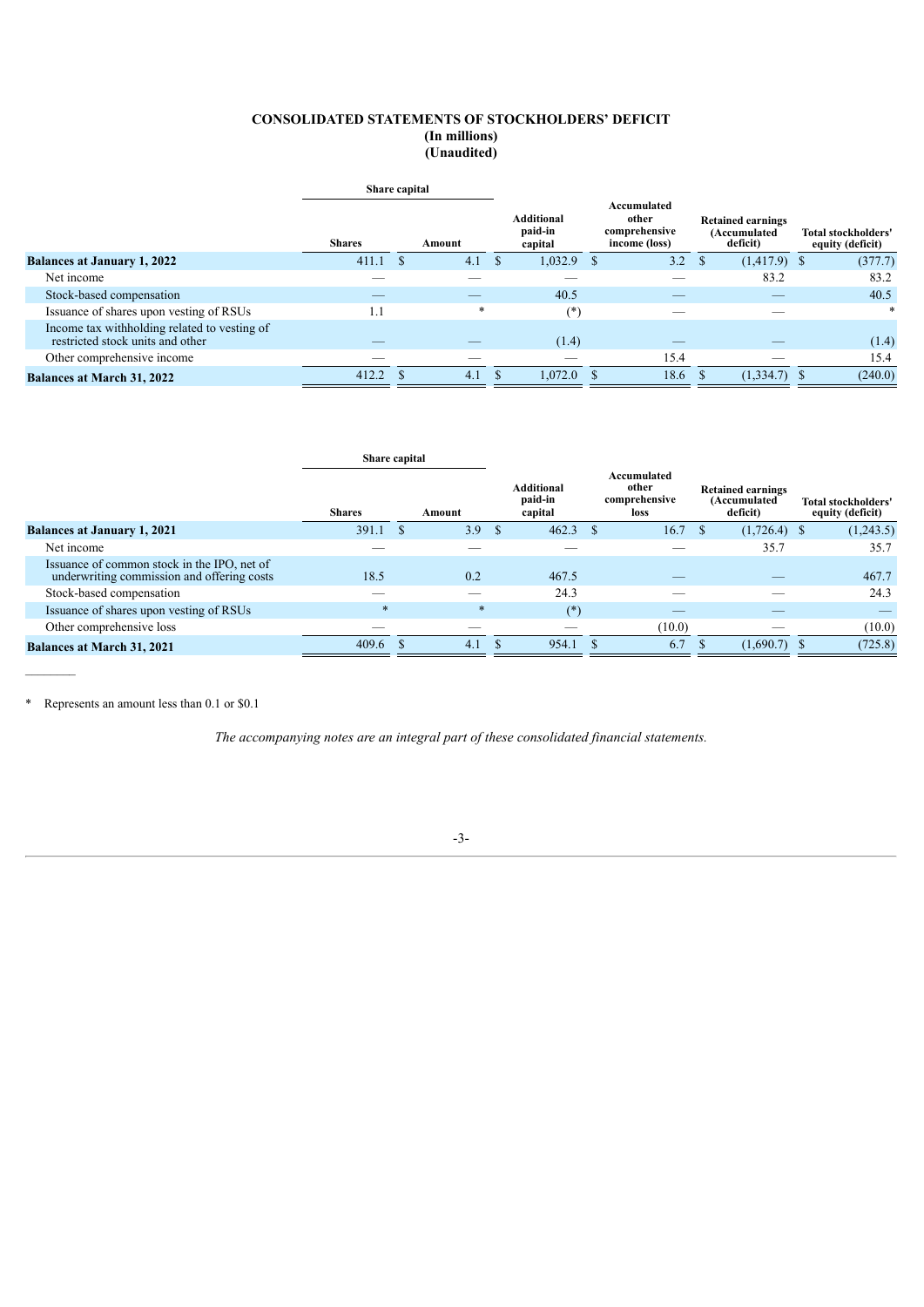## **CONSOLIDATED STATEMENTS OF CASH FLOWS (In millions) (Unaudited)**

| 2022<br>2021<br><b>Cash flows from operating activities</b><br>\$<br>83.2<br>Net income<br><sup>\$</sup><br>35.7<br>Adjustments to reconcile net income to net cash from operating activities:<br>10.8<br>9.9<br>Depreciation<br>Amortization of intangible assets<br>28.7<br>23.3<br>Stock-based compensation<br>39.8<br>24.3<br>2.1<br>Amortization of loan discount<br>26.1<br>Change in fair value of contingent consideration<br>(22.1)<br>Change in deferred tax, net<br>(4.1)<br>0.3<br>Loss from foreign currency<br>3.3<br>2.1<br>Non-cash lease expenses<br>(2.1)<br>(1.1)<br>Capital gain from sale of investment<br>(1.2)<br>Changes in operating assets and liabilities:<br>Accounts receivable<br>4.0<br>(54.4)<br>(19.8)<br>6.6<br>Prepaid expenses and other current and non-current assets<br>Accounts payable<br>(3.5)<br>(7.5)<br>Accrued expenses and other current and non-current liabilities<br>(62.0)<br>(120.7)<br>58.1<br>Net cash provided by (used in) operating activities<br>(56.4)<br><b>Cash flows from investing activities</b><br>Purchase of property and equipment<br>(13.0)<br>(7.5)<br>Capitalization of internal use software costs<br>(13.5)<br>(13.3)<br>Purchase of intangible assets<br>(2.4)<br>(3.3)<br>Short-term bank deposits<br>(122.1)<br>(50.0)<br>Payments for business combination, net of cash acquired<br>(29.3)<br>Other investing activities<br>2.2<br>Net cash used in investing activities<br>(180.3)<br>(71.9)<br><b>Cash flows from financing activities</b><br>Proceeds from bank borrowings, net<br>880.7<br>Repayments on bank borrowings<br>(951.0)<br>(4.8)<br>Proceeds from issuance of unsecured notes<br>176.9<br>Proceeds from issuance of common stock, net<br>470.4<br>Payment of tax withholdings on stock-based payments<br>(1.4)<br>(6.2)<br>577.0<br>Net cash provided by (used in) financing activities<br>(2.8)<br>Effect of exchange rate changes on cash and cash equivalents<br>(5.9)<br>Net change in cash, cash equivalents and restricted cash<br>(131.2)<br>442.8<br>Cash, cash equivalents and restricted cash at the beginning of the period<br>1.019.0<br>523.6<br>$\sqrt{\ }$<br>$887.8$ \$<br>966.4<br>Cash, cash equivalents and restricted cash at the end of the period |  | Three months ended<br>March 31, |  |  |
|----------------------------------------------------------------------------------------------------------------------------------------------------------------------------------------------------------------------------------------------------------------------------------------------------------------------------------------------------------------------------------------------------------------------------------------------------------------------------------------------------------------------------------------------------------------------------------------------------------------------------------------------------------------------------------------------------------------------------------------------------------------------------------------------------------------------------------------------------------------------------------------------------------------------------------------------------------------------------------------------------------------------------------------------------------------------------------------------------------------------------------------------------------------------------------------------------------------------------------------------------------------------------------------------------------------------------------------------------------------------------------------------------------------------------------------------------------------------------------------------------------------------------------------------------------------------------------------------------------------------------------------------------------------------------------------------------------------------------------------------------------------------------------------------------------------------------------------------------------------------------------------------------------------------------------------------------------------------------------------------------------------------------------------------------------------------------------------------------------------------------------------------------------------------------------------------------------------------------------------------------------------------|--|---------------------------------|--|--|
|                                                                                                                                                                                                                                                                                                                                                                                                                                                                                                                                                                                                                                                                                                                                                                                                                                                                                                                                                                                                                                                                                                                                                                                                                                                                                                                                                                                                                                                                                                                                                                                                                                                                                                                                                                                                                                                                                                                                                                                                                                                                                                                                                                                                                                                                      |  |                                 |  |  |
|                                                                                                                                                                                                                                                                                                                                                                                                                                                                                                                                                                                                                                                                                                                                                                                                                                                                                                                                                                                                                                                                                                                                                                                                                                                                                                                                                                                                                                                                                                                                                                                                                                                                                                                                                                                                                                                                                                                                                                                                                                                                                                                                                                                                                                                                      |  |                                 |  |  |
|                                                                                                                                                                                                                                                                                                                                                                                                                                                                                                                                                                                                                                                                                                                                                                                                                                                                                                                                                                                                                                                                                                                                                                                                                                                                                                                                                                                                                                                                                                                                                                                                                                                                                                                                                                                                                                                                                                                                                                                                                                                                                                                                                                                                                                                                      |  |                                 |  |  |
|                                                                                                                                                                                                                                                                                                                                                                                                                                                                                                                                                                                                                                                                                                                                                                                                                                                                                                                                                                                                                                                                                                                                                                                                                                                                                                                                                                                                                                                                                                                                                                                                                                                                                                                                                                                                                                                                                                                                                                                                                                                                                                                                                                                                                                                                      |  |                                 |  |  |
|                                                                                                                                                                                                                                                                                                                                                                                                                                                                                                                                                                                                                                                                                                                                                                                                                                                                                                                                                                                                                                                                                                                                                                                                                                                                                                                                                                                                                                                                                                                                                                                                                                                                                                                                                                                                                                                                                                                                                                                                                                                                                                                                                                                                                                                                      |  |                                 |  |  |
|                                                                                                                                                                                                                                                                                                                                                                                                                                                                                                                                                                                                                                                                                                                                                                                                                                                                                                                                                                                                                                                                                                                                                                                                                                                                                                                                                                                                                                                                                                                                                                                                                                                                                                                                                                                                                                                                                                                                                                                                                                                                                                                                                                                                                                                                      |  |                                 |  |  |
|                                                                                                                                                                                                                                                                                                                                                                                                                                                                                                                                                                                                                                                                                                                                                                                                                                                                                                                                                                                                                                                                                                                                                                                                                                                                                                                                                                                                                                                                                                                                                                                                                                                                                                                                                                                                                                                                                                                                                                                                                                                                                                                                                                                                                                                                      |  |                                 |  |  |
|                                                                                                                                                                                                                                                                                                                                                                                                                                                                                                                                                                                                                                                                                                                                                                                                                                                                                                                                                                                                                                                                                                                                                                                                                                                                                                                                                                                                                                                                                                                                                                                                                                                                                                                                                                                                                                                                                                                                                                                                                                                                                                                                                                                                                                                                      |  |                                 |  |  |
|                                                                                                                                                                                                                                                                                                                                                                                                                                                                                                                                                                                                                                                                                                                                                                                                                                                                                                                                                                                                                                                                                                                                                                                                                                                                                                                                                                                                                                                                                                                                                                                                                                                                                                                                                                                                                                                                                                                                                                                                                                                                                                                                                                                                                                                                      |  |                                 |  |  |
|                                                                                                                                                                                                                                                                                                                                                                                                                                                                                                                                                                                                                                                                                                                                                                                                                                                                                                                                                                                                                                                                                                                                                                                                                                                                                                                                                                                                                                                                                                                                                                                                                                                                                                                                                                                                                                                                                                                                                                                                                                                                                                                                                                                                                                                                      |  |                                 |  |  |
|                                                                                                                                                                                                                                                                                                                                                                                                                                                                                                                                                                                                                                                                                                                                                                                                                                                                                                                                                                                                                                                                                                                                                                                                                                                                                                                                                                                                                                                                                                                                                                                                                                                                                                                                                                                                                                                                                                                                                                                                                                                                                                                                                                                                                                                                      |  |                                 |  |  |
|                                                                                                                                                                                                                                                                                                                                                                                                                                                                                                                                                                                                                                                                                                                                                                                                                                                                                                                                                                                                                                                                                                                                                                                                                                                                                                                                                                                                                                                                                                                                                                                                                                                                                                                                                                                                                                                                                                                                                                                                                                                                                                                                                                                                                                                                      |  |                                 |  |  |
|                                                                                                                                                                                                                                                                                                                                                                                                                                                                                                                                                                                                                                                                                                                                                                                                                                                                                                                                                                                                                                                                                                                                                                                                                                                                                                                                                                                                                                                                                                                                                                                                                                                                                                                                                                                                                                                                                                                                                                                                                                                                                                                                                                                                                                                                      |  |                                 |  |  |
|                                                                                                                                                                                                                                                                                                                                                                                                                                                                                                                                                                                                                                                                                                                                                                                                                                                                                                                                                                                                                                                                                                                                                                                                                                                                                                                                                                                                                                                                                                                                                                                                                                                                                                                                                                                                                                                                                                                                                                                                                                                                                                                                                                                                                                                                      |  |                                 |  |  |
|                                                                                                                                                                                                                                                                                                                                                                                                                                                                                                                                                                                                                                                                                                                                                                                                                                                                                                                                                                                                                                                                                                                                                                                                                                                                                                                                                                                                                                                                                                                                                                                                                                                                                                                                                                                                                                                                                                                                                                                                                                                                                                                                                                                                                                                                      |  |                                 |  |  |
|                                                                                                                                                                                                                                                                                                                                                                                                                                                                                                                                                                                                                                                                                                                                                                                                                                                                                                                                                                                                                                                                                                                                                                                                                                                                                                                                                                                                                                                                                                                                                                                                                                                                                                                                                                                                                                                                                                                                                                                                                                                                                                                                                                                                                                                                      |  |                                 |  |  |
|                                                                                                                                                                                                                                                                                                                                                                                                                                                                                                                                                                                                                                                                                                                                                                                                                                                                                                                                                                                                                                                                                                                                                                                                                                                                                                                                                                                                                                                                                                                                                                                                                                                                                                                                                                                                                                                                                                                                                                                                                                                                                                                                                                                                                                                                      |  |                                 |  |  |
|                                                                                                                                                                                                                                                                                                                                                                                                                                                                                                                                                                                                                                                                                                                                                                                                                                                                                                                                                                                                                                                                                                                                                                                                                                                                                                                                                                                                                                                                                                                                                                                                                                                                                                                                                                                                                                                                                                                                                                                                                                                                                                                                                                                                                                                                      |  |                                 |  |  |
|                                                                                                                                                                                                                                                                                                                                                                                                                                                                                                                                                                                                                                                                                                                                                                                                                                                                                                                                                                                                                                                                                                                                                                                                                                                                                                                                                                                                                                                                                                                                                                                                                                                                                                                                                                                                                                                                                                                                                                                                                                                                                                                                                                                                                                                                      |  |                                 |  |  |
|                                                                                                                                                                                                                                                                                                                                                                                                                                                                                                                                                                                                                                                                                                                                                                                                                                                                                                                                                                                                                                                                                                                                                                                                                                                                                                                                                                                                                                                                                                                                                                                                                                                                                                                                                                                                                                                                                                                                                                                                                                                                                                                                                                                                                                                                      |  |                                 |  |  |
|                                                                                                                                                                                                                                                                                                                                                                                                                                                                                                                                                                                                                                                                                                                                                                                                                                                                                                                                                                                                                                                                                                                                                                                                                                                                                                                                                                                                                                                                                                                                                                                                                                                                                                                                                                                                                                                                                                                                                                                                                                                                                                                                                                                                                                                                      |  |                                 |  |  |
|                                                                                                                                                                                                                                                                                                                                                                                                                                                                                                                                                                                                                                                                                                                                                                                                                                                                                                                                                                                                                                                                                                                                                                                                                                                                                                                                                                                                                                                                                                                                                                                                                                                                                                                                                                                                                                                                                                                                                                                                                                                                                                                                                                                                                                                                      |  |                                 |  |  |
|                                                                                                                                                                                                                                                                                                                                                                                                                                                                                                                                                                                                                                                                                                                                                                                                                                                                                                                                                                                                                                                                                                                                                                                                                                                                                                                                                                                                                                                                                                                                                                                                                                                                                                                                                                                                                                                                                                                                                                                                                                                                                                                                                                                                                                                                      |  |                                 |  |  |
|                                                                                                                                                                                                                                                                                                                                                                                                                                                                                                                                                                                                                                                                                                                                                                                                                                                                                                                                                                                                                                                                                                                                                                                                                                                                                                                                                                                                                                                                                                                                                                                                                                                                                                                                                                                                                                                                                                                                                                                                                                                                                                                                                                                                                                                                      |  |                                 |  |  |
|                                                                                                                                                                                                                                                                                                                                                                                                                                                                                                                                                                                                                                                                                                                                                                                                                                                                                                                                                                                                                                                                                                                                                                                                                                                                                                                                                                                                                                                                                                                                                                                                                                                                                                                                                                                                                                                                                                                                                                                                                                                                                                                                                                                                                                                                      |  |                                 |  |  |
|                                                                                                                                                                                                                                                                                                                                                                                                                                                                                                                                                                                                                                                                                                                                                                                                                                                                                                                                                                                                                                                                                                                                                                                                                                                                                                                                                                                                                                                                                                                                                                                                                                                                                                                                                                                                                                                                                                                                                                                                                                                                                                                                                                                                                                                                      |  |                                 |  |  |
|                                                                                                                                                                                                                                                                                                                                                                                                                                                                                                                                                                                                                                                                                                                                                                                                                                                                                                                                                                                                                                                                                                                                                                                                                                                                                                                                                                                                                                                                                                                                                                                                                                                                                                                                                                                                                                                                                                                                                                                                                                                                                                                                                                                                                                                                      |  |                                 |  |  |
|                                                                                                                                                                                                                                                                                                                                                                                                                                                                                                                                                                                                                                                                                                                                                                                                                                                                                                                                                                                                                                                                                                                                                                                                                                                                                                                                                                                                                                                                                                                                                                                                                                                                                                                                                                                                                                                                                                                                                                                                                                                                                                                                                                                                                                                                      |  |                                 |  |  |
|                                                                                                                                                                                                                                                                                                                                                                                                                                                                                                                                                                                                                                                                                                                                                                                                                                                                                                                                                                                                                                                                                                                                                                                                                                                                                                                                                                                                                                                                                                                                                                                                                                                                                                                                                                                                                                                                                                                                                                                                                                                                                                                                                                                                                                                                      |  |                                 |  |  |
|                                                                                                                                                                                                                                                                                                                                                                                                                                                                                                                                                                                                                                                                                                                                                                                                                                                                                                                                                                                                                                                                                                                                                                                                                                                                                                                                                                                                                                                                                                                                                                                                                                                                                                                                                                                                                                                                                                                                                                                                                                                                                                                                                                                                                                                                      |  |                                 |  |  |
|                                                                                                                                                                                                                                                                                                                                                                                                                                                                                                                                                                                                                                                                                                                                                                                                                                                                                                                                                                                                                                                                                                                                                                                                                                                                                                                                                                                                                                                                                                                                                                                                                                                                                                                                                                                                                                                                                                                                                                                                                                                                                                                                                                                                                                                                      |  |                                 |  |  |
|                                                                                                                                                                                                                                                                                                                                                                                                                                                                                                                                                                                                                                                                                                                                                                                                                                                                                                                                                                                                                                                                                                                                                                                                                                                                                                                                                                                                                                                                                                                                                                                                                                                                                                                                                                                                                                                                                                                                                                                                                                                                                                                                                                                                                                                                      |  |                                 |  |  |
|                                                                                                                                                                                                                                                                                                                                                                                                                                                                                                                                                                                                                                                                                                                                                                                                                                                                                                                                                                                                                                                                                                                                                                                                                                                                                                                                                                                                                                                                                                                                                                                                                                                                                                                                                                                                                                                                                                                                                                                                                                                                                                                                                                                                                                                                      |  |                                 |  |  |
|                                                                                                                                                                                                                                                                                                                                                                                                                                                                                                                                                                                                                                                                                                                                                                                                                                                                                                                                                                                                                                                                                                                                                                                                                                                                                                                                                                                                                                                                                                                                                                                                                                                                                                                                                                                                                                                                                                                                                                                                                                                                                                                                                                                                                                                                      |  |                                 |  |  |
|                                                                                                                                                                                                                                                                                                                                                                                                                                                                                                                                                                                                                                                                                                                                                                                                                                                                                                                                                                                                                                                                                                                                                                                                                                                                                                                                                                                                                                                                                                                                                                                                                                                                                                                                                                                                                                                                                                                                                                                                                                                                                                                                                                                                                                                                      |  |                                 |  |  |
|                                                                                                                                                                                                                                                                                                                                                                                                                                                                                                                                                                                                                                                                                                                                                                                                                                                                                                                                                                                                                                                                                                                                                                                                                                                                                                                                                                                                                                                                                                                                                                                                                                                                                                                                                                                                                                                                                                                                                                                                                                                                                                                                                                                                                                                                      |  |                                 |  |  |
|                                                                                                                                                                                                                                                                                                                                                                                                                                                                                                                                                                                                                                                                                                                                                                                                                                                                                                                                                                                                                                                                                                                                                                                                                                                                                                                                                                                                                                                                                                                                                                                                                                                                                                                                                                                                                                                                                                                                                                                                                                                                                                                                                                                                                                                                      |  |                                 |  |  |
|                                                                                                                                                                                                                                                                                                                                                                                                                                                                                                                                                                                                                                                                                                                                                                                                                                                                                                                                                                                                                                                                                                                                                                                                                                                                                                                                                                                                                                                                                                                                                                                                                                                                                                                                                                                                                                                                                                                                                                                                                                                                                                                                                                                                                                                                      |  |                                 |  |  |

-4-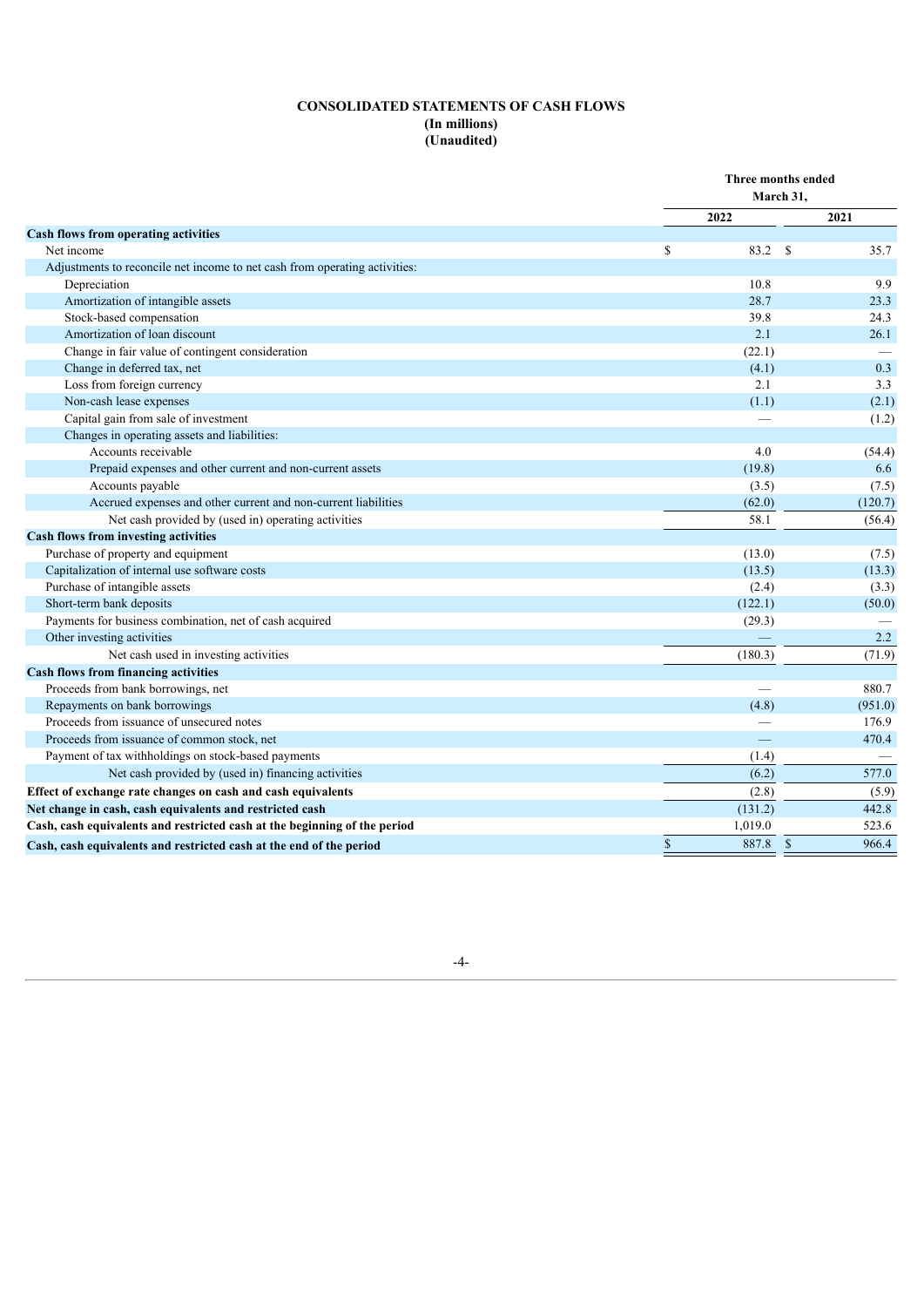|                                                          |             | Three months ended<br>March 31, |              |      |
|----------------------------------------------------------|-------------|---------------------------------|--------------|------|
|                                                          |             | 2022                            |              | 2021 |
| Supplemental cash flow disclosures                       |             |                                 |              |      |
| Cash paid for income taxes                               | ሖ           | 24.8                            | -S           | 21.4 |
| Cash paid for interest                                   |             | 27.7                            |              | 35.6 |
| Cash received for interest                               |             | 0.1                             | S            |      |
| Non-cash financing and investing activities              |             |                                 |              |      |
| Right-of-use assets acquired under operating leases      | $\triangle$ | 14.1                            | -8           | 11.2 |
| Contingent consideration related to business acquisition |             | 30.0                            | $\mathbf{s}$ |      |
| Capitalization of stock-based compensation costs         |             | 0.7                             | -S           |      |
| Accrued offering costs                                   |             |                                 |              | 0.3  |
|                                                          |             |                                 |              |      |

<span id="page-7-0"></span>*The accompanying notes are an integral part of these consolidated financial statements.*

-5-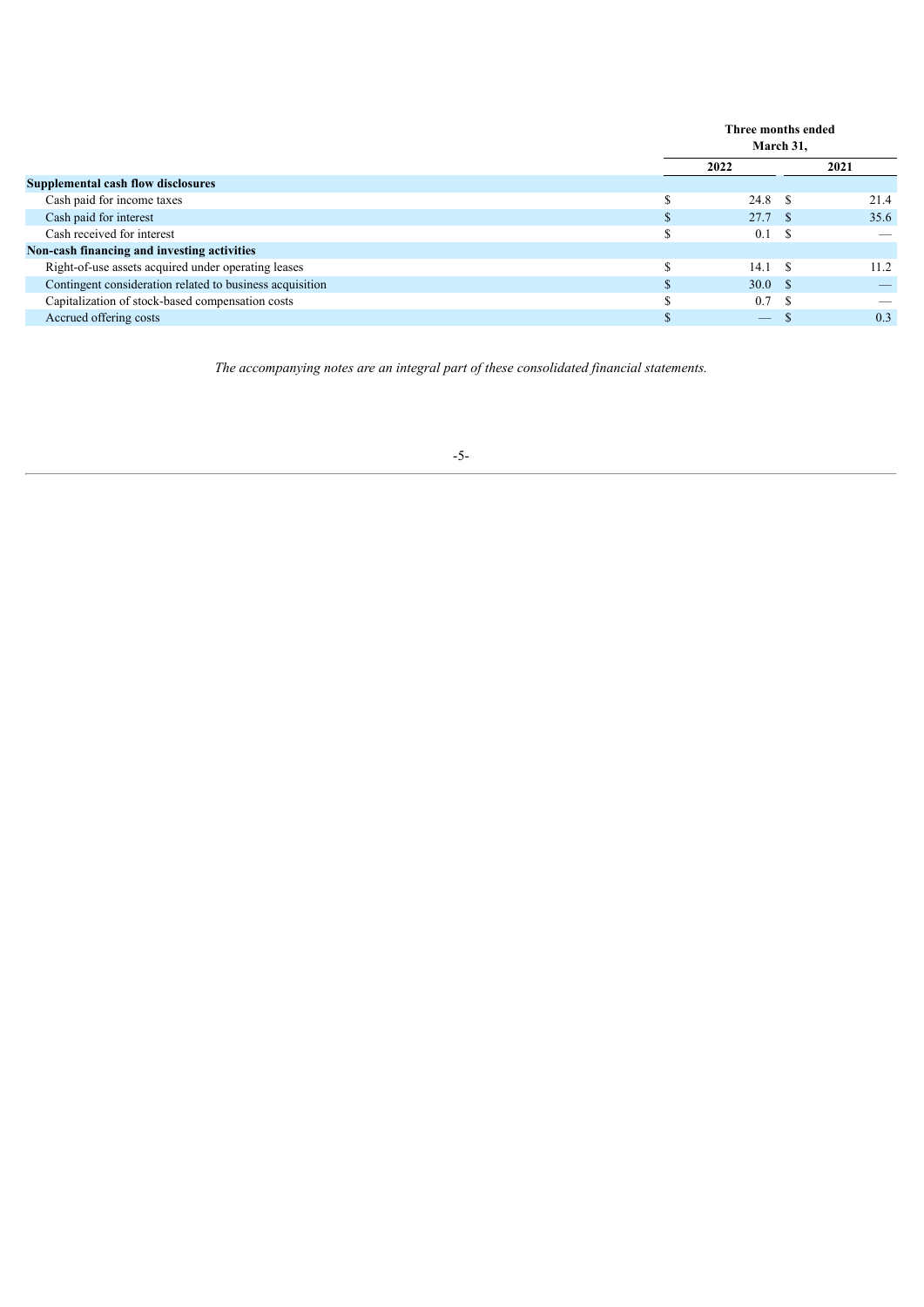## **NOTES TO CONSOLIDATED FINANCIAL STATEMENTS (UNAUDITED) (In millions, unless specified otherwise)**

## **NOTE 1. ORGANIZATION AND SUMMARY OF SIGNIFICANT ACCOUNTING POLICIES**

#### *Description of business and organization*

Playtika Holding Corp. ("Playtika") and its subsidiaries (together with Playtika, the "Company") is one of the world's leading developers of mobile games creating fun, innovative experiences that entertain and engage its users. It has built best-in-class live game operations services and a proprietary technology platform to support its portfolio of games which enable it to drive strong user engagement and monetization. The Company's games are free-to-play, and the Company seeks to provide novel, curated in-game content and offers to its users, at optimal points in their game journeys to drive user engagement and monetization.

#### *Basis of presentation and consolidation*

The accompanying consolidated financial statements have been prepared in accordance with generally accepted accounting principles in the United States ("U.S. GAAP") and include Playtika and all subsidiaries in which the Company has a controlling financial interest. Control generally equates to ownership percentage, whereby (i) affiliates that are more than 50% owned are consolidated; (ii) investments in affiliates of 50% or less but greater than 20% are generally accounted for using the equity method where the Company has determined that it has significant influence over the entities; and (iii) investments in affiliates of 20% or less are generally accounted for using cost minus impairment, if any, plus or minus changes resulting from observable price changes in orderly transactions for the identical or a similar investment of the same issuer.

The significant accounting policies referenced in the annual consolidated financial statements of the Company as of December 31, 2021 have been applied consistently in these unaudited interim consolidated financial statements. In the opinion of management, all adjustments considered necessary for a fair presentation have been recorded within the accompanying financial statements, consisting of normal, recurring adjustments, and all intercompany balances and transactions have been eliminated in the consolidation. Operating results for the three months ended March 31, 2022 are not necessarily indicative of the results that may be expected for the year ending December 31, 2022. For further information, reference is made to the consolidated financial statements and footnotes thereto included in the Company's financial statements for the year ended December 31, 2021.

## *Investment in unconsolidated entities*

The Company holds certain equity investments in various unconsolidated entities that, based upon the structure of the investment, are not within the scope of equity method investment accounting that would lead to the consolidation conclusions above. Instead, these investments fall within the scope of ASC 321, *Investments - Equity Securities.* As permitted within that guidance, the Company has elected to account for these investments at cost less impairment, adjusted for changes in fair value from observable transactions for identical or similar investments of the same issuer as of the respective transaction dates. No change to the carrying amounts were recorded in the three months ended March 31, 2022.

## *Use of estimates*

The preparation of the consolidated financial statements in conformity with U.S. GAAP requires management to make estimates, judgments and assumptions. The Company's management believes that the estimates, judgments and assumptions used are reasonable based upon information available at the time they are made. These estimates, judgments and assumptions can affect the reported amounts of assets and liabilities and disclosure of contingent assets and liabilities at the dates of the financial statements, and the reported amounts of revenues and expenses during the reporting period. Actual results could differ from those estimates.

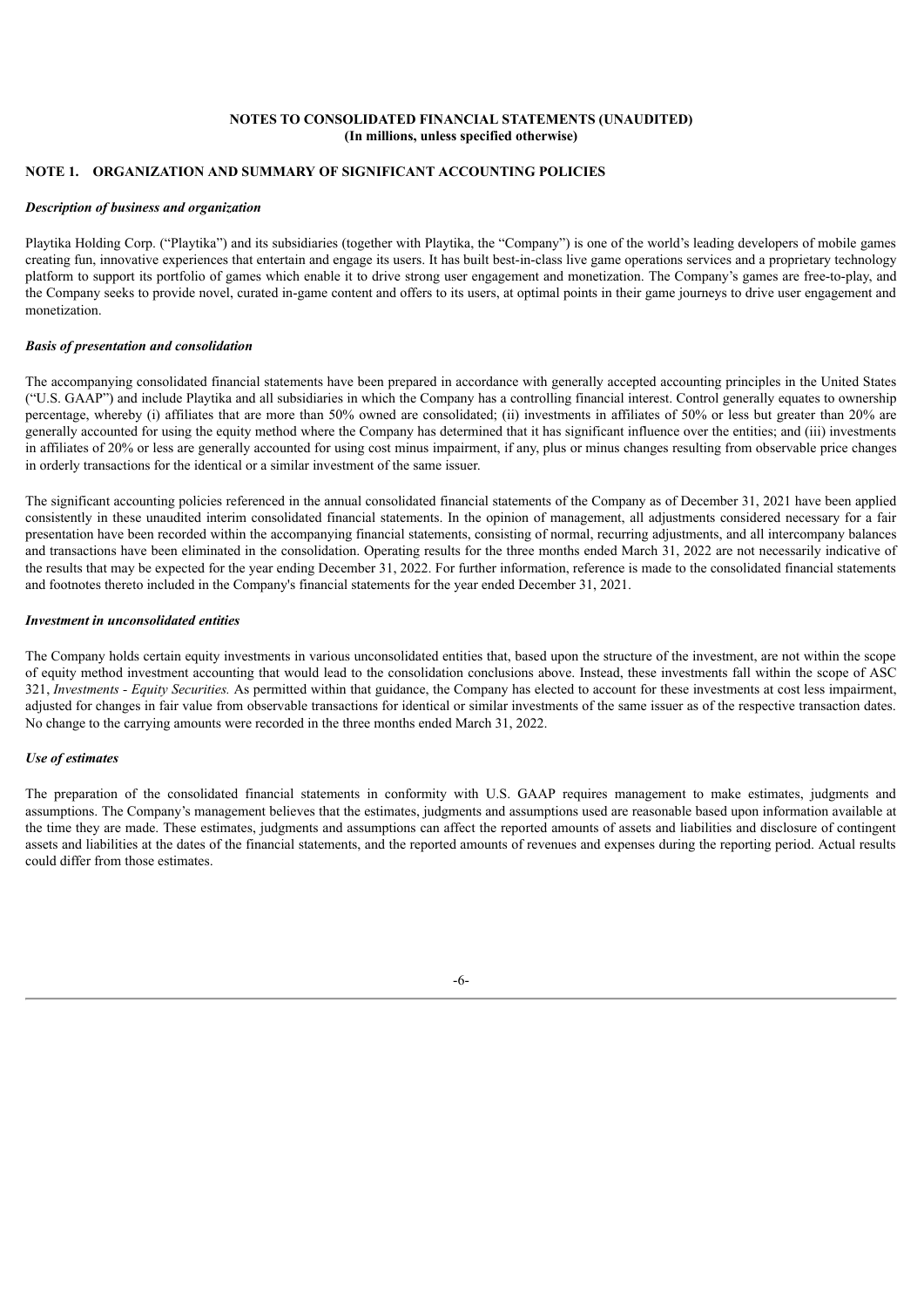#### *Concentration of credit risk and significant customers*

Financial instruments, which potentially expose the Company to concentrations of credit risk, consist primarily of cash and cash equivalents, short-term bank deposits, restricted cash, accounts receivable and derivative contracts. A large percentage of the Company's cash is maintained with three financial institutions with high credit standings. The Company performs periodic evaluations of the relative credit standing of these financial institutions.

Apple, Facebook and Google are significant distribution, marketing, promotion and payment platforms for the Company's games. A significant portion of the Company's revenues has been generated from players who accessed the Company's games through these platforms. Therefore, the Company's accounts receivable are derived mainly from sales through these three platforms. Accounts receivable are recorded at their transaction amounts and do not bear interest. The Company performs ongoing credit evaluations of its customers.

The following table summarizes the major accounts receivable of the Company as a percentage of the total accounts receivable as of the dates indicated:

|          | March 31,<br>2022 | December 31,<br>2021 |
|----------|-------------------|----------------------|
| Apple    | 42%               | 42%                  |
| Google   | 37%               | 34%                  |
| Facebook | 7%                | 8%                   |

#### *Cash and cash equivalents*

Cash and cash equivalents consist of cash and highly liquid investments with maturities of three months or less from the date of purchase and are stated at the lower of cost or market value. Cash equivalents include investments in money market funds that can be redeemed immediately at the current net asset value.

## *Restricted cash*

Restricted cash primarily consists of deposits to secure obligations under the Company's operating lease agreements and to secure company-issued credit cards.

#### *Short-term bank deposits*

Bank deposits with maturities of more than three months but less than one year are included in short-term bank deposits. Such short-term bank deposits are stated at cost which approximates fair market value.

#### *Stock-based compensation expense*

The Company has a stock-based compensation program which provides for equity awards including time-based stock options, restricted stock units ("RSUs") and performance stock units ("PSUs"). Stock-based compensation expense is measured at the grant date, based on the estimated fair value of the award, and is recognized as expense on a straight-line basis over the requisite service period for options and RSUs and on an accelerated basis for PSUs. The Company records forfeitures as a reduction of stock-based compensation expense as those forfeitures occur.

The Company used the Black-Scholes option pricing model to estimate the fair value and compensation cost associated with stock options. As it does not have a long history of market prices for its common stock because the stock was not publicly traded prior to January 2021, the Company used observable data for a group of peer companies that grant options with substantially similar terms to assist in developing its volatility assumptions. The expected volatility of the stock was determined using weighted average measures of the implied volatility and the historical volatility for the Company's peer group of companies for a period equal to the expected life of the options. The weighted-average risk-free interest rates were based on the interest rate for U.S. Treasury bonds. The expected term assumptions were derived using the simplified method, which is based on an average between each vesting date and the expiration date of an option. This method was chosen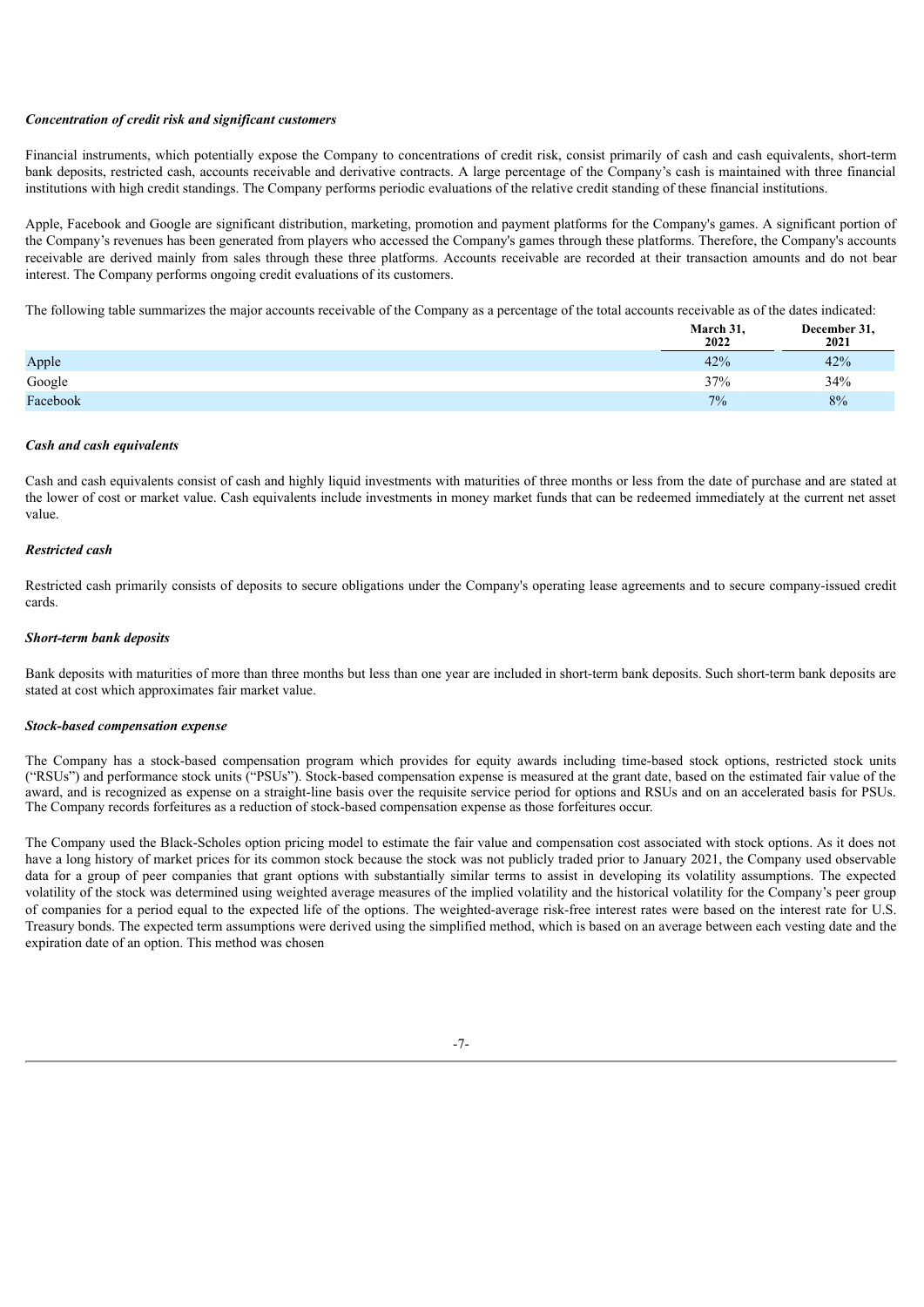because there was no historical option exercise experience due to the Company being privately held. The Company does not anticipate paying cash dividends on its shares of common stock in the future. The stock options have a contractual term of 10 years. Except as otherwise provided in an option agreement between the Company and the employee, if an employee is terminated (voluntarily or involuntarily), any unvested awards as of the date of termination will be forfeited.

If factors change and the Company employs different assumptions, stock-based compensation cost on future awards may differ significantly from what the Company has recorded in the past. Higher volatility and longer expected terms result in an increase to stock-based compensation determined at the date of grant. Future stock-based compensation cost and unrecognized stock-based compensation will increase to the extent that the Company grants additional equity awards to employees or assumes unvested equity awards in connection with acquisitions. If there are any modifications or cancellations of the underlying unvested equity awards, the Company may be required to accelerate any remaining unearned stock-based compensation cost or incur incremental cost.

The Company uses the associated per-share value at the time of grant to determine the compensation cost to be recognized associated with RSUs and PSUs granted. The Company periodically reviews the estimates of performance against the defined criteria to assess the expected payout of each outstanding PSU grant and adjusts the stock compensation expense accordingly.

For RSUs, shares are issued on the vesting dates net of the applicable statutory income tax withholding to be paid by the Company on behalf of its employees. As a result, fewer shares are generally issued than the number of RSUs outstanding, and the income tax withholding is recorded as a reduction to additional paid-in capital.

The Company's stock-based compensation expense is recorded in the financial statement line item relevant to each of the award recipients. See *Note 8, Equity Transactions and Stock Incentive Plan*, for additional discussion.

## *Employee related benefits*

#### *Appreciation and retention plan*

In August 2019, the Company adopted the Playtika Holding Corp. Retention Plan (the "2021-2024 Retention Plan") in order to retain key employees and reward them for contributing to the success of the Company. Under the 2021-2024 Retention Plan, eligible employees may be granted retention awards that let them receive their pro rata portion of a retention pool of \$25 million per year for each of the plan years, and may also be granted appreciation units which allow the employee to receive their pro-rata portion of an appreciation pool calculated as a specified percentage of Adjusted EBITDA for each of the plan years.

The value of each unit of the 2021-2024 Retention Plan has been amortized into compensation expense using the straight-line method, which will result in the recognition of compensation costs in the same years as the underlying EBITDA used in the plan measurement is earned.

#### *Derivative instruments*

The Company uses interest rate swap contracts to reduce its exposure to fluctuating interest rates associated with the Company's variable rate debt, and to effectively increase the portion of debt upon which the Company pays a fixed interest rate. The Company's interest rate swap agreements are designated as cash flow hedges under ASC 815 involving the receipt of variable amounts from a counterparty in exchange for the Company making fixed-rate payments over the life of the agreement, without the exchange of the underlying notional amount. These hedges are highly effective in offsetting changes in the Company's future expected cash flows due to the fluctuation of the USD one-month LIBOR rate associated with its variable rate debt.

The Company monitors the effectiveness of its hedges on a quarterly basis, both qualitatively and quantitatively. The Company performed a regression analysis at inception of the hedging relationship and at period end in which it compared the change in the fair value of the swap transaction and the change in fair value of a hypothetical interest rate swap having terms that identically match the terms of the debt's interest rate payments based on 30 observations that are based on historical swap rates. Based on the regression results, the Company believes that, at inception and at period end, the hedging instrument is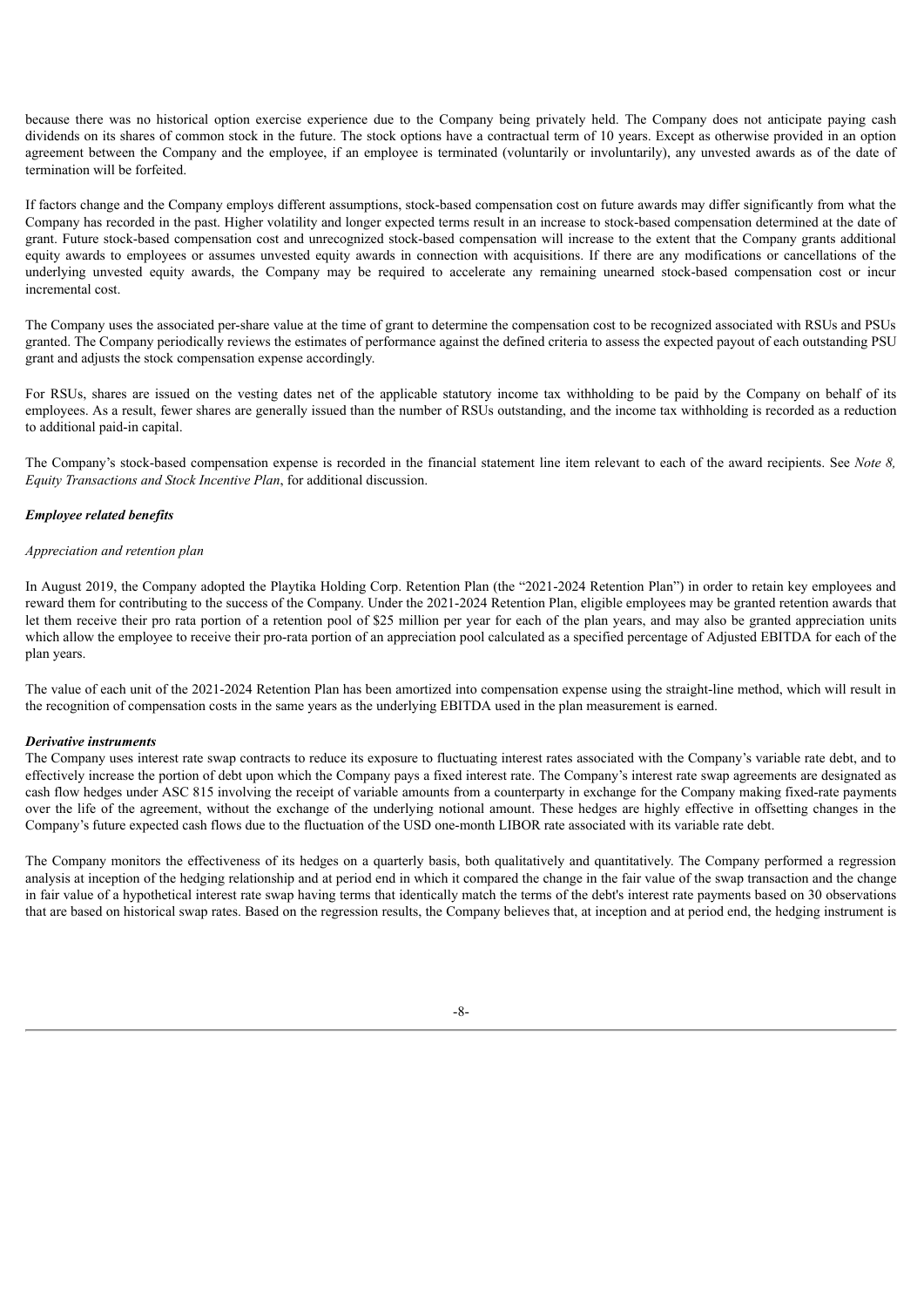expected to be highly effective at offsetting changes in the hedged transactions attributable to the risk being hedged. For each future reporting period, the Company will continue performing retrospective and prospective assessments of hedge effectiveness in a single regression analysis by updating the regression analysis that was prepared at inception of the hedging relationship.

The Company uses foreign currency derivative contracts to reduce its exposure to fluctuating exchange rates between the United States dollar (as the Company's functional currency) and certain revenue or expense lines denominated in Israeli Shekels ("ILS"), Polish Zloty ("PLN"), Romanian Leu ("RON") and Canadian Dollar ("CAD"). The Company's derivative contracts are designated as cash flow hedges under ASC 815. The Company monitors the effectiveness of its hedges on a quarterly basis, both qualitatively and quantitatively, and expects these hedges to remain highly effective at offsetting fluctuations in exchange rates through their respective maturity dates.

The fair value of derivative financial instruments is recognized as an asset or liability at each balance sheet date, with changes in fair value recorded in other comprehensive income on the consolidated statements of comprehensive income until the future underlying transactions occur. The fair value approximates the amount the Company would pay if these contracts were settled at the respective valuation dates. The inputs used to measure the fair value of the Company's interest rate swap agreements are categorized as Level 2 in the fair value hierarchy as established by ASC 820. The inputs used to measure the fair value of the Company's foreign currency derivative contracts are categorized as Level 2 in the fair value hierarchy as established by ASC 820.

#### *Net income per share attributable to common stockholders*

For all periods presented herein, basic net income per share is calculated by dividing net income by the weighted-average common shares outstanding. Diluted net income per share reflects the effect of all potentially dilutive common shares outstanding by dividing net income by the weighted-average of all common and potentially dilutive shares outstanding. Performance Stock Units are considered potentially dilutive as of the first day of the reporting period in which the underlying performance metric is achieved. In the event of a loss, diluted shares are not considered because of their anti-dilutive effect.

#### *Accounting standards recently adopted by the Company*

In March 2020, the FASB issued ASU 2020-04, *Reference Rate Reform*, which provides optional expedients and exceptions for applying U.S. GAAP to contracts, hedging relationships, and other transactions affected by the discontinuation of LIBOR or by another reference rate expected to be discontinued. The guidance in ASU 2020-04 is optional and may be elected over time as reference rate reform activities occur. During the year ended December 31, 2021, the Company has elected to apply the hedge accounting expedients related to probability and the assessments of effectiveness for future LIBORindexed cash flows to assume that the index upon which future hedged transactions will be based matches the index on the corresponding derivatives. The Company continues to evaluate the potential impacts of ASU 2020-04 and may apply other elections as applicable as additional changes in the market occur.

## **NOTE 2. ACQUISITION**

#### *Acquisition of JustPlay.LOL Ltd*

On March 23, 2022, the Company announced the acquisition of JustPlay.LOL Ltd. ("JustPlay") consistent with the Company's strategy to increase its breadth of entertainment genres and leverage the Company's Boost platform to enhance game-operations. The acquisition was accounted for as a business combination.

Within the accompanying consolidated financial statements, management has recorded its initial estimate of the assets acquired and liabilities assumed in the acquisition, along with an estimate of the fair value for contingent consideration payable, based upon management's financial models for this acquisition, and upon similar allocations from prior acquisitions. The Company has engaged a third-party valuation specialist to assist the Company with finalizing these estimates, with such finalization expected to be completed during the second quarter of 2022. As such, the Company expects that the initial purchase price allocation may change.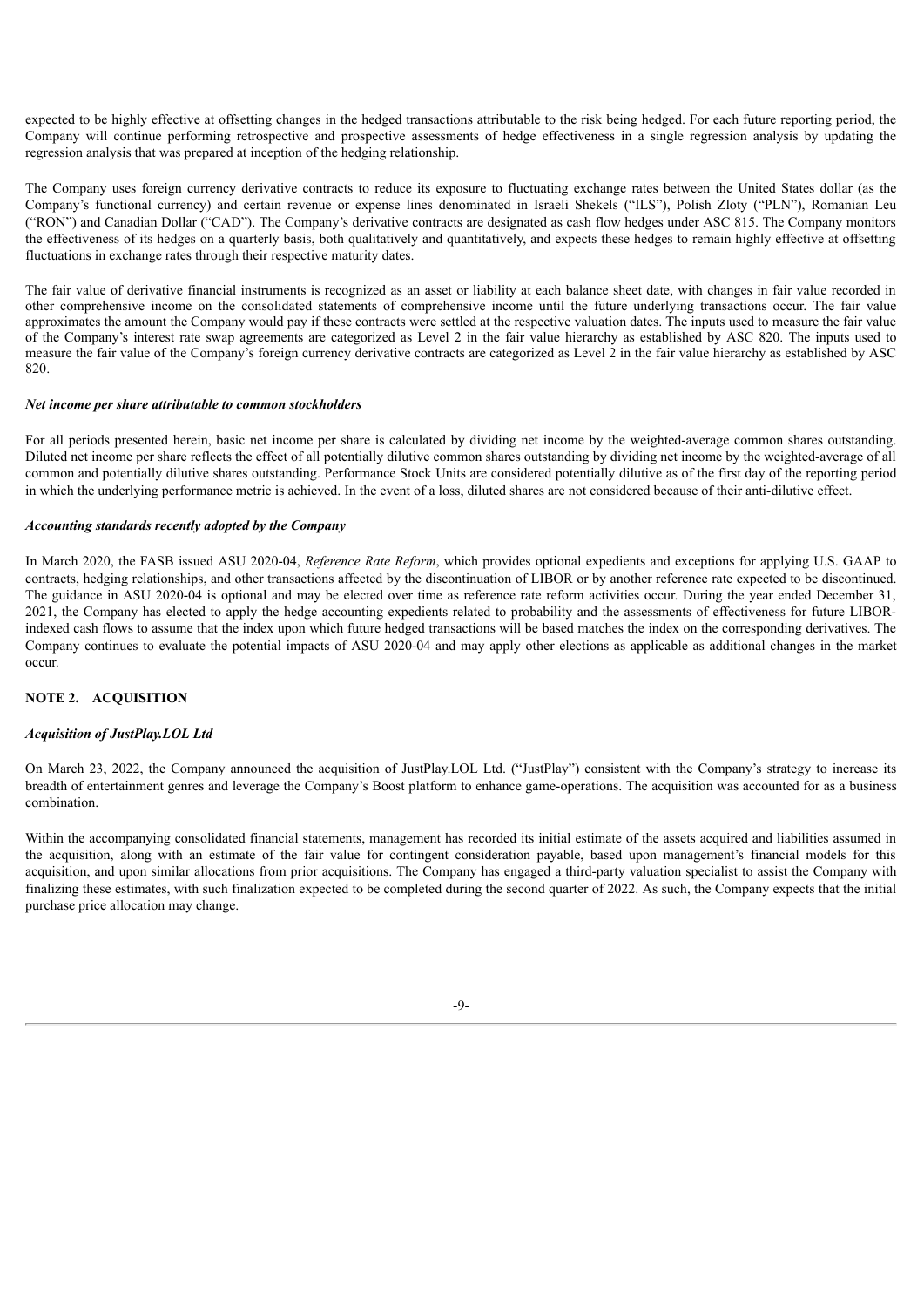Given the timing of the acquisition immediately before the quarter end reporting date, and given the immateriality of the income statement of JustPlay for the period from March 22, 2022 through March 31, 2022, the profit and loss activity for this period has been excluded from the consolidated financial statements herein. These amounts will be recorded to the profit and loss statement during the second quarter of 2022.

The goodwill, which is non-deductible for tax purposes, is generally attributable to synergies between the Company's and JustPlay's respective studio operations and games.

The following table summarizes the estimated fair values of the assets acquired and liabilities assumed (in millions):

| <b>Consideration</b>                                          |                    |        |
|---------------------------------------------------------------|--------------------|--------|
| <b>Total Consideration</b>                                    | \$                 | 59.9   |
| Less: Cash acquired                                           |                    | (0.6)  |
| Total consideration, net of cash acquired                     |                    | 59.3   |
| Less: Acquisition date fair value of contingent consideration |                    | (30.0) |
| Consideration paid as of March 23, 2022                       |                    | 29.3   |
|                                                               |                    |        |
| Identifiable assets acquired and liabilities assumed          |                    |        |
| Accounts receivable                                           | $\mathbf{\hat{S}}$ | 1.1    |
| Property and equipment                                        |                    | 0.1    |
| Intangible assets other than goodwill                         | $\mathcal{S}$      | 15.1   |
| Goodwill                                                      |                    | 43.3   |
| Liabilities assumed                                           |                    | (0.3)  |
| Total identifiable assets acquired and liabilities assumed    |                    | 59.3   |
|                                                               |                    |        |

The developed game assets acquired and included in the above table are being amortized on a straight-line basis over their estimated useful life of six years, which approximates the pattern in which the economic benefits of the intangible assets are expected to be realized.

Pro forma results of operations for this acquisition subsequent to the March 23, 2022 acquisition date have not been presented because the incremental results from JustPlay are not material to the consolidated statements of comprehensive income presented herein.

# **NOTE 3. GOODWILL**

Changes in goodwill for the three months ended March 31, 2022 were as follows (in millions):

|                                          | Three months ended<br><b>March 31, 2022</b> |
|------------------------------------------|---------------------------------------------|
| <b>Balance at beginning of period</b>    | 788.1                                       |
| Goodwill acquired during the period      | 43.3                                        |
| Foreign currency translation adjustments | (2.1)                                       |
| Balance at end of period                 | 829.3                                       |

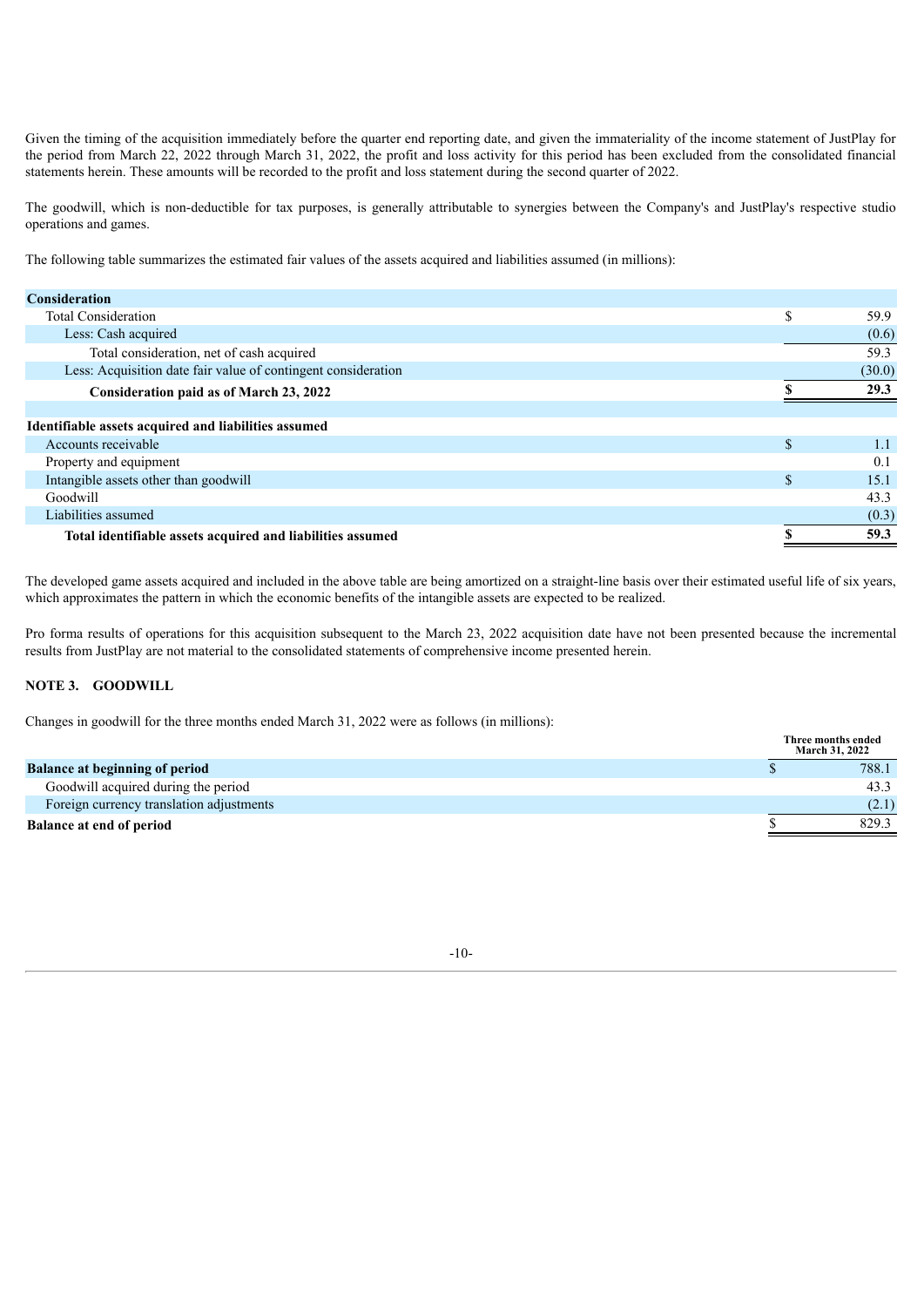## **NOTE 4. INTANGIBLE ASSETS OTHER THAN GOODWILL, NET**

The carrying amounts and accumulated amortization of the acquired intangible assets other than goodwill, net, including the impact of foreign currency exchange translation, at March 31, 2022 and December 31, 2021, were as follows (in millions):

|                                            | <b>March 31, 2022</b>                                   |    |                |      |                      |
|--------------------------------------------|---------------------------------------------------------|----|----------------|------|----------------------|
|                                            | Weighted average<br>remaining useful<br>life (in years) |    | <b>Balance</b> |      | December 31.<br>2021 |
| <b>Historical cost basis</b>               |                                                         |    |                |      |                      |
| Developed games and acquired technology    | 4.9                                                     | \$ | 606.1          | - \$ | 591.0                |
| Trademarks and user base                   | 0.4                                                     |    | 31.2           |      | 31.2                 |
| Internal use software                      | 2.8                                                     |    | 111.2          |      | 97.0                 |
|                                            |                                                         |    | 748.5          |      | 719.2                |
| <b>Accumulated amortization</b>            |                                                         |    |                |      |                      |
| Developed games and acquired technology    |                                                         |    | (265.8)        |      | (247.9)              |
| Trademarks and user base                   |                                                         |    | (26.0)         |      | (23.0)               |
| Internal use software                      |                                                         |    | (37.4)         |      | (31.0)               |
|                                            |                                                         |    | (329.2)        |      | (301.9)              |
| Intangible assets other than goodwill, net |                                                         |    | 419.3          |      | 417.3                |

During the three months ended March 31, 2022 and 2021, the Company recorded amortization expense in the amounts of \$28.7 million and \$23.3 million, respectively.

As of March 31, 2022, the total expected future amortization related to intangible assets was as follows (in millions):

| Remaining 2022      | 81.1  |
|---------------------|-------|
| 2023                | 95.8  |
| 2024                | 82.2  |
| 2025                | 70.1  |
| 2025 and thereafter | 90.1  |
| <b>Total</b>        | 419.3 |

## **NOTE 5. ACCRUED EXPENSES AND OTHER CURRENT LIABILITIES**

Accrued expenses and other current liabilities at March 31, 2022 and December 31, 2021 were as follows (in millions):

|                                                      | March 31,<br>2022 | December 31,<br>2021 |  |  |
|------------------------------------------------------|-------------------|----------------------|--|--|
| Tax accruals                                         | 162.9             | 162.5                |  |  |
| Accrued expenses                                     | 140.8             | 132.7                |  |  |
| Employees and related expenses                       | 116.1             | 167.8                |  |  |
| Deferred revenues                                    | 31.0              | 31.6                 |  |  |
| Contingent consideration                             | 6.6               |                      |  |  |
| Total accrued expenses and other current liabilities | 457.4             | 494.6                |  |  |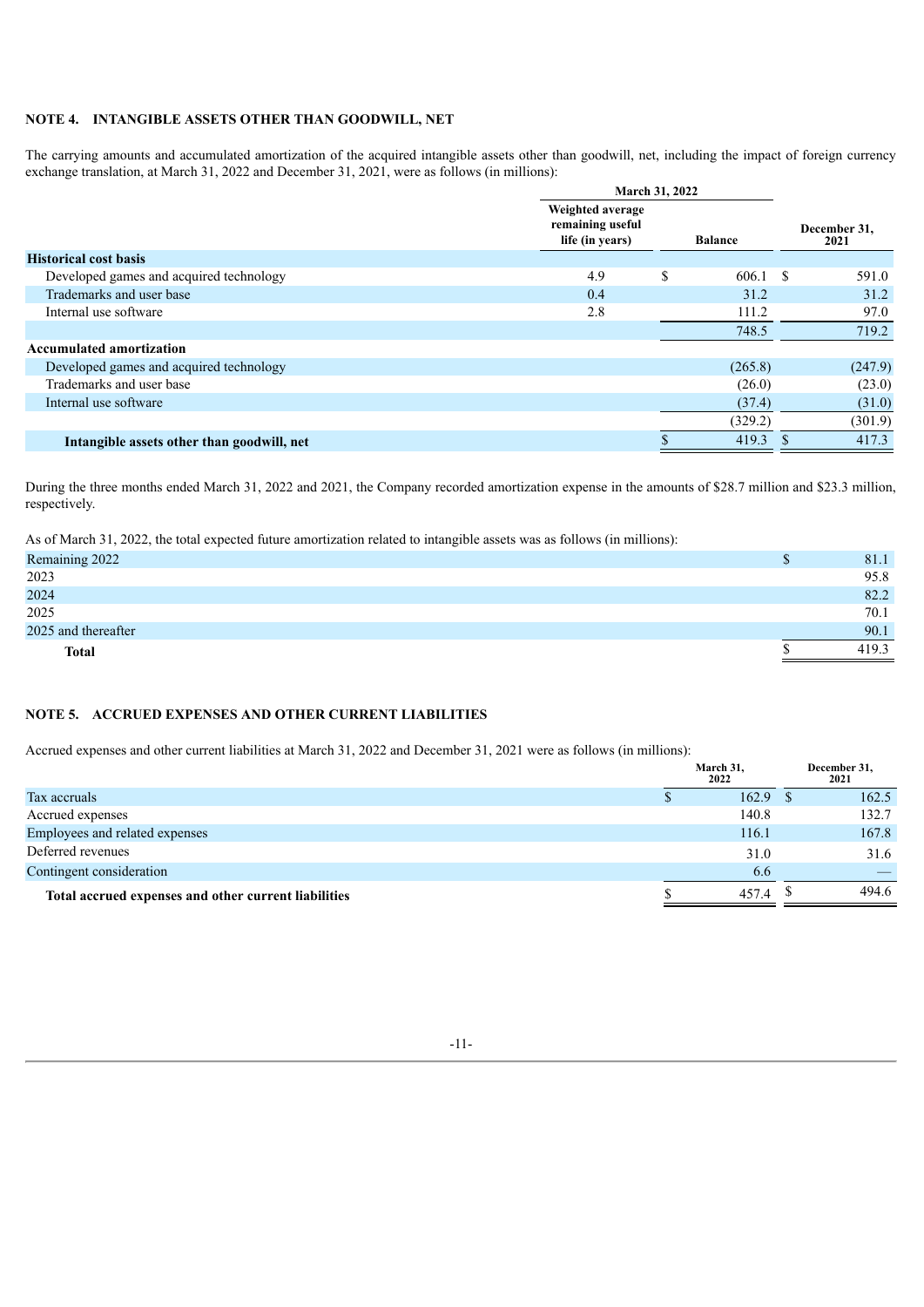# **NOTE 6. LEASES**

The Company's leases include office real estate and data center leases for its facilities worldwide, which are all classified as operating leases, and which expire on various dates, the latest of which is April 2031. Certain lease agreements include rental payments that are adjusted periodically for the consumer price index ("CPI"). For these specific leases the ROU asset and lease liability were calculated using the initial CPI and will not be subsequently adjusted. Certain leases include renewal options that are reasonably certain to be exercised.

Supplemental balance sheet information related to leases is as follows (in millions):

|                                            | <b>March 31, 2022</b> |
|--------------------------------------------|-----------------------|
| Operating lease right-of-use assets, gross | 148.4                 |
| Accumulated amortization                   | (49.6)                |
| Operating lease right-of-use assets, net   | 98.8                  |

The following is a summary of weighted average remaining lease terms and discount rates for all of the Company's operating leases:

|                                               | <b>March 31, 2022</b> |
|-----------------------------------------------|-----------------------|
| Weighted average remaining lease term (years) |                       |
| Weighted average discount rates               | $3.2\%$               |

Total operating lease expense was \$6.0 million and \$4.6 million during the three months ended March 31, 2022 and 2021, respectively.

Cash paid for amounts included in the measurement of operating lease liabilities was \$6.0 million and \$5.1 million during the three months ended March 31, 2022 and 2021, respectively.

Maturities of lease liabilities are as follows as of March 31, 2022 (in millions):

| Remaining 2022                            | 16.2  |
|-------------------------------------------|-------|
| 2023                                      | 24.8  |
| 2024                                      | 22.0  |
| 2025                                      | 17.0  |
| 2026 and thereafter                       | 37.6  |
| <b>Total undiscounted cash flows</b>      | 117.6 |
| Less: imputed interest                    | (9.7) |
| <b>Present value of lease liabilities</b> | 107.9 |

The table above excludes approximately \$7 million in lease obligations associated with leases that are currently under negotiation or that start after April 1, 2022.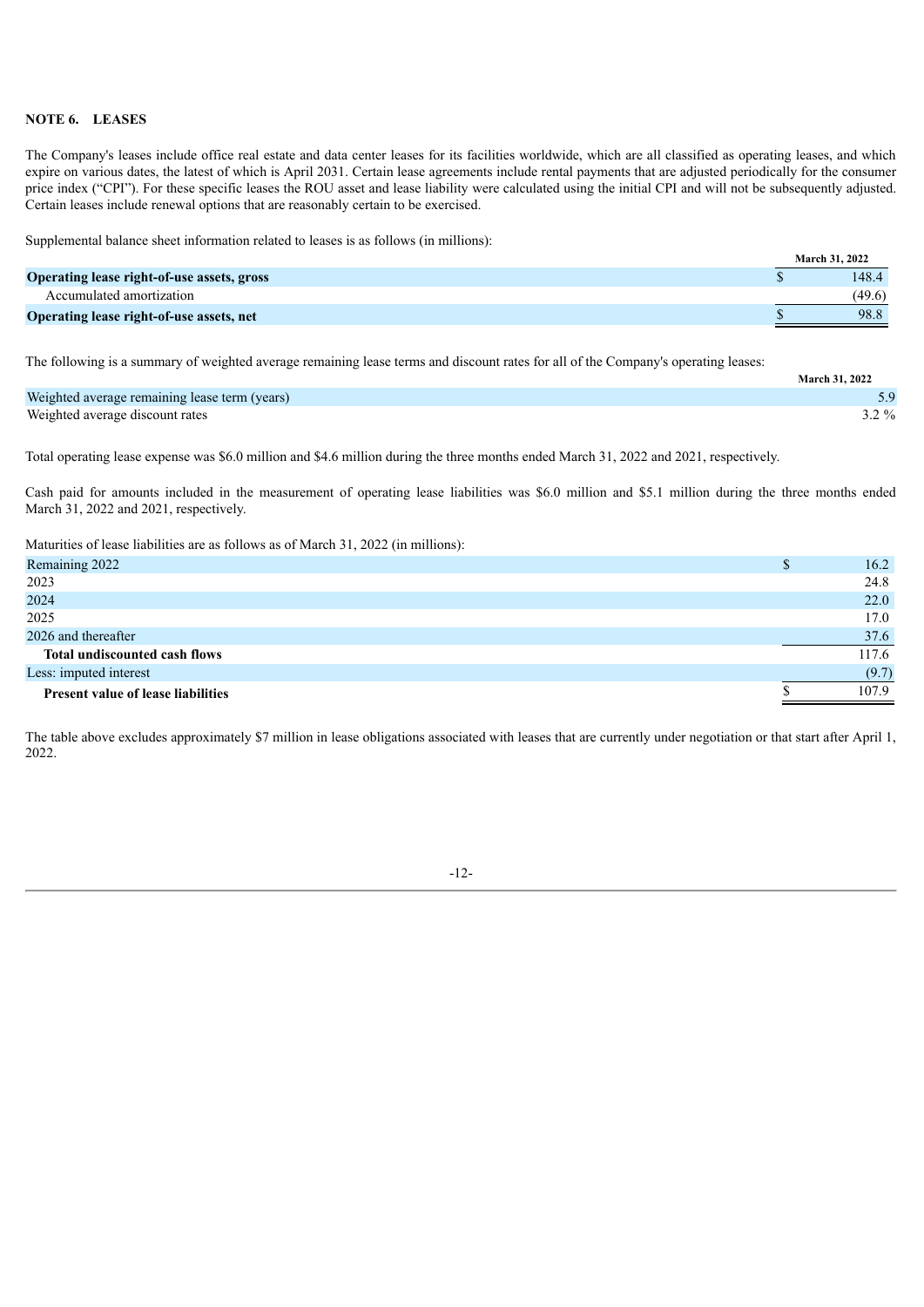#### **NOTE 7. DEBT**

| <b>March 31, 2022</b>                       |                 |                  |  |                   |                   | Detember 21,<br>2021 |                   |
|---------------------------------------------|-----------------|------------------|--|-------------------|-------------------|----------------------|-------------------|
| <i>(in millions, except interest rates)</i> | <b>Maturity</b> | Interest<br>rate |  | <b>Book value</b> | <b>Face value</b> |                      | <b>Book value</b> |
| Term Loan                                   | 2028            | 2.959%           |  | 1,841.0           | 1,881.0           | - S                  | 1,843.8           |
| <b>Senior Notes</b>                         | 2029            | 4.250%           |  | 591.5             | 600.0             |                      | 591.3             |
| <b>Revolving Credit Facility</b>            | 2026            | n/a              |  |                   |                   |                      |                   |
| <b>Total debt</b>                           |                 |                  |  | 2,432.5           | 2,481.0           |                      | 2,435.1           |
| Less: Current portion of long-term debt     |                 |                  |  | (12.2)            | (19.0)            |                      | (12.2)            |
| Long-term debt                              |                 |                  |  | 2,420.3           | 2.462.0           |                      | 2.422.9           |
|                                             |                 |                  |  |                   |                   |                      |                   |

**December 31,**

Book value of debt in the table above is reported net of deferred financing costs and original issue discount of \$48.5 million at March 31, 2022 and deferred financing costs of \$50.7 million at December 31, 2021, respectively.

#### **Credit Agreement**

On December 10, 2019, the Company entered into \$2,750 million of senior secured credit facilities (the "Credit Facilities"), consisting of a \$250 million revolving credit facility (the "Revolving Credit Facility"), and a \$2,500 million first lien term loan (the "Old Term Loan"). The Credit Facilities were provided pursuant to a Credit Agreement, dated as of December 10, 2019 (the "Credit Agreement"), by and among Playtika, the lenders party thereto, and Credit Suisse, AG, Cayman Islands Branch, as administrative agent (in such capacity, the "Administrative Agent") and collateral agent (in such capacity, the "Collateral Agent"). On June 15, 2020, the Company increased the capacity of the Revolving Credit Facility to \$350 million. On January 15, 2021, the Company increased the borrowing capacity of the Revolving Credit Facility from \$350 million to \$550 million.

On March 11, 2021, the Company amended the Credit Agreement pursuant to an Incremental Assumption Agreement No. 3 and Second Amendment to Credit Agreement (the "Second Amendment"). The Second Amendment, among other things, effected a refinancing of the Old Term Loan with a new \$1.9 billion senior secured first lien term loan borrowed under the Credit Agreement (the "New Term Loan"), increased the Revolving Credit Facility to \$600 million and extended the maturity of the Revolving Credit Facility to March 11, 2026. The New Term Loan matures on March 11, 2028 and requires scheduled quarterly principal payments in amounts equal to 0.25% of the original aggregate principal amount of the New Term Loan, with the balance due at maturity.

The Revolving Credit Facility includes a maximum first-priority net senior secured leverage ratio financial maintenance covenant of 6.25 to 1.0. At March 31, 2022, the Company's first-priority net senior secured leverage ratio was 0.94 to 1.0.

The Company was in compliance with its financial and other covenants under the Credit Agreement as of March 31, 2022.

## *Interest and Fees*

Borrowings under the Credit Agreement bear interest at a rate equal to, at the Company's option, either (a) LIBOR determined by reference to the cost of funds for Eurodollar deposits for the interest period relevant to such borrowing, adjusted for certain additional costs, subject to a floor of 0% or (b) a base rate determined by reference to the highest of (i) the federal funds rate plus 0.50%, (ii) the prime rate as determined by the administrative agent and (iii) the one-month adjusted LIBOR rate plus 1.00%, in each case plus an applicable margin. Such applicable margin is (x) with respect to the New Term Loan, 2.75% per annum in the case of any LIBOR loan or 1.75% per annum in the case of any base rate loan, subject to one 0.25% step-down based on the Company's credit ratings and (y) in the case of the Revolving Credit Facility, a range from 2.25% to 3.00% per annum in the case of any LIBOR loan and a range from 1.25% to 2.00% per annum in the case of any base rate loan, based on the Company's net senior secured leverage ratio.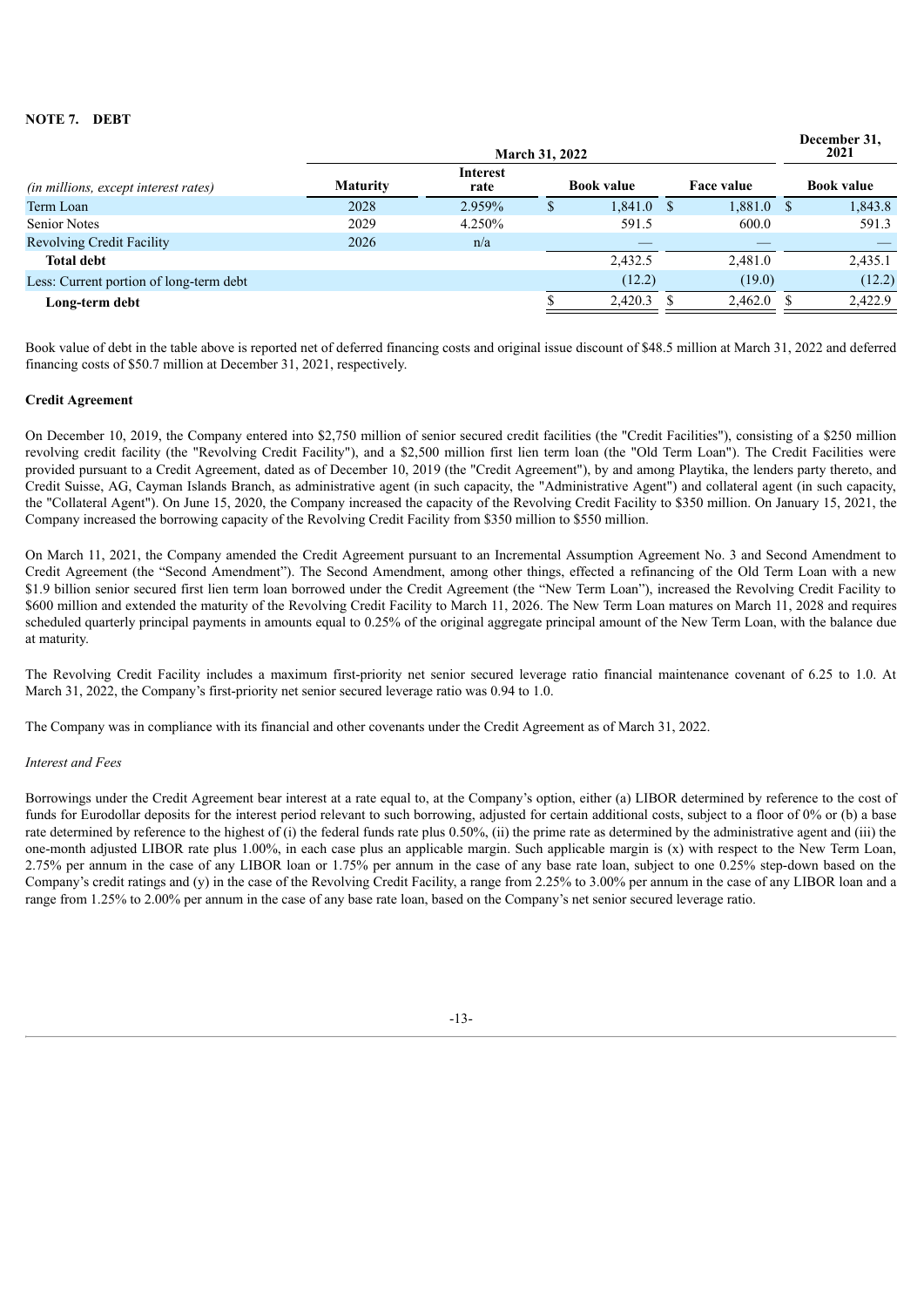In addition, on a quarterly basis, the Company is required to pay each lender under the Revolving Credit Facility a commitment fee in respect of any unused commitments under the Revolving Credit Facility in the amount of 0.50% of the principal amount of the daily unused commitments of such lender, subject to step-downs to 0.375% and 0.25% based upon the Company's senior secured leverage ratio. The Company is also required to pay customary agency fees as well as letter of credit participation fees on outstanding letters of credit.

The Credit Agreement permits voluntary prepayments and requires mandatory prepayments in certain events including, among others, 50% (subject to step-downs to 25% and 0% based upon the Company's net total secured leverage ratio) of the Company's excess cash flow to the extent such amount exceeds \$10 million, certain net cash proceeds from non-ordinary asset sale transactions (subject to reinvestment rights), and 100% of net proceeds of any issuance of debt (except for debt permitted to be incurred by the Credit Agreement). If the Company's total secured leverage ratio remains below 2.0 to 1.0, consistent with the ratio for the year ended December 31, 2021, the Company's required excess cash flow percentage for 2022 will step down to 0%.

The significant terms and conditions of the Credit Agreement have not changed from what was disclosed in *Note 9, Debt* in our Annual Report on Form 10- K filed with the SEC on March 2, 2022.

#### **Offering of 4.250% Senior Notes due 2029**

#### *Indenture*

On March 11, 2021, the Company issued \$600.0 million aggregate principal amount of its 4.250% senior notes due 2029 (the "Notes") under an indenture, dated March 11, 2021 (the "Indenture"), among the Company, the subsidiary guarantors party thereto and Wilmington Trust, National Association, as trustee (the "Trustee").

#### *Maturity and Interest*

The Notes mature on March 15, 2029. Interest on the Notes will accrue at a rate of 4.250% per annum. Interest on the Notes is payable semi-annually in cash in arrears on March 15 and September 15 of each year.

The significant terms and conditions of the Notes have not changed from what was disclosed in *Note 9, Debt* in our Annual Report on Form 10-K filed with the SEC on March 2, 2022.

## **NOTE 8. EQUITY TRANSACTIONS AND STOCK INCENTIVE PLAN**

#### *Overview of Stock Incentive Plan*

On May 26, 2020, the Board of Directors of the Company approved the Playtika Holding Corp. 2020 Incentive Award Plan (the "Plan").

The maximum number of shares of the Company's common stock for which grants may be made under the Plan was 56,232,228 shares as of March 31, 2022. As of March 31, 2022, a total of 4,294,832 shares of the Company's common stock remained available for grants of awards under the Plan.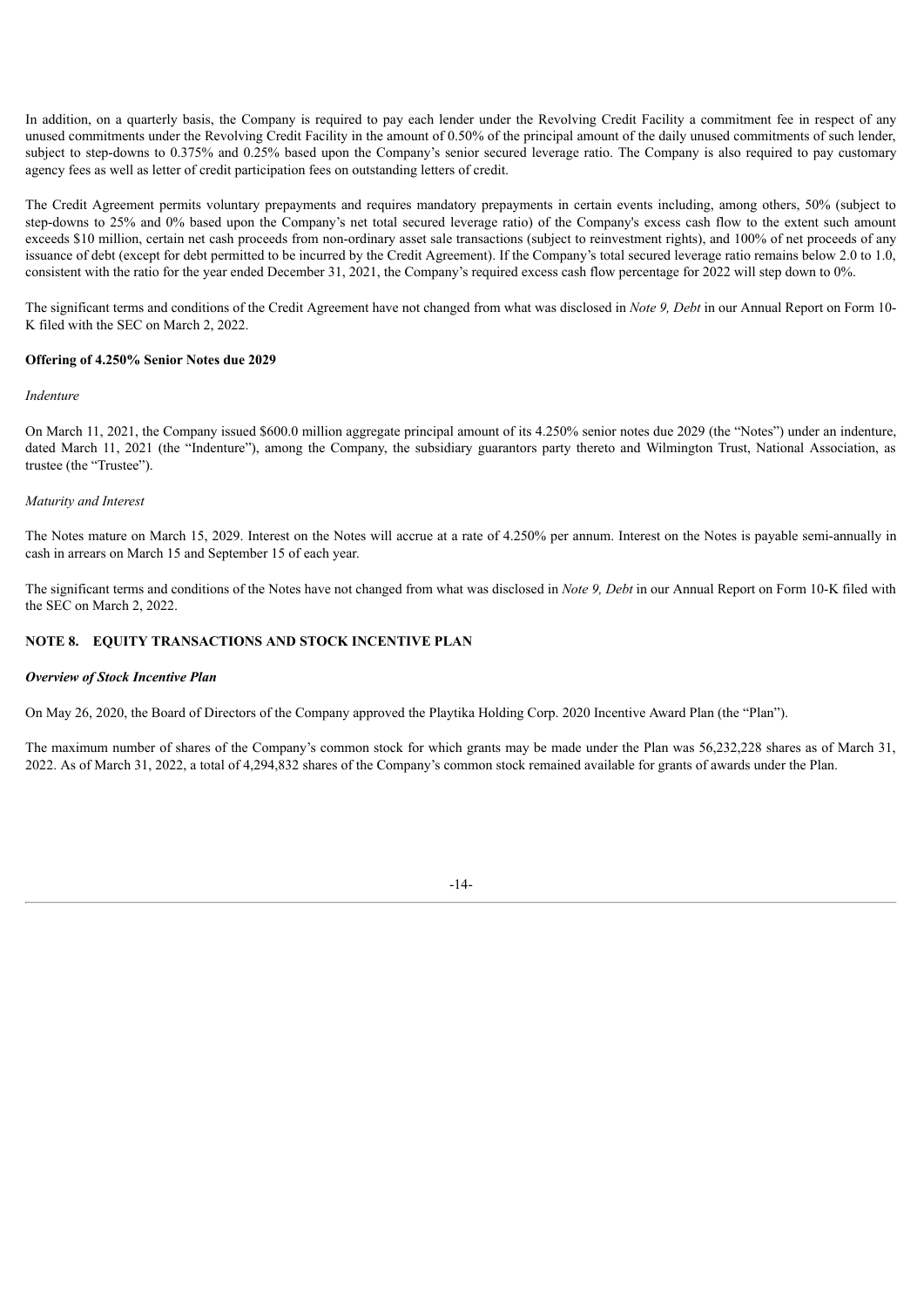## *Stock Options*

The following table summarizes the Company's stock option activity during the three months ended March 31, 2022:

|                                      | <b>Stock</b>                  | Weighted<br>Average          |              | Weighted<br>Average      | <b>Intrinsic</b>              |  |
|--------------------------------------|-------------------------------|------------------------------|--------------|--------------------------|-------------------------------|--|
|                                      | <b>Options</b><br>Outstanding | Remaining<br>Term (in years) |              | <b>Exercise</b><br>Price | <b>Value</b><br>(in millions) |  |
| Outstanding at January 1, 2022       | 15,849,693                    | 8.8                          | <sup>S</sup> | 22.70                    |                               |  |
| Granted                              | 2,423,042                     |                              |              | 15.65                    |                               |  |
| Exercised                            |                               |                              |              |                          |                               |  |
| Cancelled                            | (869, 102)                    |                              |              | 22.57                    |                               |  |
| Expired                              |                               |                              |              |                          |                               |  |
| Outstanding at March 31, 2022        | 17,403,633                    | 8.50 \$                      |              | 19.27                    | - \$                          |  |
| <b>Exercisable at March 31, 2022</b> | 4,112,918                     | 7.58 \$                      |              | 22.24                    | -S                            |  |

The Company used the Black-Scholes option pricing model for determining the estimated fair value of stock-based compensation related to stock options. The table below summarizes the assumptions used for the options granted in each respective period, as well as for options repriced during the three months ended March 31, 2022:

|                         | Three months ended<br>March 31, |          |
|-------------------------|---------------------------------|----------|
|                         | 2022                            | 2021     |
| Risk-free interest rate | $0.67\% - 1.82\%$               | $0.67\%$ |
| Expected dividend yield |                                 |          |
| Expected term in years  | 6.1                             | 6.1      |
| Expected volatility     | $38.19\% - 38.60\%$             | 38.56%   |

On February 7, 2022, the Compensation Committee of the Board of Directors of the Company approved an amendment to 5,303,242 options granted in 2021 that are scheduled to vest after the first anniversary of the grant date (the "Adjusted Portion"). The Adjusted Portion was amended to reduce the per share exercise prices of such Adjusted Portion to \$18.71. The company accounted for the repricing as a modification and will record incremental compensation expense of approximately \$8.8 million over the remaining vesting period. There were no awards to any named executive officers or other Section 16 executives included in this repricing.

## *RSUs*

The following table summarizes the Company's RSU activity during the three months ended March 31, 2022:

|                                |                  | Weighted<br>Average<br><b>Grant Date</b> |                   |      | <b>Total Fair</b><br>Value of<br><b>Shares Vested</b> |
|--------------------------------|------------------|------------------------------------------|-------------------|------|-------------------------------------------------------|
|                                | <b>Shares</b>    |                                          | <b>Fair Value</b> |      | (in millions)                                         |
| Outstanding at January 1, 2022 | 11,375,084       | S                                        | 25.29             |      |                                                       |
| Granted                        | 5,774,908        |                                          | 15.65             |      |                                                       |
| Vested                         | $(1,170,026)$ \$ |                                          | 30.88             | - \$ | 22.0                                                  |
| Cancelled                      | $(427,074)$ \$   |                                          | 29.35             |      |                                                       |
| Outstanding at March 31, 2022  | 15,552,892       |                                          | 21.18             |      |                                                       |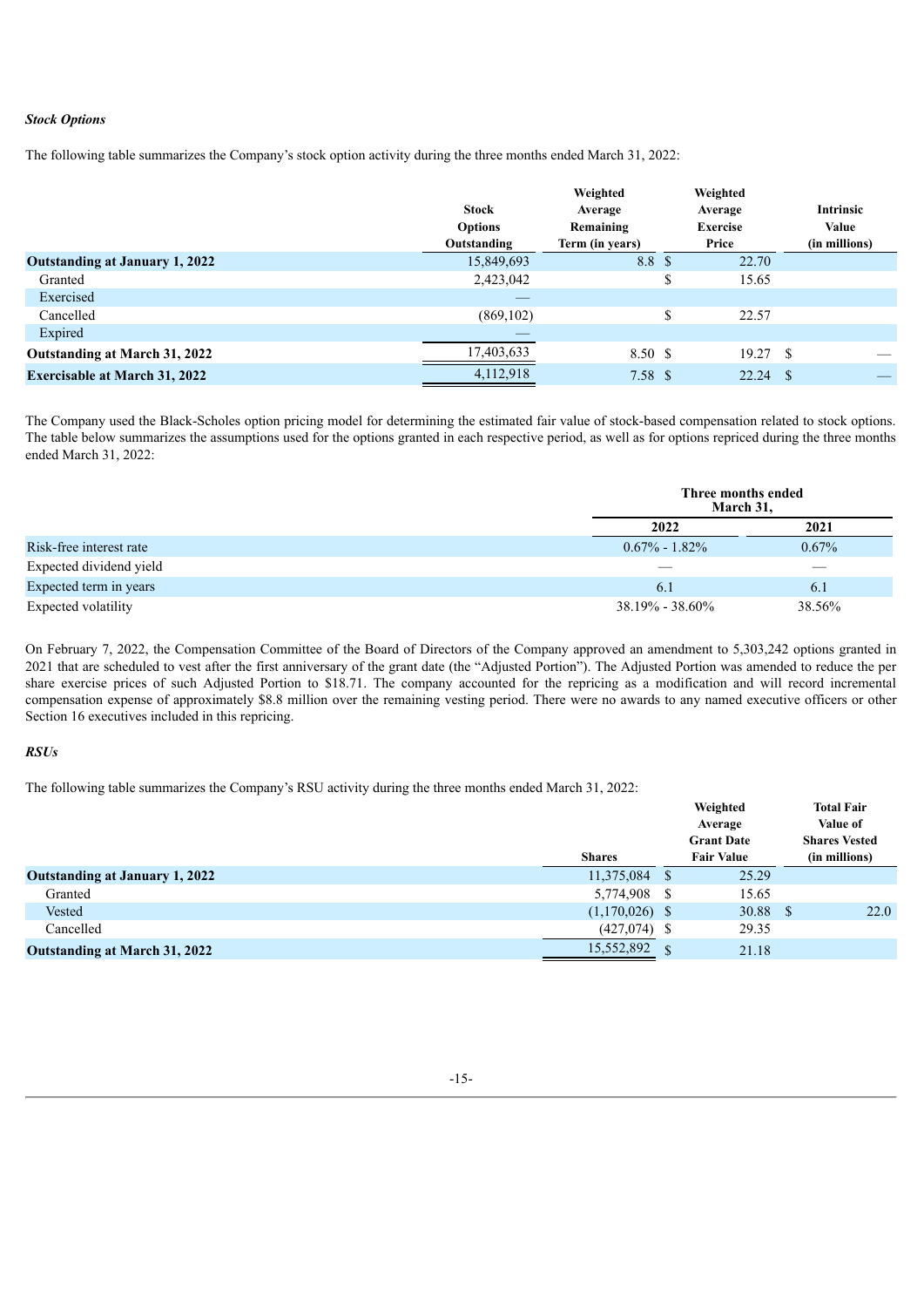## *PSUs*

On February 7, 2022, the Compensation Committee of the Board of Directors of the Company approved the grant of PSUs to certain employees pursuant to the Plan. For each annual performance period consisting of calendar years 2022 through 2025, up to 25% of the PSUs will be eligible to vest based on the Company's annual revenue growth rate during the applicable performance period relative to threshold, target and maximum achievement levels.

If the Company's annual revenue growth rate for a performance period is between two achievement levels, the achievement percentage will be determined by linear interpolation between the applicable achievement levels. Notwithstanding the foregoing, in no event shall less than 25 PSUs vest during each performance period for Israeli participants.

The following table summarizes the Company's PSU activity during the three months ended March 31, 2022:

|                                       |                               | Weighted<br>Average<br><b>Grant Date</b> |                          |    | <b>Total Fair</b><br>Value of<br><b>Shares Vested</b> |
|---------------------------------------|-------------------------------|------------------------------------------|--------------------------|----|-------------------------------------------------------|
|                                       | $Shares^{(1)}$                |                                          | <b>Fair Value</b>        |    | (in millions)                                         |
| <b>Outstanding at January 1, 2022</b> | $-$                           | ٠D                                       |                          |    |                                                       |
| Granted                               | 3,478,378                     |                                          | 15.65                    |    |                                                       |
| Vested                                | $\overline{\phantom{a}}$      | -S                                       | $\overline{\phantom{a}}$ | -8 |                                                       |
| Cancelled                             | $\overbrace{\phantom{13333}}$ |                                          | ___                      |    |                                                       |
| Outstanding at March 31, 2022         | 3,478,378                     |                                          | 15.65                    |    |                                                       |

*\_\_\_\_\_\_\_\_*  $\overline{(1)}$  The number of shares for the PSUs listed as granted represent the total number of PSUs granted to each recipient eligible to vest if the Company meets its highest specified performance goals for the applicable period.

#### *Stock-Based Compensation*

The following table summarizes stock-based compensation costs, net of amounts capitalized, as reported on the Company's consolidated statement of comprehensive income (in millions):

|                                                                  | Three months ended March 31, |  |      |  |
|------------------------------------------------------------------|------------------------------|--|------|--|
|                                                                  | 2022                         |  | 2021 |  |
| Research and development expenses                                | 13.8 <sup>8</sup>            |  | 6.5  |  |
| Sales and marketing expenses                                     | 2.9                          |  | 2.8  |  |
| General and administrative expenses                              | 23.1                         |  | 15.0 |  |
| Total stock-based compensation costs, net of amounts capitalized | 39.8                         |  |      |  |

During the three months ended March 31, 2022, the Company capitalized \$0.7 million of stock-based compensation cost. There was no stock-based compensation cost capitalized during the three months ended March 31, 2021.

As of March 31, 2022, the Company's unrecognized stock-based compensation expenses related to stock options, RSUs and PSUs was approximately \$108.9 million, \$297.8 million and \$50.0 million, respectively. The expense related to stock options, RSUs and PSUs are expected to be recognized over a weighted average period of 2.8 years, 3.0 years and 2.3 years, respectively.

## **NOTE 9. DERIVATIVE INSTRUMENTS**

#### *Interest Rate Swap Agreements*

In March 2021, the Company entered into two interest rate swap agreements, each with a notional value of \$250 million. Each of these swap agreements is with a different financial institution as the counterparty to reduce the Company's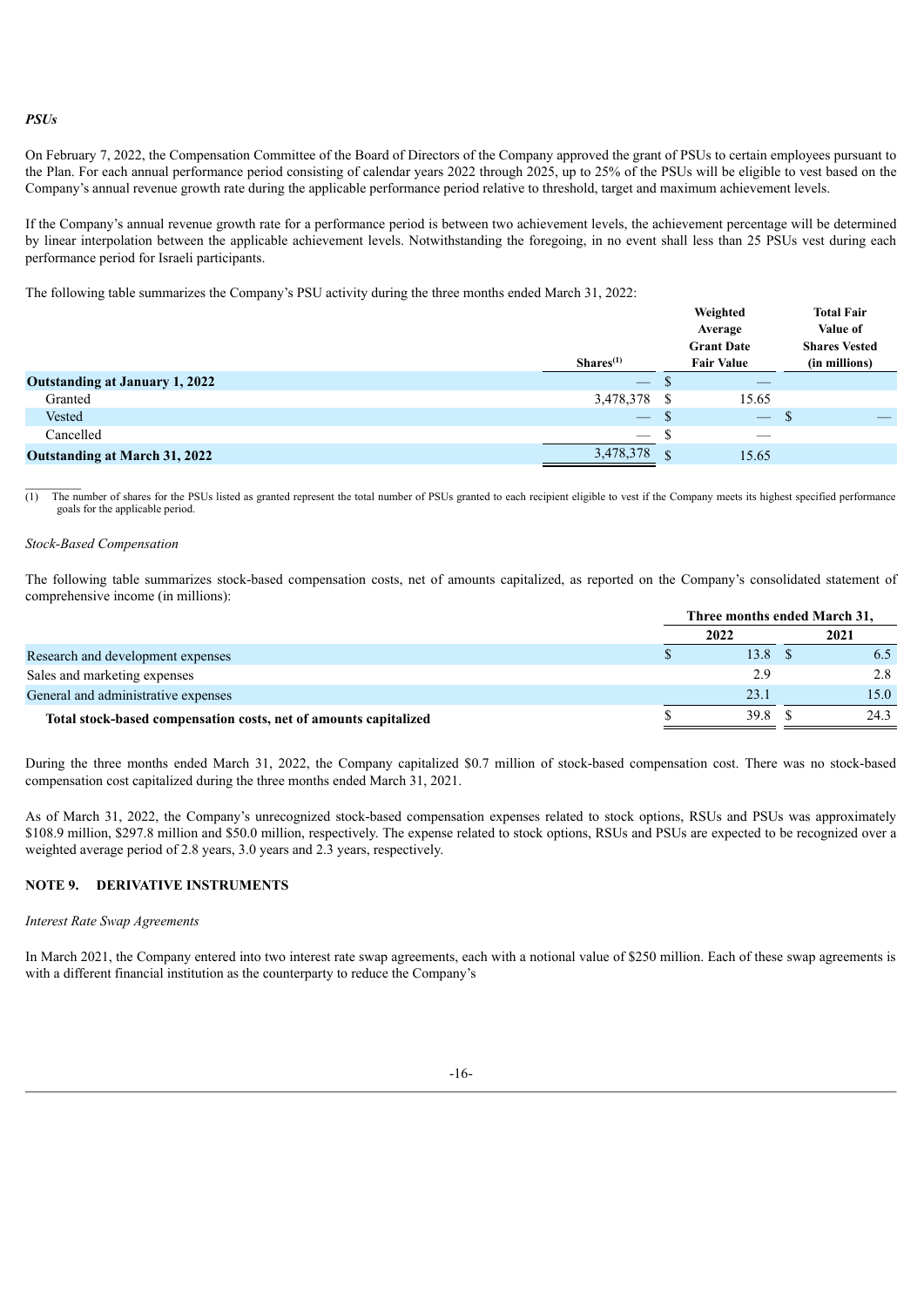counterparty risk. Each swap requires the Company to pay a fixed interest rate of 0.9275% in exchange for receiving one-month LIBOR. The interest rate swap agreements settle monthly commencing in April 2021 through their termination dates on April 30, 2026. The estimated fair value of the Company's interest rate swap agreements is derived from a discounted cash flow analysis. The aggregate fair value of the Company's interest rate swap agreements was an asset of \$29.2 million as of March 31, 2022 and was recorded between prepaid expenses and other current assets and other non-current assets in the accompanying consolidated balance sheets based upon the timing of the underlying expected cash flows.

#### *Foreign currency hedge agreements*

The Company has also entered into multiple derivative contracts for the future purchase of ILS, RON, PLN and CAD. At March 31, 2022, the Company had entered into derivative contracts to purchase certain foreign currencies, including ILS, RON, PLN and CAD at future dates. The approximate amount of hedges was equal to \$191.3 million, and all contracts are expected to mature during the upcoming 12 months. The aggregate fair value of the Company's derivative contracts was an asset of \$1.3 million as of March 31, 2022 and was recorded in prepaid expenses and other current assets in the accompanying consolidated balance sheets.

## **NOTE 10. FAIR VALUE MEASUREMENTS**

The Company accounts for fair value in accordance with ASC 820, *Fair Value Measurements and Disclosures* ("ASC 820"). Fair value is defined under ASC 820 as the exchange price that would be received for an asset or paid to transfer a liability (an exit price) in the principal or most advantageous market for the asset or liability in an orderly transaction between market participants on the measurement date. Valuation techniques used to measure fair value under ASC 820 must maximize the use of observable inputs and minimize the use of unobservable inputs. The Company uses a three-tier hierarchy, which prioritizes the inputs used in measuring fair value as follows:

*Level 1* - Quoted prices in active markets for identical assets or liabilities.

*Level* 2 - Inputs other than Level 1 that are observable, either directly or indirectly, such as quoted prices for similar assets or liabilities; quoted prices in markets that are not active; or other inputs that are observable or can be corroborated by observable market data for substantially the full term of the assets or liabilities.

*Level 3* - Unobservable inputs that are supported by little or no market activity and that are significant to the fair value of the assets or liabilities.

**March 31, 2022**

The first two levels in the hierarchy are considered observable inputs and the last is considered unobservable. The carrying value of accounts receivable and payables and the Company's cash and cash equivalents, short-term bank deposits and restricted cash, approximates fair value due to the short time to expected payment or receipt of cash.

The following table summarizes the fair value measurement of the Company's long-term debt at March 31, 2022 (in millions):

|    | <b>Fair Value</b><br><b>Face Value</b> |  |         | <b>Fair Value</b><br>Hierarchy |
|----|----------------------------------------|--|---------|--------------------------------|
| Φ  | 1,881.0                                |  | 1,843.4 | Level 2                        |
|    | 600.0                                  |  | 551.3   | Level 2                        |
| ۰D | 2,481.0                                |  | 2,394.7 |                                |
|    |                                        |  |         |                                |

The estimated fair value of the Company's term loan is based upon the prices at which the Company's debt traded in the days immediately preceding the balance sheet date. As the trading volume of the Company's debt is low relative to the overall debt balance, the Company does not believe that the associated transactions represent an active market, and therefore this indication of value represents a level 2 fair value input.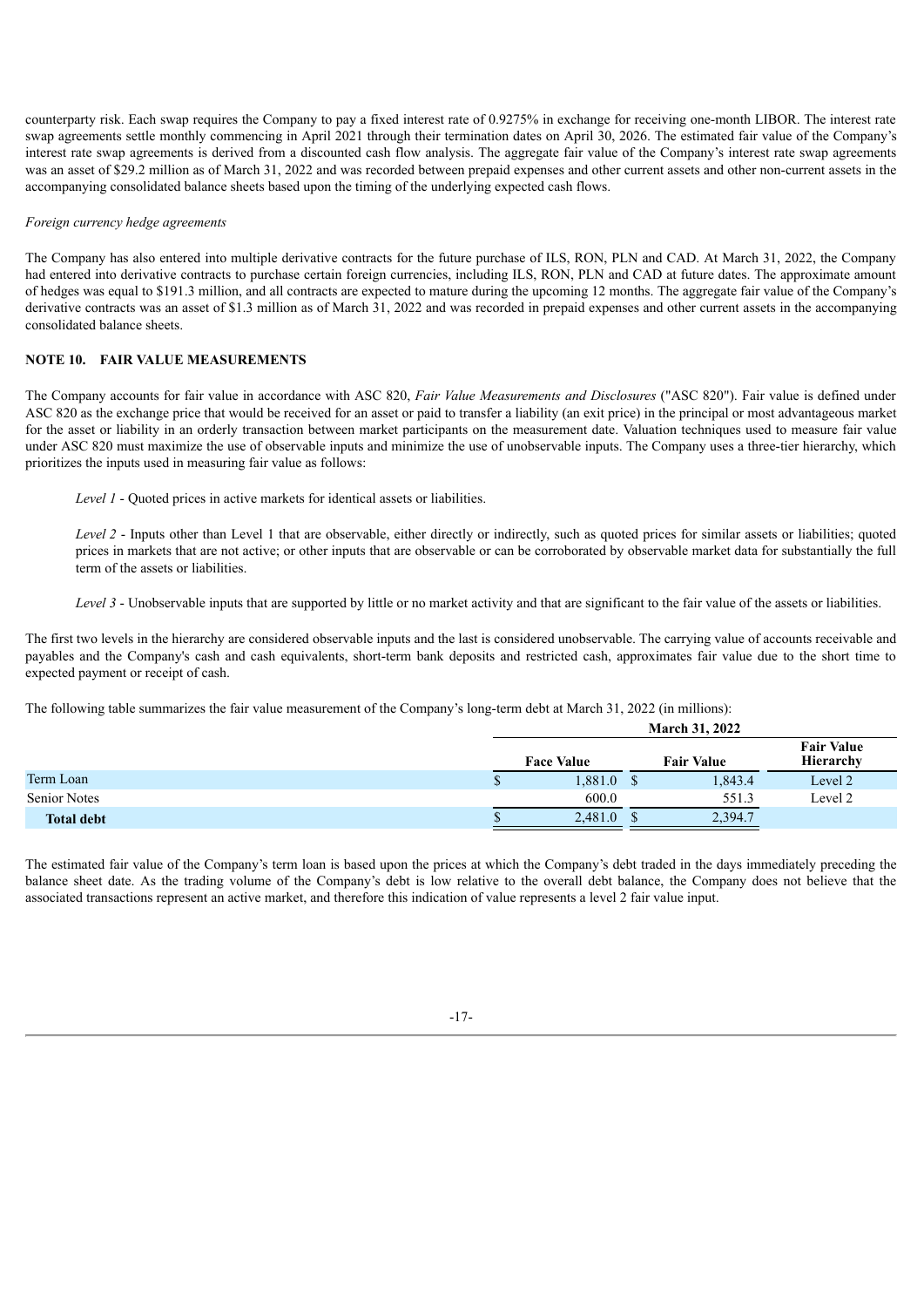The following table sets forth the assets and liabilities measured at fair value on a recurring basis in the Company's consolidated balance sheets at March 31, 2022 (in millions):

|                                                                |                     |              | <b>Fair Value at</b>  |               |                      |  |  |
|----------------------------------------------------------------|---------------------|--------------|-----------------------|---------------|----------------------|--|--|
|                                                                | Pricing<br>Category |              | <b>March 31, 2022</b> |               | December 31,<br>2021 |  |  |
| Cash and cash equivalents                                      |                     |              |                       |               |                      |  |  |
| Money market funds                                             | Level 1             | \$           | 184.5                 | <sup>\$</sup> | 310.2                |  |  |
|                                                                |                     |              |                       |               |                      |  |  |
| Prepaid expenses and other current assets                      |                     |              |                       |               |                      |  |  |
| Derivative instruments - foreign currency derivative contracts | Level 2             | \$           | 1.3                   | - \$          | 1.3                  |  |  |
| Derivative instruments - interest rate swaps                   | Level 2             |              | 4.2                   |               |                      |  |  |
|                                                                |                     |              |                       |               |                      |  |  |
| Other non-current assets:                                      |                     |              |                       |               |                      |  |  |
| Derivative instruments - interest rate swaps                   | Level 2             | $\mathbb{S}$ | 25.0 S                |               | 7.9                  |  |  |
|                                                                |                     |              |                       |               |                      |  |  |
| Accrued expenses and other current liabilities:                |                     |              |                       |               |                      |  |  |
| Derivative instruments - interest rate swaps                   | Level 2             | \$           | — \$                  |               | 2.4                  |  |  |
| Contingent consideration - current                             | Level 3             |              | 6.6                   |               |                      |  |  |
|                                                                |                     |              |                       |               |                      |  |  |
| <b>Contingent consideration</b>                                | Level 3             | \$           | 30.0                  | -\$           | 28.7                 |  |  |

The Company estimates the fair value of interest rate swap contracts by discounting the future cash flows of both the fixed rate and variable rate interest payments based on market yield curves. The inputs used to measure the fair value of the Company's interest rate swap contracts are categorized as Level 2 in the fair value hierarchy as established by ASC 820.

The fair value of the Company's foreign currency contracts approximates the amount the Company would pay or receive if these contracts were settled at the respective valuation dates. The inputs used to measure the fair value of the Company's foreign currency contracts are categorized as Level 2 in the fair value hierarchy as established by ASC 820.

The change in fair value of contingent consideration payable was valued using significant unobservable inputs (Level 3), was included in the general and administrative expenses in the Company's consolidated statements of comprehensive income and consisted of the following (in millions):

| <b>Balance as of January 1, 2022</b>                | 28.7   |
|-----------------------------------------------------|--------|
| Recorded in connection with acquisition transaction | 30.0   |
| Fair value adjustment                               | (22.1) |
| <b>Balance as of March 31, 2022</b>                 | 36.6   |

The Company estimated the fair value of its contingent consideration liabilities using probability-weighted discounted cash flow analyses. These fair value measurements are based on significant inputs not observable in the market and thus represent Level 3 measurements as defined in ASC 820. The extent to which the actual results differ from assumptions made within the probability-weighted analyses will result in adjustments to this liability in future periods.

The Company has not elected the fair value measurement option available under U.S. GAAP for any of its assets or liabilities that meet the option for these criteria.

#### **NOTE 11. COMMITMENTS AND CONTINGENCIES**

In December 2016, a copywriter lawsuit was filed against Wooga GmbH (a subsidiary of the Company) in the regional court of Berlin, Germany. The Plaintiff is suing for additional remuneration to his contributions for a storyline provided for one of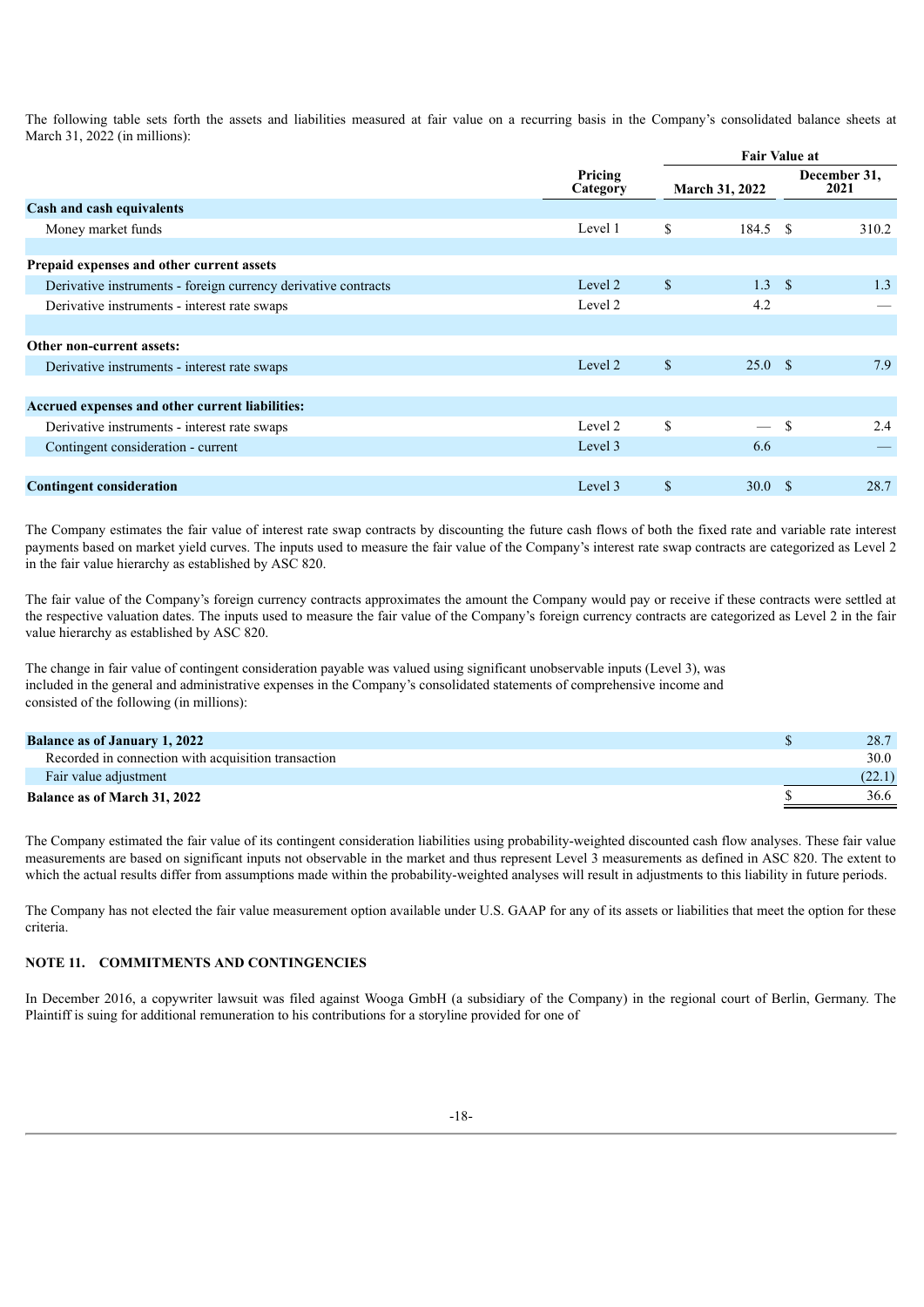Wooga's games and alleged reuse of parts of that storyline in one of Wooga's other games. As of March 31, 2022, the Company has recorded in its financial statements a reserve based upon its best estimate outcome. It is possible that any final amounts payable in connection with this lawsuit could exceed the Company's currently reserved best estimate.

In November 2013, the Company's subsidiary, Playtika, Ltd., sent an initial demand letter to Enigmatus s.r.o., a game developer in the Czech Republic, which owns various U.S. trademark registrations that resemble the Company's Sloto-formative trademark names, demanding that it cease use of the trademark Slotopoly. In response, Enigmatus s.r.o. asserted that it was the owner of the Sloto-formative trademarks and denied that its game title infringed the Company's trademarks. Enigmatus s.r.o. applied to register one of the Company's trademarks in the United Kingdom and European Union, and the Company successfully opposed its applications. In December 2016, Enigmatus s.r.o., filed a trademark infringement lawsuit, Enigmatus, s.r.o. v. Playtika LTD and Caesars Interactive Entertainment, Inc., against Playtika, Ltd. and Caesars Interactive Entertainment LLC in the Federal Court of Canada asserting that the Company's use of the Slotomania trademarks violates its proprietary and trademark rights. The plaintiff sought injunctive relief and monetary damages. Pleadings have been exchanged and the lawsuit is in the discovery stage. No trial date has been scheduled. The Company has defended this case vigorously and will continue to do so. As the case is in preliminary stages, the Company cannot estimate what impact, if any, the litigation may have on its results of operations, financial condition or cash flows.

On October 26, 2020, a patent infringement claim was filed against Playtika Holding Corp., Playtika Ltd. and Caesars Interactive Entertainment LLC in U.S. District Court, District of Nevada. The Plaintiff alleged that the defendants are infringing certain patents in the field of communication and the transferring of images between the gaming server and the end device on certain of its social casino games. The Plaintiff is seeking monetary damages. On April 7, 2021, following the Company's preliminary motions for dismissal and stay, the Company's motion for stay was approved by the court pending ruling on motions to dismiss. On July 7, 2021, the Court issued an order finding each of the Plaintiff's asserted patents invalid as failing to comply with certain legal requirements and dismissing the lawsuit as to all parties. On July 19, 2021, the Plaintiff filed an appeal, and a hearing on the appeal was held on May 6, 2022 before the United States Court of Appeals for the Federal Circuit. Playtika Holding Corp. and Playtika Ltd. intend to continue defending the case vigorously.

On November 23, 2021, the Company and its directors and certain of its officers were named in a putative class action lawsuit filed in the United States District Court for the Eastern District of New York (Bar-Asher v. Playtika Holding Corp. et al.). The complaint was brought on behalf of an alleged class of purchasers of the Company's securities between January 15, 2021 and November 2, 2021, and alleged violations of federal securities laws arising out of alleged misstatements or omissions by the defendants during the alleged class period. On March 10, 2022, the court appointed LBMotion Ltd as lead plaintiff, and the plaintiff filed an amended complaint on May 6, 2022. The amended complaint alleges violations of Section 11 and 15 of the Securities Act of 1933 and seeks, among other things, damages and attorneys' fees and costs on behalf of the putative class. The amended complaint also added the companies that served as underwriters for the Company's IPO as defendants in the lawsuit. As the case is in preliminary stages, the Company cannot estimate what impact, if any, the litigation may have on its results of operations, financial condition or cash flows.

-19-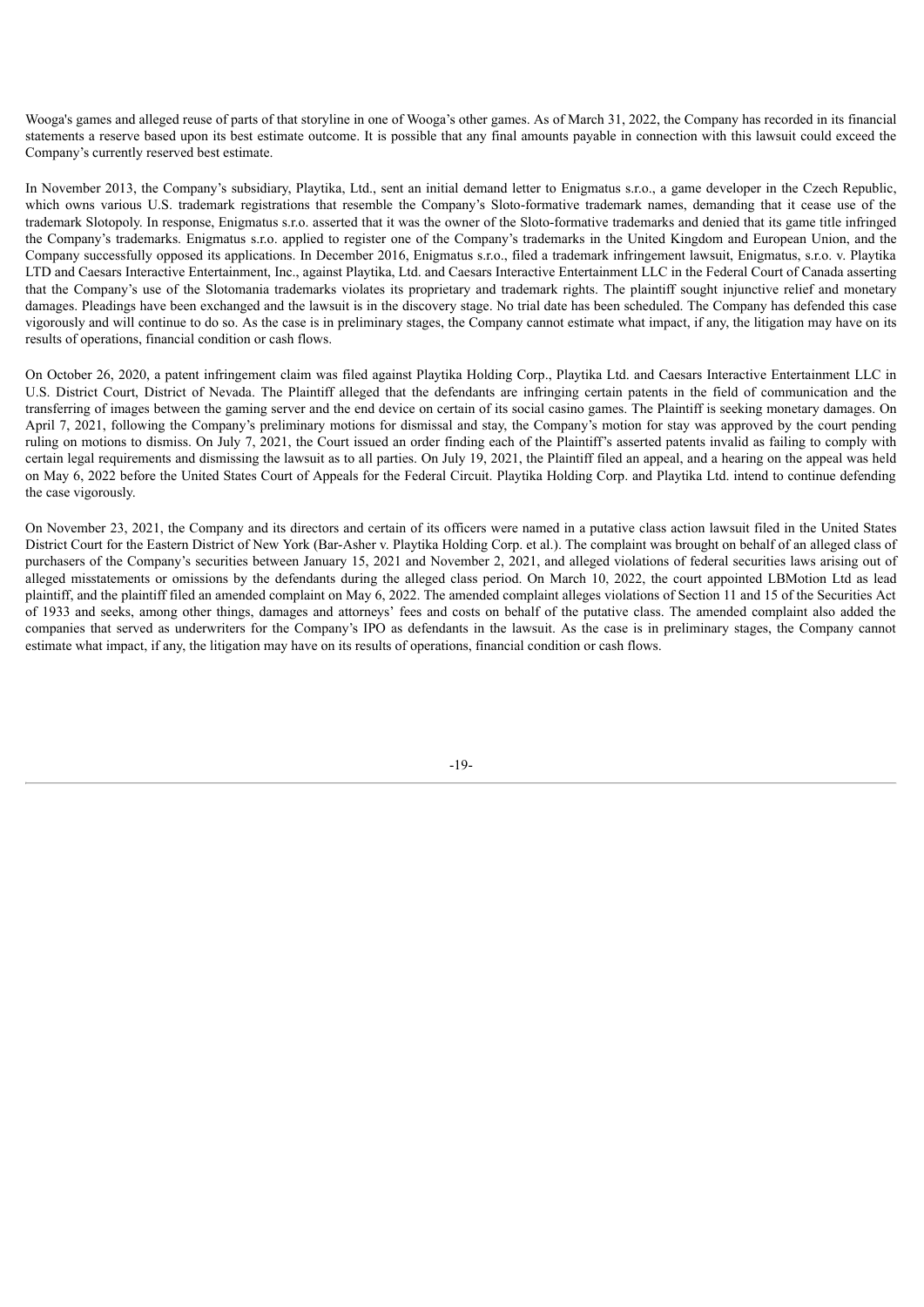## **NOTE 12. REVENUE FROM CONTRACTS WITH CUSTOMERS**

The following table provides information about disaggregated revenue by geographic location of the Company's players and type of platform (in millions):

|                            |             | Three months ended<br>March 31, |       |  |  |
|----------------------------|-------------|---------------------------------|-------|--|--|
|                            |             | 2022                            | 2021  |  |  |
| <b>Geographic location</b> |             |                                 |       |  |  |
| <b>USA</b>                 | \$          | $474.4$ \$                      | 454.7 |  |  |
| <b>EMEA</b>                |             | 104.2                           | 91.7  |  |  |
| APAC                       |             | 52.3                            | 49.9  |  |  |
| Other                      |             | 46.0                            | 42.6  |  |  |
| <b>Total</b>               |             | 676.9 \$                        | 638.9 |  |  |
|                            |             |                                 |       |  |  |
| <b>Platform type</b>       |             |                                 |       |  |  |
| Mobile                     | $\mathbf S$ | 546.0 \$                        | 513.2 |  |  |
| Web                        |             | 130.9                           | 125.7 |  |  |
| <b>Total</b>               | Φ           | 676.9<br>- \$                   | 638.9 |  |  |

Revenues through third-party platforms and through the Company's own direct-to-consumer platforms were as follows (in millions):

|                              | Three months ended | March 31, |       |  |
|------------------------------|--------------------|-----------|-------|--|
|                              | 2022               |           | 2021  |  |
| <b>Revenues</b>              |                    |           |       |  |
| Third-party platforms        | 524.5 \$           |           | 523.0 |  |
| Direct-to-consumer platforms | 152.4              |           | 115.9 |  |
| <b>Total</b>                 | 676.9              |           | 638.9 |  |
|                              |                    |           |       |  |

## *Contract balances*

 $\frac{1}{2}$ 

Payments from players for virtual items are collected by platform providers or payment processors and remitted to the Company (net of the platform or clearing fees) generally within 45 days after the player transaction. The Company's right to receive the payments collected by the platform providers or payment processors is recorded as an accounts receivable as the right to receive payment is unconditional. Deferred revenues, which represent a contract liability, represent mostly unrecognized fees billed for virtual items which have not yet been consumed at the balance sheet date. Platform fees paid to platform providers or payment processors and associated with deferred revenues represent a contract asset.

Balances of the Company's contract assets and liabilities are as follows (in millions):

|                                     | March 31,<br>2022 | December 31,<br>2021 |
|-------------------------------------|-------------------|----------------------|
| Accounts receivable                 | 139.7             | 143.7                |
| Contract assets $(1)$               |                   | 9.4                  |
| Contract liabilities <sup>(2)</sup> | 31.0              | 31.6                 |

Contract assets are included within prepaid expenses and other current assets in the Company's consolidated balance sheets. (1)

 $^{(2)}$  Contract liabilities are included within accrued expenses and other current liabilities as "deferred revenues" in the Company's consolidated balance sheets.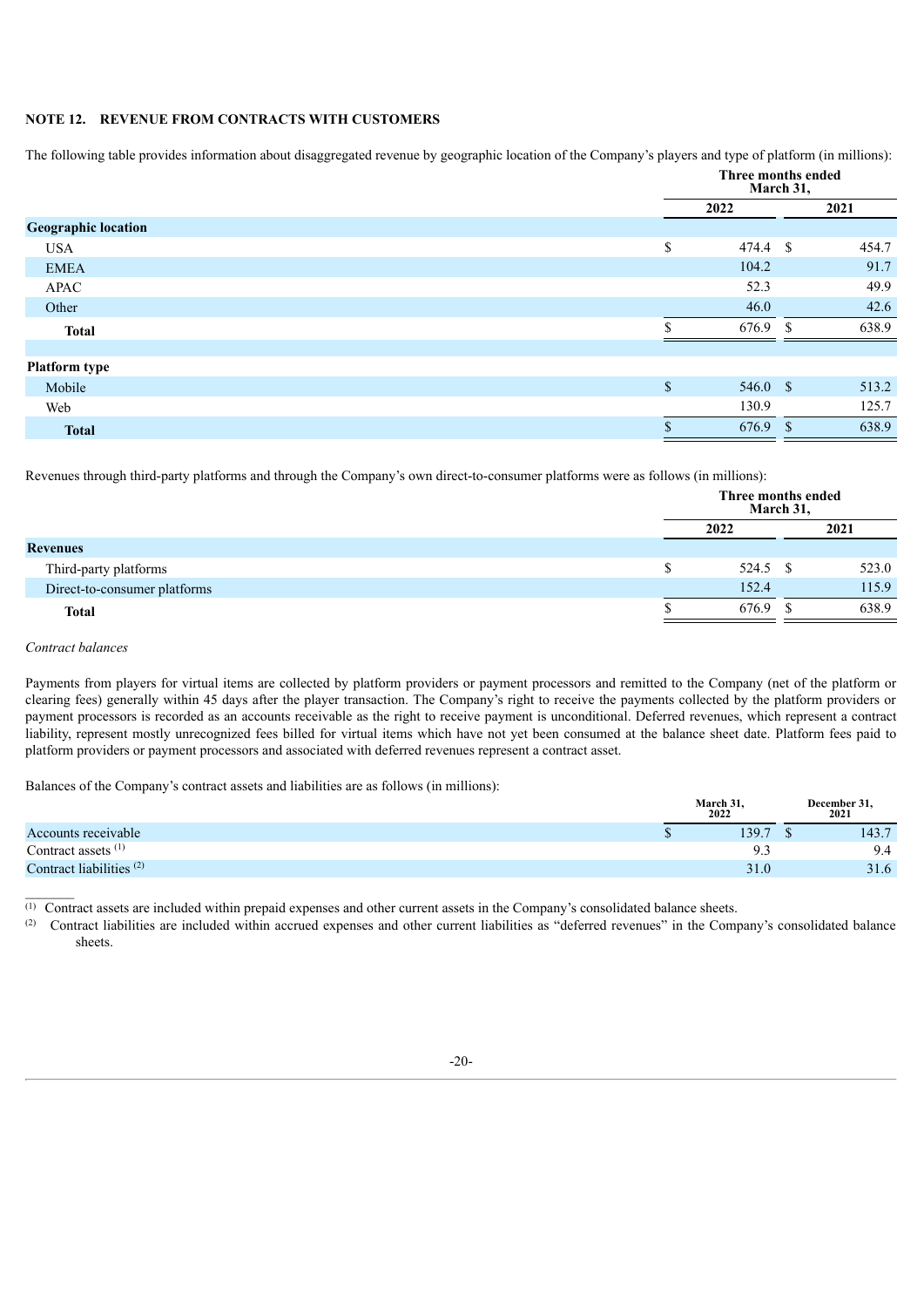During the three months ended March 31, 2022, the Company recognized \$24.0 million of its contract liabilities that were outstanding as of December 31, 2021.

## *Unsatisfied performance obligations*

Substantially all of the Company's unsatisfied performance obligations relate to contracts with an original expected length of one year or less.

## **NOTE 13. APPRECIATION AND RETENTION PLAN**

In August 2019, the Board approved the 2021-2024 Retention Plan. Under the 2021-2024 Retention Plan, eligible employees may be granted retention awards that let them receive their pro rata portion of a retention pool of \$25 million per year for each of the plan years, and may also be granted appreciation units which allow the employee to receive their pro-rata portion of an appreciation pool calculated as a specified percentage of Adjusted EBITDA in each of the plan years.

The Company recognized compensation expenses in respect of retention bonus and appreciation unit awards under its appreciation and retention plans of \$24.9 million and \$29.8 million during the three months ended March 31, 2022 and 2021, respectively.

The Company has also granted retention awards to key individuals associated with acquired companies as an incentive to retain those individuals on a longterm basis. The Company recognized compensation expenses associated with these development-related retention payments of \$0.6 million and \$3.1 million during the three months ended March 31, 2022 and 2021, respectively.

# **NOTE 14. INTEREST EXPENSE AND OTHER, NET**

Interest expense and other, net are as follows (in millions):

|                                               | Three months ended<br>March 31, |       |  |
|-----------------------------------------------|---------------------------------|-------|--|
|                                               | 2022                            | 2021  |  |
| Interest expense                              | 23.7                            | 78.0  |  |
| Interest income                               | (0.8)                           | (0.2) |  |
| Foreign currency translation differences, net | 4.6                             | (0.8) |  |
| Other                                         |                                 | (1.3) |  |
| Total interest expense and other, net         | 27.5                            | 75.7  |  |

## **NOTE 15. INCOME TAXES**

| <i>(in millions, except tax rate)</i> | Three months ended<br>March 31. |  |          |  |  |  |  |
|---------------------------------------|---------------------------------|--|----------|--|--|--|--|
|                                       | 2022                            |  | 2021     |  |  |  |  |
| Income before income taxes            | 92.9                            |  | 54.6     |  |  |  |  |
| Provision for income taxes            | 9.7                             |  | 18.9     |  |  |  |  |
| Effective tax rate                    | $10.4\%$                        |  | $34.6\%$ |  |  |  |  |

The effective income tax rate for the three months ended March 31, 2022 was 10.4% compared to 34.6% for the three months ended March 31, 2021. The effective tax rates were determined using a worldwide estimated annual effective tax rate and took discrete items into consideration. The primary difference between the effective tax rate and the 21% federal statutory rate for the three months ended March 31, 2022 was due to a discrete tax benefit for the release of a valuation allowance on certain foreign deferred tax assets resulting from the commencement of changes to our organizational structure. The primary differences between the effective tax rate and the 21% federal statutory rate for the three months ended March 31, 2021 were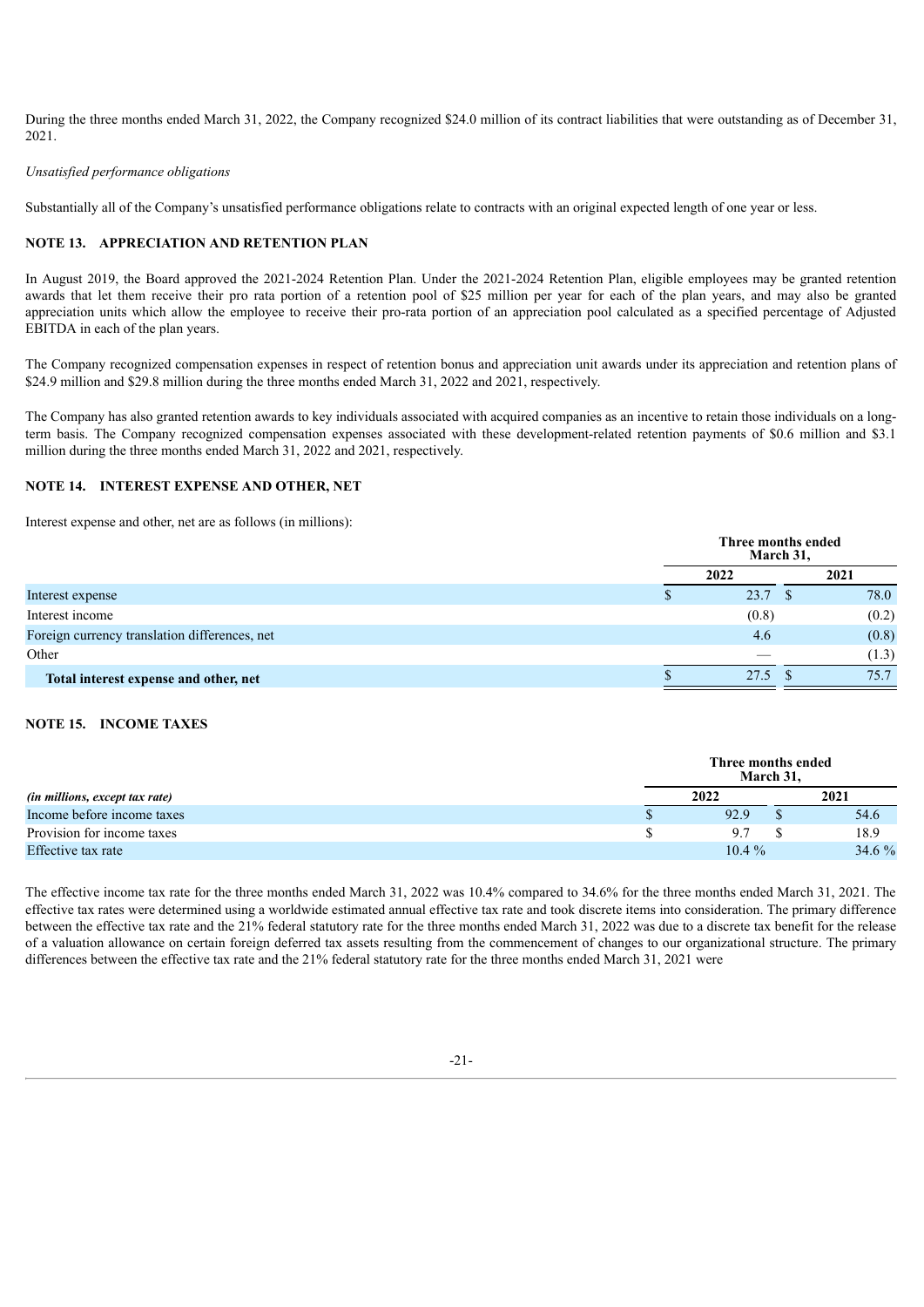due to tax rates in foreign jurisdictions and the relative amounts of income earned in those jurisdictions, the impact of repatriation of the undistributed earnings of certain foreign subsidiaries and the inclusion of Global Intangible Low-Taxed Income.

# **NOTE 16. ACCUMULATED OTHER COMPREHENSIVE INCOME**

The following tables show a summary of changes in accumulated other comprehensive income (loss), net of tax, by component for the three months ended March 31, 2022 and 2021 (in millions):

|                                                                            | <b>Foreign Currency</b><br><b>Translation</b> | <b>Interest Rate Swaps</b> | <b>Foreign Currency</b><br><b>Derivative</b><br>Contracts | <b>Total</b> |
|----------------------------------------------------------------------------|-----------------------------------------------|----------------------------|-----------------------------------------------------------|--------------|
| <b>Balance as of January 1, 2022</b>                                       | $(1.9)$ \$                                    | 4.2                        | 0.9                                                       | 3.2          |
| Other comprehensive income (loss) before reclassifications                 | (3.3)                                         | 177                        |                                                           | 14.7         |
| Amounts reclassified from accumulated other comprehensive<br>income (loss) |                                               | 0.8                        | (0.1)                                                     | 0.7          |
| <b>Balance as of March 31, 2022</b>                                        | (5.2)                                         | 22.7                       |                                                           | 18.6         |

|                                                                            | <b>Foreign Currency</b><br><b>Translation</b> | <b>Interest Rate Swaps</b> | <b>Foreign Currency</b><br><b>Derivative</b><br>Contracts | <b>Total</b> |
|----------------------------------------------------------------------------|-----------------------------------------------|----------------------------|-----------------------------------------------------------|--------------|
| <b>Balance as of January 1, 2021</b>                                       | 16.7                                          |                            | $\overline{\phantom{0}}$                                  | 16.7         |
| Other comprehensive income (loss) before reclassifications                 | (9.9)                                         | 0.7                        | (1.1)                                                     | (10.3)       |
| Amounts reclassified from accumulated other comprehensive<br>income (loss) |                                               |                            | 0.3                                                       | 0.3          |
| <b>Balance as of March 31, 2021</b>                                        | 6.8                                           |                            | (0.8)                                                     | 6.7          |

## **NOTE 17. NET INCOME ATTRIBUTABLE TO COMMON STOCKHOLDERS**

The following table sets forth the computation of basic and diluted net income per share attributable to common stockholders (in millions, except per share data):

|                                                                                                             | Three months ended<br>March 31, |       |  |       |
|-------------------------------------------------------------------------------------------------------------|---------------------------------|-------|--|-------|
|                                                                                                             |                                 | 2022  |  | 2021  |
| <b>Numerator:</b>                                                                                           |                                 |       |  |       |
| Net income                                                                                                  |                                 | 83.2  |  | 35.7  |
| <b>Denominator:</b>                                                                                         |                                 |       |  |       |
| Weighted-average shares used in computing net income per share attributable to common stockholders, basic   |                                 | 412.0 |  | 406.5 |
| Weighted-average shares used in computing net income per share attributable to common stockholders, diluted |                                 | 412.5 |  | 409.5 |
| Net income per share, basic                                                                                 |                                 | 0.20  |  | 0.09  |
| Net income per share, diluted                                                                               |                                 | 0.20  |  | 0.09  |

-22-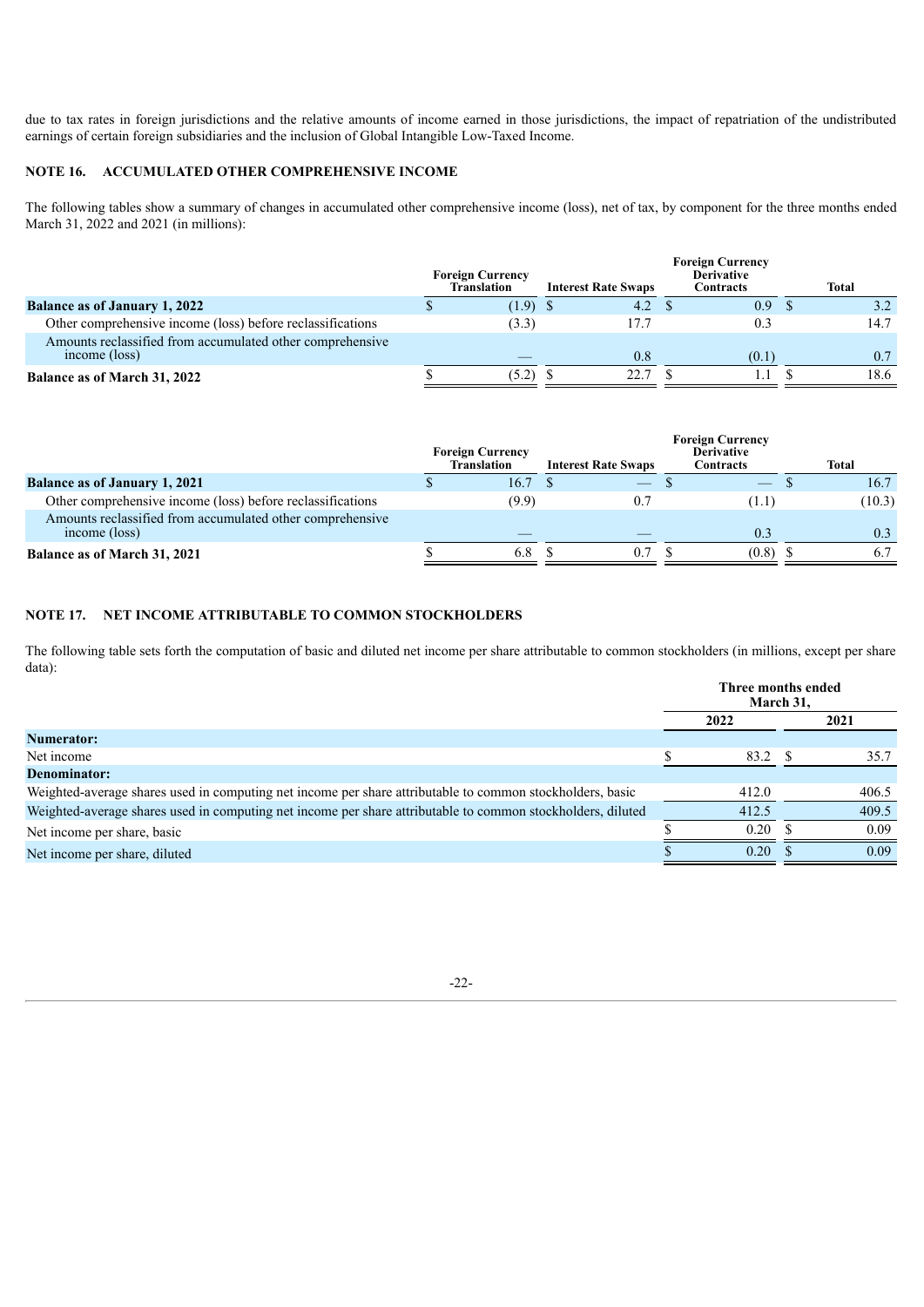The following outstanding employee equity awards were excluded from the calculation of diluted net income per share because their effect would have been anti-dilutive for the periods presented:

|               |            | Three months ended<br>March 31, |
|---------------|------------|---------------------------------|
|               | 2022       | 2021                            |
| Stock options | 17,258,351 | 7,942,431                       |
| <b>RSUs</b>   | 9,798,613  | 4,937,521                       |
| <b>Total</b>  | 27,056,964 | 12,879,952                      |

In addition, 3,478,378 PSUs were excluded from the calculation of diluted net income per share for the three months ended March 31, 2022 because the minimum performance measures have not yet been met.

## **NOTE 18. SUBSEQUENT EVENTS**

<span id="page-25-0"></span>The Company performed a review for subsequent events through the date of these financial statements and noted no material items for disclosure.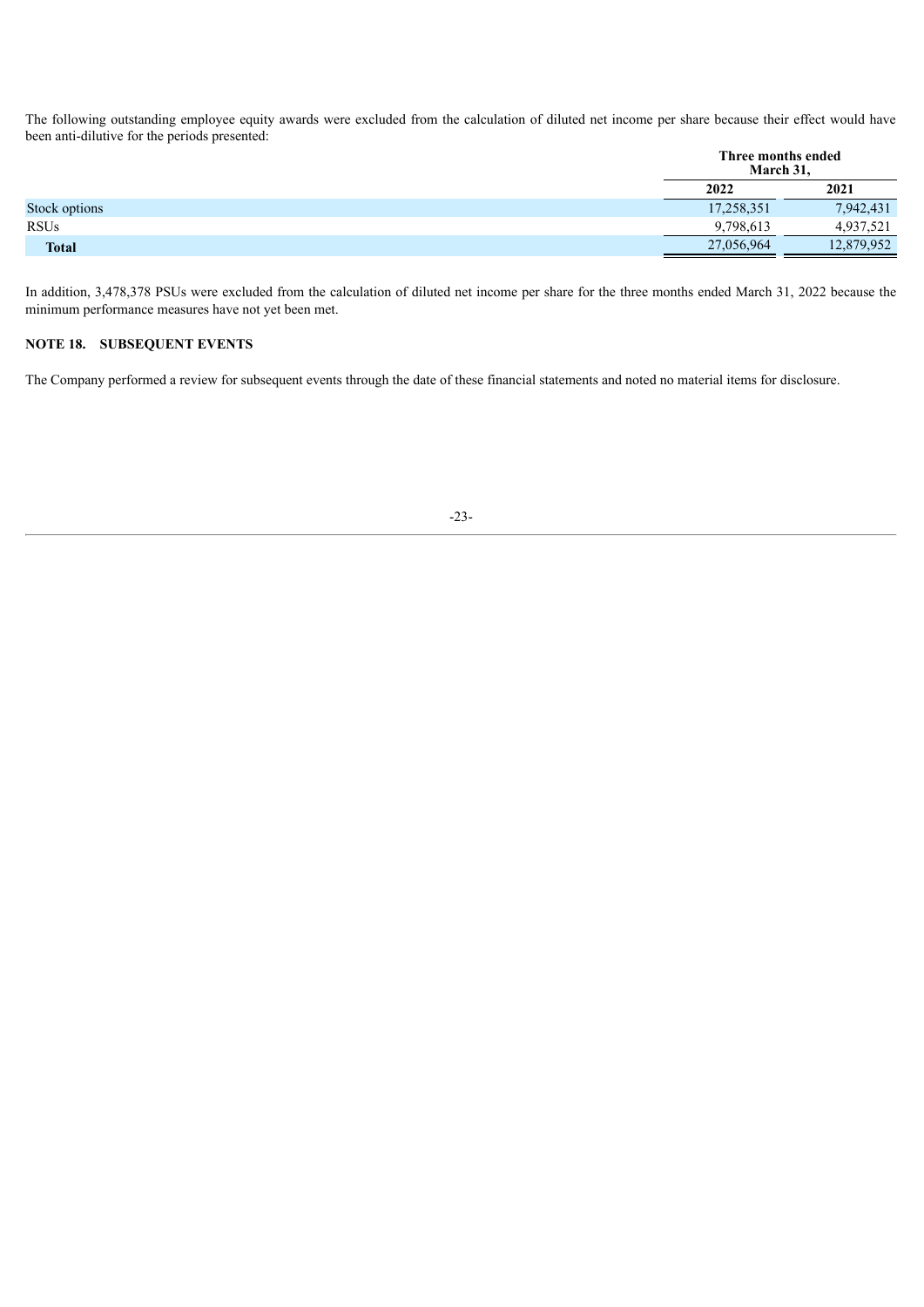## **Item 2. MANAGEMENT'S DISCUSSION AND ANALYSIS OF FINANCIAL CONDITION AND RESULTS OF OPERATIONS**

## **Overview**

We are one of the world's leading developers of mobile games creating fun, innovative experiences that entertain and engage our users. We have built bestin-class live game operations services and a proprietary technology platform to support our portfolio of games which enable us to drive strong user engagement and monetization. Our games are free-to-play, and we are experts in providing novel, curated in-game content and offers to our users, at optimal points in their game journeys. Our players love our games because they are fun, creative, engaging, and kept fresh through a steady release of new features that are customized for different player segments.

#### **Components of our Results of Operations**

#### *Revenues*

We primarily derive revenue from the sale of virtual items associated with online games.

We distribute our games to the end customer through various web and mobile platforms, such as Apple, Facebook, Google and other web and mobile platforms plus our own direct-to-consumer platforms. Through these platforms, users can download our free-to-play games and can purchase virtual items to enhance their game-playing experience. Players can purchase virtual items through various widely accepted payment methods offered in the games. Payments from players for virtual items are non-refundable and relate to non-cancellable contracts that specify our obligations and cannot be redeemed for cash nor exchanged for anything other than virtual items within our games.

Our games are played primarily on various third-party platforms for which the platform providers collect proceeds from our customers and pay us an amount after deducting platform fees. We are primarily responsible for fulfilling the virtual items, have the control over the content and functionality of games and have the discretion to establish the virtual items' prices. Therefore, we are the principal and, accordingly revenues are recorded on a gross basis. Payment processing fees paid to platform providers are recorded within cost of revenue. *Cost of revenue*

Cost of revenue includes payment processing fees, customer support, hosting fees and depreciation and amortization expenses associated with assets directly involved in the generation of revenues, including servers and internal use software. Platform providers (such as Apple, Facebook and Google) charge a transactional payment processing fee to accept payments from our players for the purchase of in-app virtual goods. Payment processing fees and other related expenses for in-app purchases made through our direct-to-consumer platforms are typically 3-4%, compared to a 30% platform fee for third party platforms. We generally expect cost of revenue to fluctuate proportionately with revenues.

#### *Research and development*

Research and development consists of salaries, bonuses, benefits, other compensation, including stock-based compensation and allocated overhead, related to engineering, research, and development. In addition, research and development expenses include depreciation and amortization expenses associated with assets associated with our research and development efforts. We expect research and development expenses will increase in absolute dollars as our business expands and as we increase our personnel headcount to support the expected growth in our technical development and operating activities. We also expect that research and development expenses specifically associated with new game development will fluctuate over time.

#### *Sales and marketing*

Sales and marketing consists of costs related to advertising and user acquisition, including costs related to salaries, bonuses, benefits, and other compensation, including stock-based compensation and allocated overhead. In addition, sales and marketing expenses include depreciation and amortization expenses associated with assets related to our sales and marketing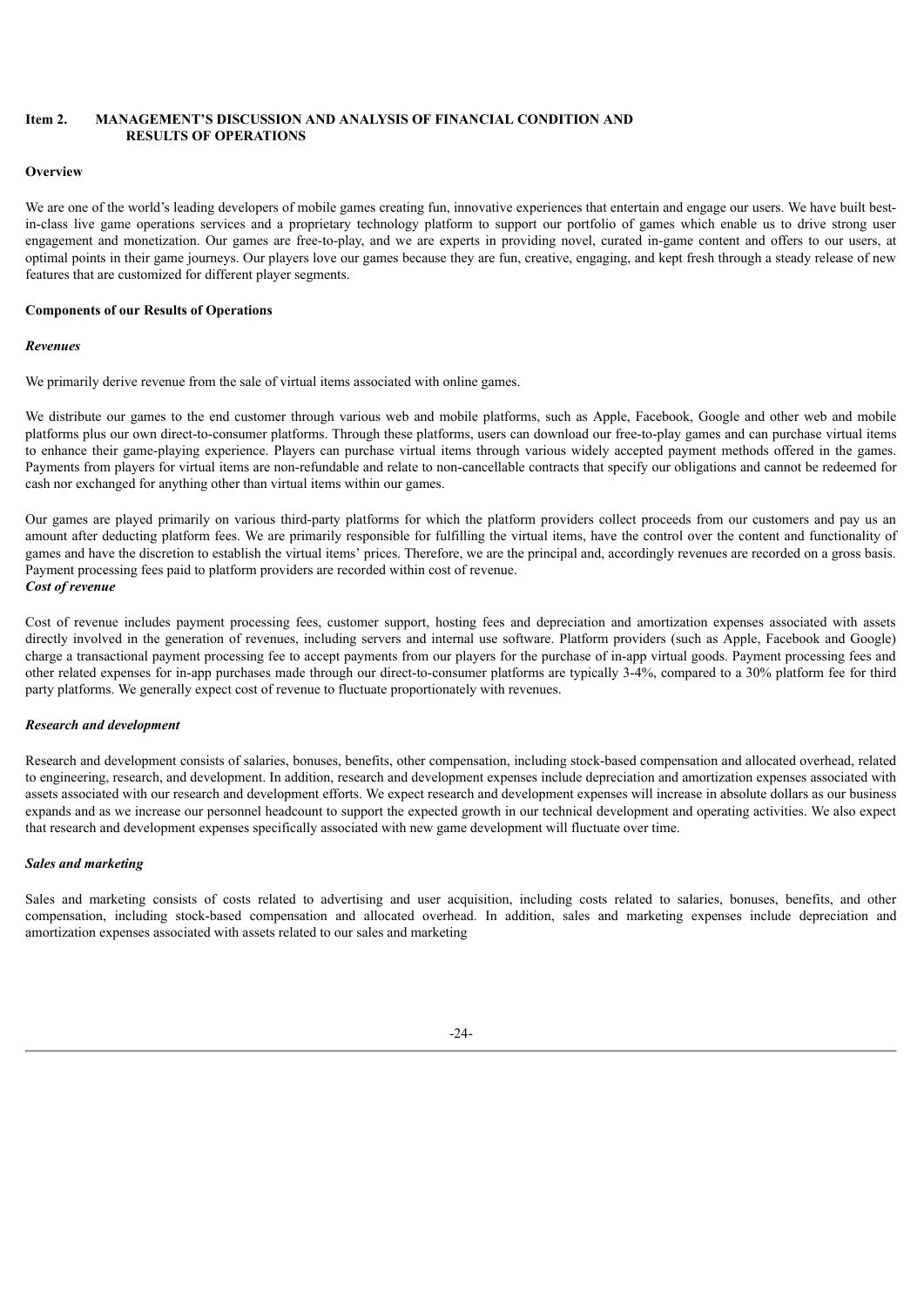efforts. We plan to continue to invest in sales and marketing to retain and acquire users. However, sales and marketing expenses may fluctuate as a percentage of revenues depending on the timing and efficiency of our marketing efforts.

#### *General and administrative*

General and administrative expenses consist of salaries, bonuses, benefits, and other compensation, including stock-based compensation, for all our corporate support functional areas, including our senior leadership. In addition, general and administrative expenses include outsourced professional services such as consulting, legal and accounting services, taxes and dues, insurance premiums, and costs associated with maintaining our property and infrastructure. General and administrative expenses also include depreciation and amortization expenses associated with assets not directly attributable to any of the expense categories above. We also record adjustments to contingent consideration payable recorded after the acquisition date, and legal settlement expenses, as components of general and administrative expense. We expect non-discrete general and administrative expenses will increase in absolute dollars to support our expected growth initiatives.

#### *Interest expense and other, net*

Interest expense is primarily related to borrowings under our Credit Agreement dated as of December 10, 2019 (as amended, the "Credit Agreement"). Our interest expense includes amortization of deferred financing costs and is offset by interest income earned on the investment of excess cash and cash equivalents. We expect to continue to incur interest expense under our Credit Agreement, although such interest expense will fluctuate based upon the underlying variable interest rates. In March 2021, we entered into two interest rate swap agreements, each with a notional value of \$250 million, reducing our overall exposure to variable interest rates.

#### *Provision for income taxes*

The provision for income taxes consists of current income taxes in the various jurisdictions where we are subject to taxation, primarily the United States, the United Kingdom and Israel, as well as deferred income taxes reflecting the net tax effects of temporary differences between the carrying amounts of assets and liabilities in each of these jurisdictions for financial reporting purposes and the amounts used for income tax purposes. Under current U.S. tax law, the federal statutory tax rate applicable to corporations is 21%. Our effective tax rate can fluctuate based on various factors, including our financial results and the geographic mix to which they relate, the applicability of special tax regimes, changes in our business or operations, examination-related developments and uncertain tax positions, and changes in tax law.

### **Consolidated Operating Results of Playtika Holding Corp**

We measure the performance of our business by using several key financial metrics, including revenue and operating income, and operating metrics, including Daily Active Users, Average Revenue per Daily Active User, Paying Users, and Average Revenue per Paying User. These operating metrics help our management to understand and measure the engagement levels of our players, the size of our audience and our reach. See "Basis of Presentation" and "Summary Consolidated Financial and Other Data" for additional information of these measures.

## *Daily Active Users*

We define Daily Active Users, or DAUs, as the number of individuals who played one of our games during a particular day. Under this metric, an individual who plays two different games on the same day is counted as two DAUs. Similarly, an individual who plays the same game on two different platforms (e.g., web and mobile) or on two different social networks on the same day would be counted as two Daily Active Users. Average Daily Active Users for a particular period is the average of the DAUs for each day during that period. We believe that Daily Active Users is a useful metric to measure the scale and usage of our game platform.

#### *Daily Paying Users*

We define Daily Paying Users, or DPUs, as the number of individuals who purchased, with real world currency, virtual currency or items in any of our games on a particular day. Under this metric, an individual who makes a purchase of virtual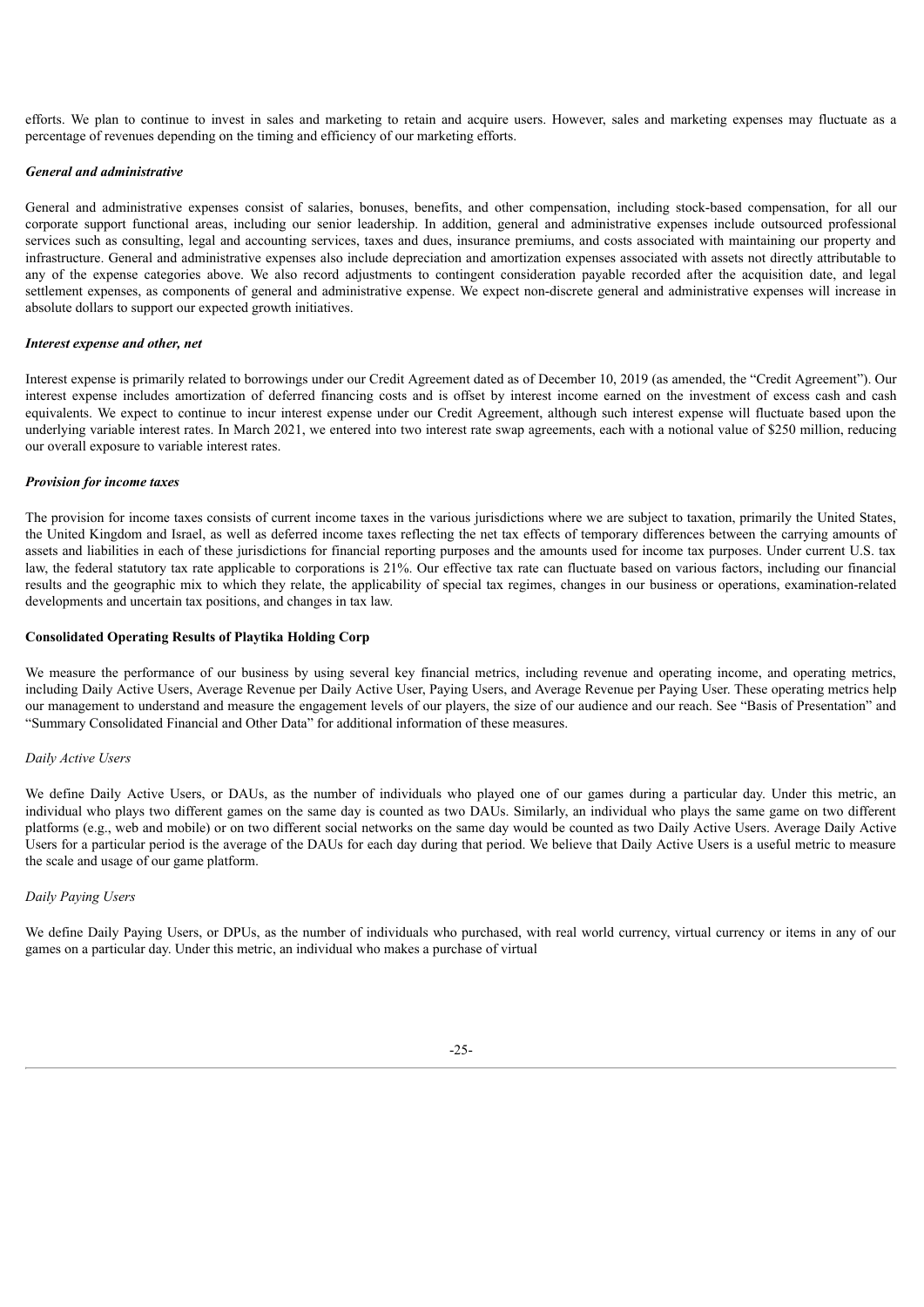currency or items in two different games on the same day is counted as two DPUs. Similarly, an individual who makes a purchase of virtual currency or items in any of our games on two different platforms (e.g., web and mobile) or on two different social networks on the same day could be counted as two DPUs. Average DPUs for a particular period is the average of the DPUs for each day during that period. We believe that Daily Paying Users is a useful metric to measure game monetization.

#### *Daily Payer Conversion*

We define Daily Payer Conversion as (i) the total number of DPUs, (ii) divided by the number of DAUs on a particular day. Average Daily Payer Conversion for a particular period is the average of the Daily Payer Conversion rates for each day during that period. We believe that Daily Payer Conversion is a useful metric to describe the monetization of our users.

#### *Average Revenue per Daily Active User*

We define Average Revenue per Daily Active User, or ARPDAU, as (i) the total revenue in a given period, (ii) divided by the number of days in that period, (iii) divided by the average DAUs during the period. We believe that ARPDAU is a useful metric to describe monetization.

#### *Monthly Active Users*

We define Monthly Active Users, or MAUs, as the number of individuals who played one of our games during a calendar month. Under this metric, an individual who plays two different games in the same calendar month is counted as two MAUs. Similarly, an individual who plays the same game on two different platforms (e.g., web and mobile) or on two different social networks during the same month would be counted as two MAUs. Average Monthly Active Users for a particular period is the average of the MAUs for each month during that period. We believe that Monthly Active Users is a useful metric to measure the scale and reach of our platform, but we base our business decisions primarily on daily performance metrics, which we believe more accurately reflect user engagement with our games.

## **Results of Operations**

The table below shows the results of our key financial and operating metrics for the periods indicated. Unless otherwise indicated, financial metrics are presented in millions of U.S. Dollars, user statistics are presented in millions of users, and ARPDAU is presented in U.S. Dollars.

|                                                            |    | Three months ended<br>March 31, |       |  |  |  |
|------------------------------------------------------------|----|---------------------------------|-------|--|--|--|
| (in millions, except percentages, Average DPUs and ARPDAU) |    | 2022<br>2021                    |       |  |  |  |
| <b>Revenues</b>                                            | S  | 676.9<br><sup>\$</sup>          | 638.9 |  |  |  |
| Total cost and expenses                                    |    | 556.5                           | 508.6 |  |  |  |
| <b>Operating income</b>                                    |    | 120.4                           | 130.3 |  |  |  |
| Net income                                                 |    | 83.2                            | 35.7  |  |  |  |
| <b>Adjusted EBITDA</b>                                     |    | 220.5                           | 258.0 |  |  |  |
|                                                            |    |                                 |       |  |  |  |
| Non-financial performance metrics                          |    |                                 |       |  |  |  |
| Average DAUs                                               |    | 10.1                            | 10.4  |  |  |  |
| Average DPUs (in thousands)                                |    | 323                             | 296   |  |  |  |
| Average Daily Payer Conversion                             |    | $3.2\%$                         | 2.8%  |  |  |  |
| <b>ARPDAU</b>                                              | \$ | <sup>\$</sup><br>0.74           | 0.68  |  |  |  |
| Average MAUs                                               |    | 31.7                            | 31.4  |  |  |  |

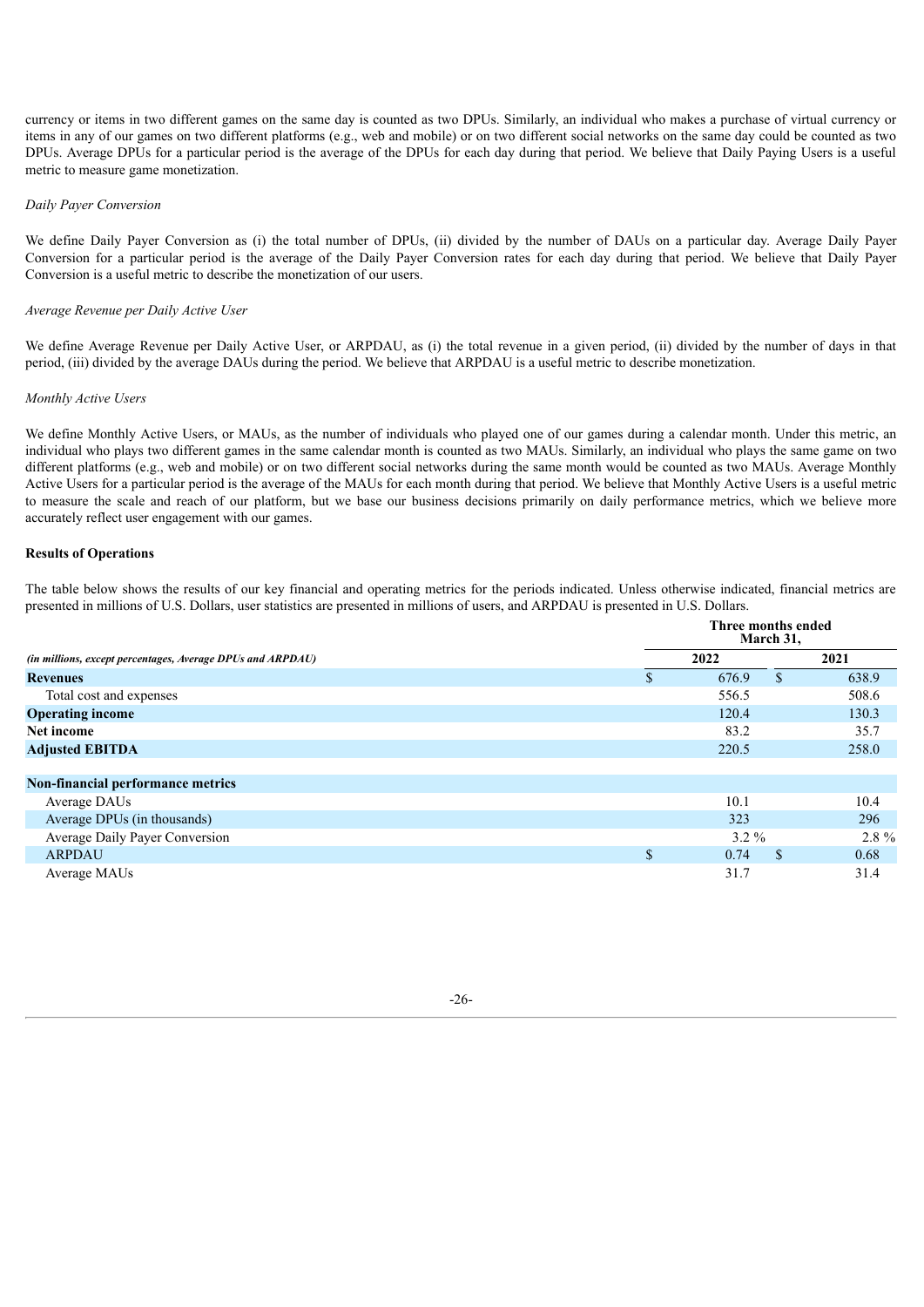## Comparison of the three and three months ended March 31, 2022 versus the three and three months ended March 31, 2021

|                                 | Three months ended<br>March 31, |       |             |       |
|---------------------------------|---------------------------------|-------|-------------|-------|
|                                 |                                 | 2022  |             | 2021  |
| (in millions)                   |                                 |       | (Unaudited) |       |
| <b>Revenues</b>                 |                                 | 676.9 |             | 638.9 |
| Cost of revenue                 |                                 | 186.9 | -S          | 183.0 |
| Research and development        |                                 | 112.7 |             | 85.2  |
| Sales and marketing             |                                 | 179.7 |             | 140.1 |
| General and administrative      |                                 | 77.2  |             | 100.3 |
| <b>Total costs and expenses</b> |                                 | 556.5 |             | 508.6 |

#### *Revenues*

Revenues for the three months ended March 31, 2022 increased by \$38.0 million when compared with the same period of 2021. The increase in revenues was primarily due to the acquisition of Reworks in the third quarter of 2021, our ongoing improvements to monetization, new content and product features, and increased engagement across our broader portfolio of games.

#### *Cost of revenue*

Cost of revenue for the three months ended March 31, 2022 increased by \$3.9 million when compared with the same period of 2021. The favorable impact of reduced platform fees associated with a higher percentage of our revenues being derived through our direct-to-consumer platforms was more than offset by the increased platform fees associated with revenue from Reworks, and an increase in amortization expense for recently capitalized software development costs.

#### *Research and development expenses*

Research and development expenses for the three months ended March 31, 2022 increased by \$27.5 million when compared with the same periods of 2021. In addition to the impact of increased expenses associated with the acquisition of Reworks, the increase in research and development expenses was primarily due to increased headcount and payroll costs, and increased facilities costs associated with additional leased premises.

## *Sales and marketing expenses*

Sales and marketing expenses for the three months ended March 31, 2022 increased by \$39.6 million when compared with the same period of 2021. In addition to the impact of increased expenses associated with the acquisition of Reworks, the increases in sales and marketing expenses for the three month period ending March 31, 2022 were primarily due to increased media buy expenses, increased headcount and payroll costs, and increased facilities costs associated with additional leased premises.

#### *General and administrative expenses*

General and administrative expenses for the three months ended March 31, 2022 decreased by \$23.1 million when compared with the same period of 2021. Included in general and administrative expenses for the three months ended March 31, 2022, with no comparable amounts for the three months ended March 31, 2021, is a reduction of contingent consideration of \$23.0 million. Included in general and administrative expenses for the three months ended March 31, 2021, with no comparable amounts for the three months ended March 31, 2022, are bonus expenses of approximately \$35.4 million paid as a result of the successful initial public offering of our stock in January 2021. Excluding these specific discrete items, general and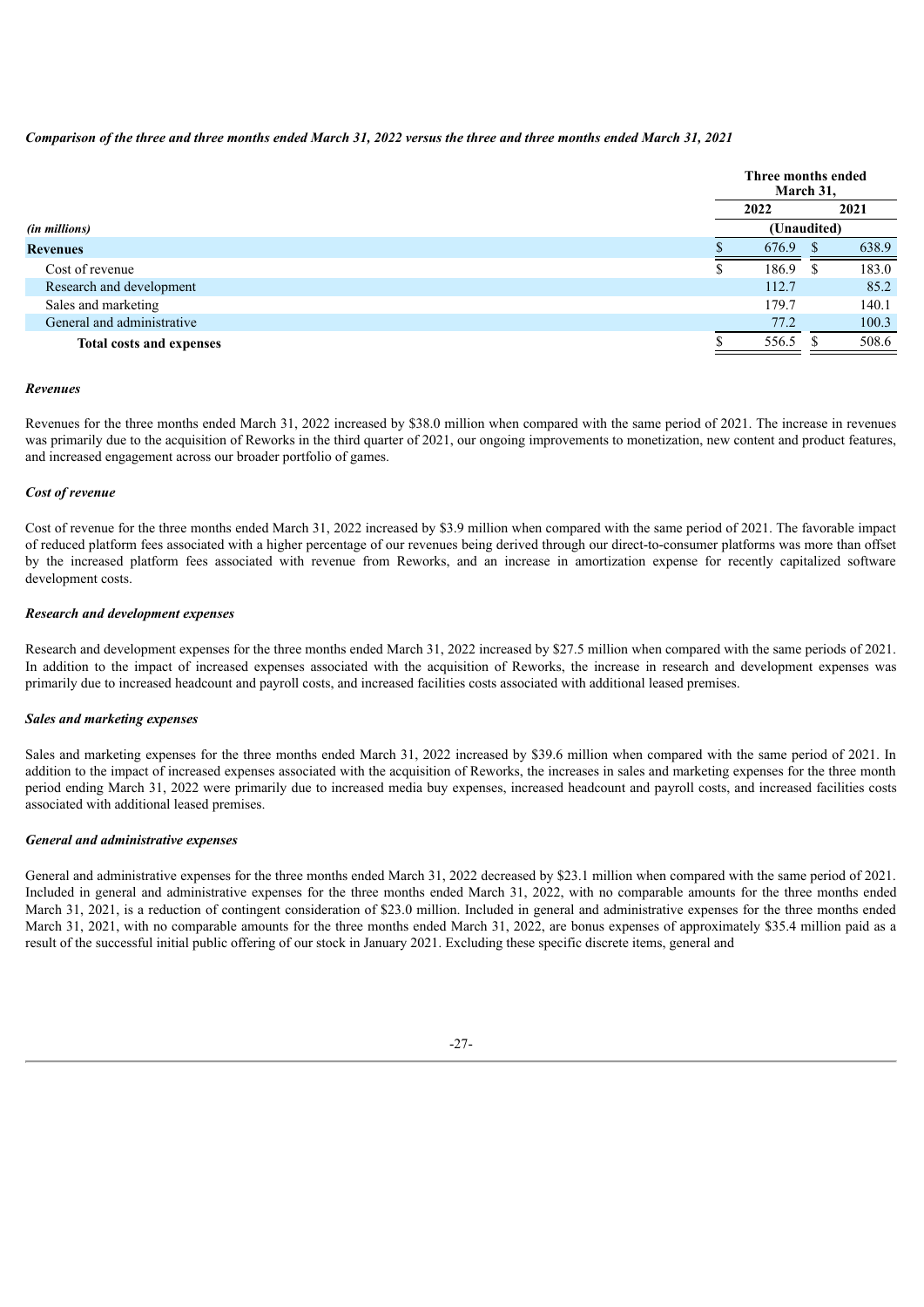administrative expenses would have increased during the three months ending March 31, 2022 when compared with 2021, primarily as a result of increased headcount and payroll costs and expenses incurred in connection with the evaluation of strategic alternatives for the Company.

#### **Other Factors Affecting Net Income**

|                                | Three months ended<br>March 31, |       |  |
|--------------------------------|---------------------------------|-------|--|
|                                | 2022                            | 2021  |  |
| (in millions)                  | (Unaudited)                     |       |  |
| Interest expense               | 23.7 S                          | 78.0  |  |
| Interest income                | (0.8)                           | (0.2) |  |
| Foreign currency exchange, net | 4.6                             | (0.8) |  |
| Other                          |                                 | (1.3) |  |
| Provision for income taxes     | 9.7                             | 18.9  |  |

#### *Interest expense*

In March 2021, we refinanced our existing term loan with a combination of a new term loan and fixed-rate senior notes. The refinancing transaction was considered a debt-modification for accounting purposes. As a result, a portion of the original issue discount incurred when the original term loan was entered into has been carried over to the new term loan, and approximately \$22.9 million of this original issue discount was written off as interest expense during the first quarter 2021. In addition, we recorded approximately \$14.5 million in expense associated with the Refinancing Transaction. Excluding the impact of these discrete components of interest expense, interest expense declined by approximately \$16.9 million for the three months ended March 31, 2022 when compared to 2021, primarily as a result of lower interest rates on our outstanding indebtedness.

#### *Provision for income taxes*

The effective income tax rate for the three months ended March 31, 2022 was 10.4% compared to 34.6% for the three months ended March 31, 2021. The effective tax rates were determined using a worldwide estimated annual effective tax rate and took discrete items into consideration. The primary difference between the effective tax rate and the 21% federal statutory rate for the three months ended March 31, 2022 was due to a discrete tax benefit for the release of a valuation allowance on certain foreign deferred tax assets resulting from the commencement of changes to our organizational structure. The primary difference between the effective tax rate and the 21% federal statutory rate for the three months ended March 31, 2021 was due to a discrete tax benefit for the release of a valuation allowance on certain foreign deferred tax assets.

#### **Reconciliation of Adjusted EBITDA to Net Income**

Adjusted EBITDA is a non-GAAP financial measure and should not be construed as an alternative to net income as an indicator of operating performance, nor as an alternative to cash flow provided by operating activities as a measure of liquidity, or any other performance measure in each case as determined in accordance with GAAP.

Below is a reconciliation of Adjusted EBITDA to net income, the closest GAAP financial measure. We define Adjusted EBITDA as net income before (i) interest expense, (ii) interest income, (iii) provision for income taxes, (iv) depreciation and amortization expense, (v) stock-based compensation, (vi) contingent consideration, (vii) acquisition and related expenses, (viii) expense under our long-term compensation plans, (ix) M&A-related retention payments, and (x) certain other items. We calculate Adjusted EBITDA Margin as Adjusted EBITDA divided by revenues.

We supplementally present Adjusted EBITDA and Adjusted EBITDA Margin because these are key operating measures used by our management to assess our financial performance. Adjusted EBITDA adjusts for items that we believe do not reflect the ongoing operating performance of our business, such as certain noncash items, unusual or infrequent items or items that change from period to period without any material relevance to our operating performance. Management believes Adjusted EBITDA and Adjusted EBITDA Margin are useful to investors and analysts in highlighting trends in our operating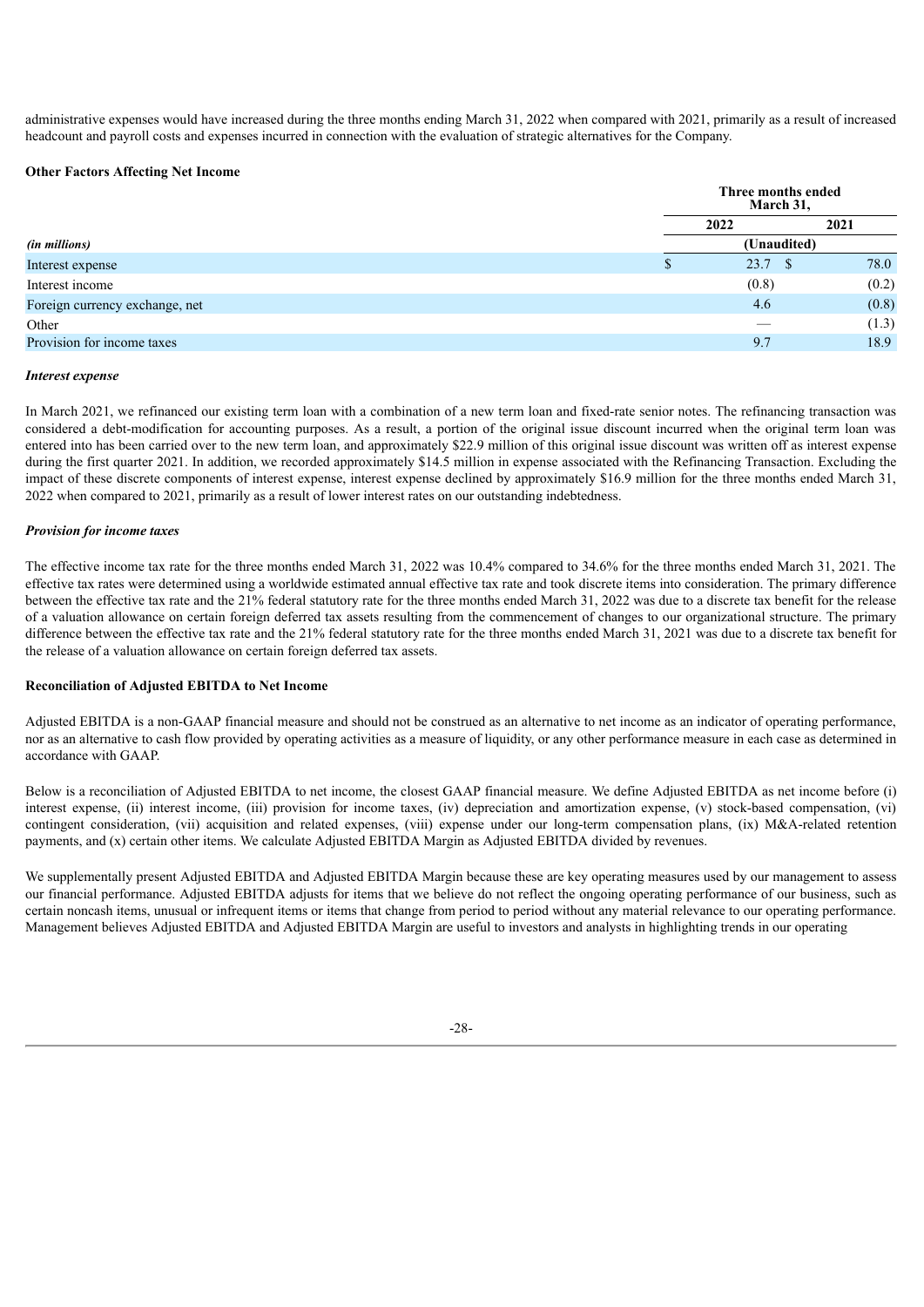performance, while other measures can differ significantly depending on long-term strategic decisions regarding capital structure, the tax jurisdictions in which we operate and capital investments. Management uses Adjusted EBITDA and Adjusted EBITDA Margin to supplement GAAP measures of performance in the evaluation of the effectiveness of our business strategies, to make budgeting decisions, and to compare our performance against other peer companies using similar measures. We evaluate Adjusted EBITDA and Adjusted EBITDA Margin in conjunction with our results according to GAAP because we believe they provide investors and analysts a more complete understanding of factors and trends affecting our business than GAAP measures alone.

Adjusted EBITDA and Adjusted EBITDA Margin as calculated herein may not be comparable to similarly titled measures reported by other companies within the industry and are not determined in accordance with GAAP. Our presentation of Adjusted EBITDA and Adjusted EBITDA Margin should not be construed as an inference that our future results will be unaffected by unusual or unexpected items.

|                                                 | Three months ended<br>March 31,<br>2022<br>2021 |        |               |        |
|-------------------------------------------------|-------------------------------------------------|--------|---------------|--------|
| <i>(in millions)</i>                            |                                                 |        |               |        |
| <b>Net income</b>                               | S                                               | 83.2   | <sup>\$</sup> | 35.7   |
| Provision for income taxes                      |                                                 | 9.7    |               | 18.9   |
| Interest expense and other, net                 |                                                 | 27.5   |               | 75.7   |
| Depreciation and amortization                   |                                                 | 39.5   |               | 33.2   |
| <b>EBITDA</b>                                   |                                                 | 159.9  |               | 163.5  |
| Stock-based compensation <sup>(1)</sup>         |                                                 | 39.8   |               | 24.3   |
| Contingent consideration                        |                                                 | (23.0) |               |        |
| Long-term cash compensation $^{(2)}$            |                                                 | 24.9   |               | 29.8   |
| Acquisition and related expenses <sup>(3)</sup> |                                                 | 9.0    |               | 35.7   |
| M&A related retention payments <sup>(4)</sup>   |                                                 | (1.9)  |               | 3.1    |
| Other one-time items <sup>(5)</sup>             |                                                 | 11.8   |               | 1.6    |
| <b>Adjusted EBITDA</b>                          |                                                 | 220.5  | \$            | 258.0  |
| Net income margin                               |                                                 | 12.3 % |               | 5.6 %  |
| <b>Adjusted EBITDA margin</b>                   |                                                 | 32.6 % |               | 40.4 % |

 $(1)$  Reflects, for the three months ended March 31, 2022 and 2021, stock-based compensation expense related to the issuance of equity awards to certain of our employees.

Includes expenses recognized for grants of annual cash awards to employees pursuant to our Retention Plans, which awards are incremental to salary and bonus payments, and which plans expire in 2024. For more information, see *Note 13, Appreciation and Retention Plan*, of our consolidated financial statements included in this document. (2)

Amount for the three months ended March 31, 2022, primarily relates to expenses incurred by the Company in connection with the evaluation of strategic alternatives for the Company. Amount for the three months ended March 31, 2021 primarily relates to bonus expenses paid as a result of the successful initial public offering of the Company's stock in January 2021. (3)

Includes retention awards to key individuals associated with acquired companies as an incentive to retain those individuals on a long-term basis. The amount for the three months ended March 31, 2022, primarily relates to the reduction of contingent consideration payable to employees of the Company that were also selling Shareholders of Reworks. This portion of the contingent consideration is being accounted for as an M&A retention payment to these employees, with changes in the amounts recognized as compensation expense. (4)

Amount for the three months ended March 31, 2022, consists of \$8.8 million incurred by the Company severance and \$3.0 million incurred by the Company for relocation and support provided to employees due to the war in Ukraine. (5)

-29-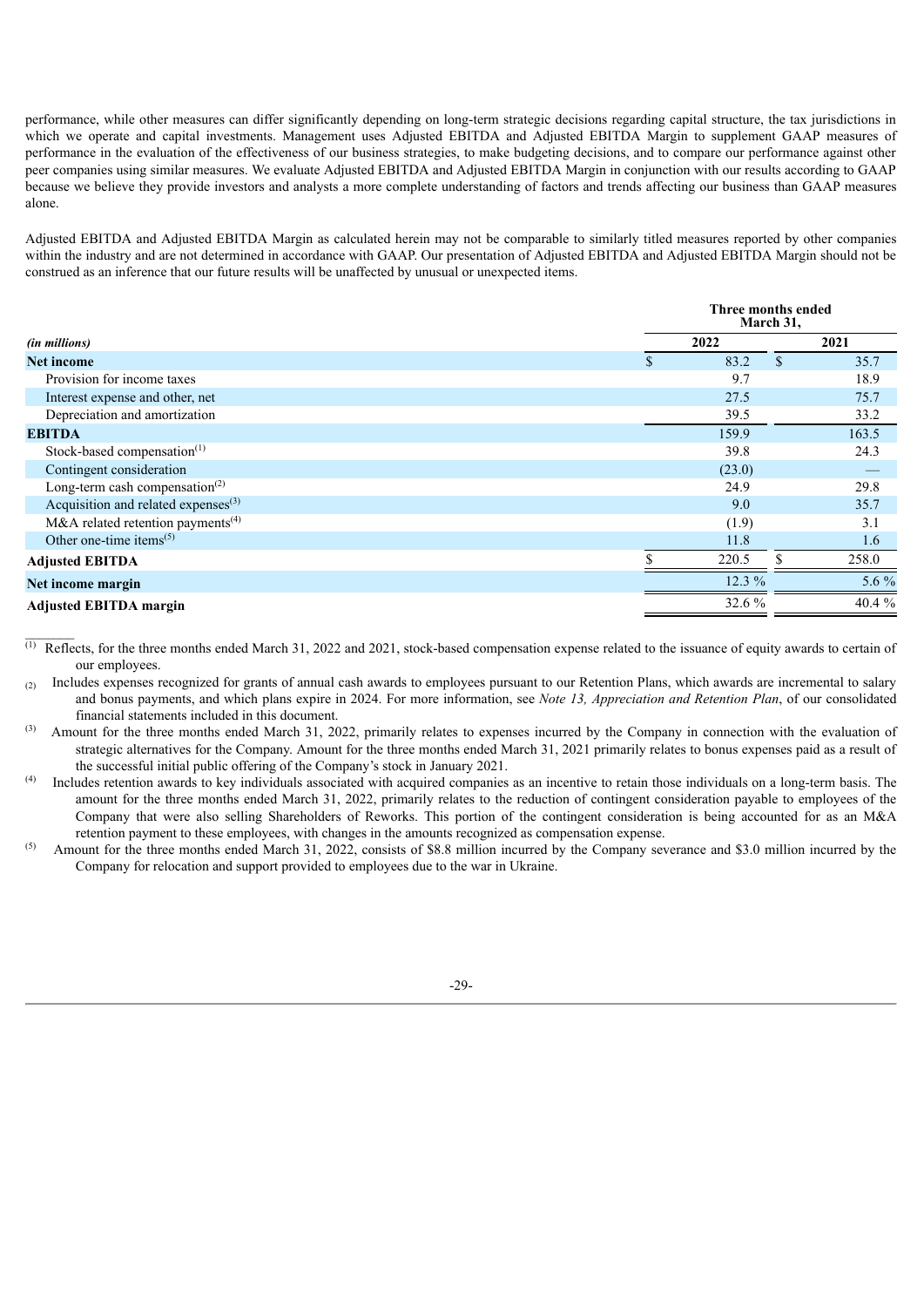## **Liquidity and Capital Resources**

#### *Capital spending*

We incur capital expenditures in the normal course of business and performs ongoing enhancements and updates to our social and mobile games to maintain our quality standards. Cash used for capital expenditures in the normal course of business is typically made available from cash flows generated by operating activities. We may also pursue acquisition opportunities for additional businesses or social or mobile games that meet our strategic and return on investment criteria. Capital needs are evaluated on an individual opportunity basis and may require significant capital commitments.

#### *Liquidity*

Our primary sources of liquidity are the cash flows generated from our operations, currently available unrestricted cash and cash equivalents, short-term bank deposits, and borrowings under our Credit Facility and Revolver. Our cash and cash equivalents and short-term bank deposits totaled \$1,107.9 million and \$1,117.1 million at March 31, 2022 and December 31, 2021, respectively. As of both March 31, 2022 and December 31, 2021, we had \$600 million in additional borrowing capacity pursuant to our Revolving Credit Facility. Payments of short-term debt obligations and other commitments are expected to be made from cash on the balance sheet and operating cash flows. Long-term obligations are expected to be paid through operating cash flows, or, if necessary, borrowings under our Revolving Credit Facility or, if necessary, additional term loans or issuances of equity.

Our restricted cash totaled \$2.0 million at both March 31, 2022 and December 31, 2021. Restricted cash primarily consists of deposits to secure obligations under our operating lease agreements and to secure company-issued credit cards. The classification of restricted cash as current and long-term is dependent upon the intended use of each particular reserve.

Our ability to fund our operations, pay our debt obligations and fund planned capital expenditures depends, in part, upon economic and other factors that are beyond our control, and disruptions in capital markets could impact our ability to secure additional funds through financing activities. We believe that our cash and cash equivalents balance, short-term bank deposits, restricted cash, borrowing capacity under our Revolving Credit Facility and our cash flows from operations will be sufficient to meet our normal operating requirements during the next 12 months and the foreseeable future and to fund capital expenditures.

## *Cash flows*

The following tables present a summary of our cash flows for the periods indicated (in millions):

|                                                                      | Three months ended March 31, |              |  |        |
|----------------------------------------------------------------------|------------------------------|--------------|--|--------|
|                                                                      |                              | 2022         |  | 2021   |
| Net cash flows provided by (used in) operating activities            |                              | 58.1         |  | (56.4) |
| Net cash flows used in investing activities                          |                              | (180.3)      |  | (71.9) |
| Net cash flows provided by (used in) financing activities            |                              | (6.2)        |  | 577.0  |
| Effect of foreign exchange rate changes on cash and cash equivalents |                              | (2.8)        |  | (5.9)  |
| Net change in cash, cash equivalents and restricted cash             |                              | $(131.2)$ \$ |  | 442.8  |

#### *Operating activities*

Net cash flows provided by operating activities for the three months ended March 31, 2022 was \$58.1 million compared with cash flows used in operating activities of \$56.4 million for the same period of 2021. Net cash flows provided by operating activities for each period primarily consisted of net income generated during the period, exclusive of non-cash expenses such as depreciation, amortization, stock-based compensation and changes in the fair value of contingent consideration payable,

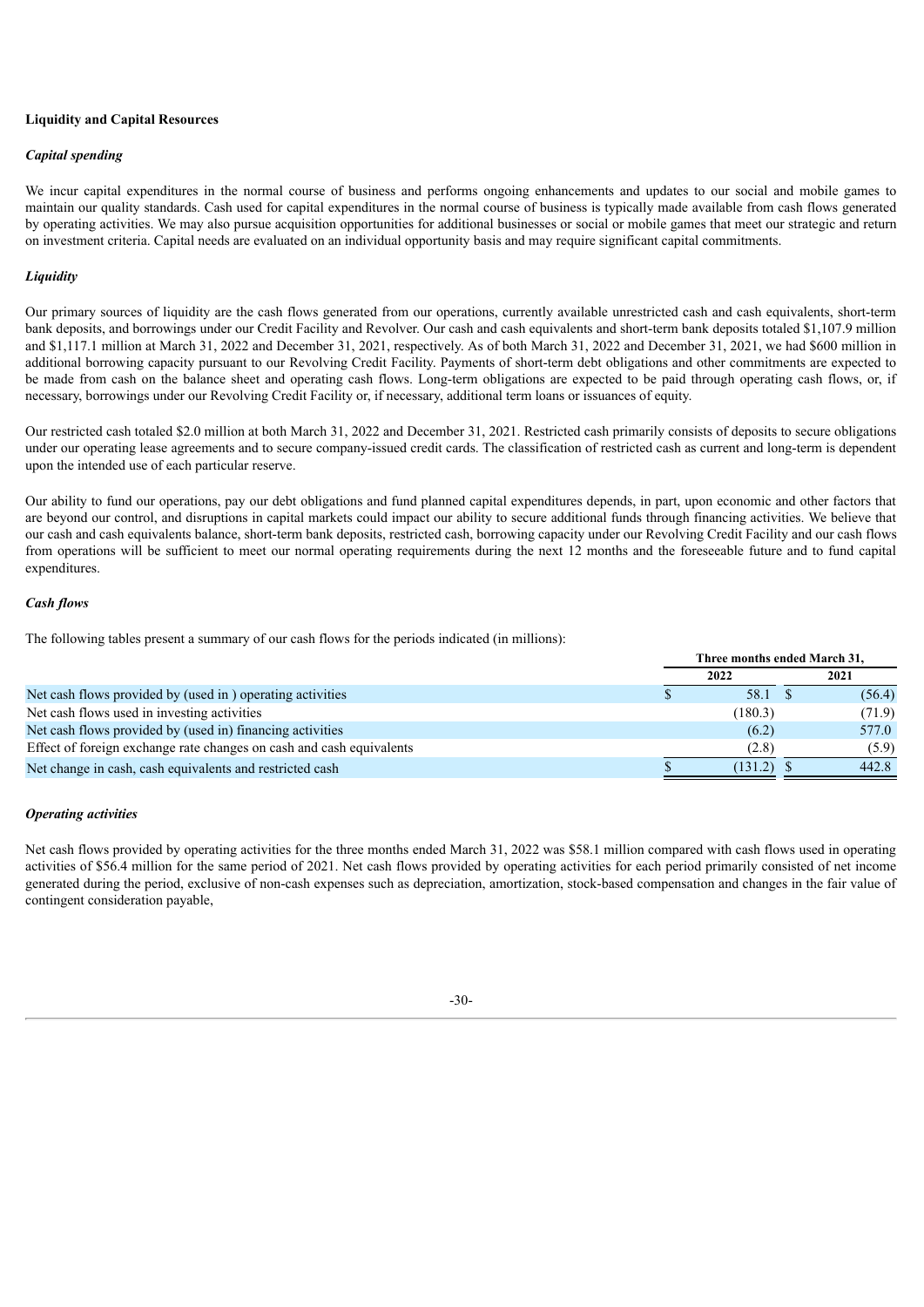with changes in working capital impacted by the payment of annual and incentive bonuses and payment of long-term cash compensation during the first quarter and other normal working-capital timing differences.

## *Investing activities*

Net cash flow used in investing activities for the three months ended March 31, 2022 was \$180.3 million when compared with \$71.9 million for the same period of 2021. Cash flows used in investing activities generally includes outflows related to business combinations, the purchase and capitalization of assets and the investment in short-term bank deposits.

## *Financing activities*

Net cash flows used in financing activities for the three months ended March 31, 2022 was \$6.2 million, compared to cash flows provided by financing activities of \$577.0 million for the same period of 2021. Financing activity cash flows for the three months ended March 31, 2022 primarily relate to repayments on our bank borrowings. Financing activity cash flows for the three months ended March 31, 2021 primarily relate to our initial public offering of its equity in January 2021, and the refinancing of its Old Term Loan (as defined below) in March 2021.

## *Capital resources*

On December 10, 2019, we entered into \$2,750 million of senior secured credit facilities (the "Credit Facilities"), consisting of a \$250 million revolving credit facility (the "Revolving Credit Facility"), and a \$2,500 million first lien term loan (the "Old Term Loan"). The Credit Facilities were provided pursuant to the Credit Agreement, dated as of December 10, 2019, by and among Playtika, the lenders party thereto, and Credit Suisse, AG, Cayman Islands Branch, as administrative agent (in such capacity, the "Administrative Agent") and collateral agent (in such capacity, the "Collateral Agent"). Proceeds borrowed under the Credit Facilities on the closing date were used to pay off the outstanding balance on our prior debt facility. On June 15, 2020, we increased the capacity of the Revolving Credit Facility to \$350 million. On January 15, 2021, we increased the borrowing capacity of the Revolving Credit Facility from \$350 million to \$550 million.

On March 11, 2021, the Credit Agreement was amended pursuant to an Incremental Assumption Agreement No. 3 and Second Amendment to Credit Agreement (the "Second Amendment").

The Second Amendment, among other things, effected a refinancing of Old Term Loan with a new \$1.9 billion senior secured first lien term loan borrowed under the Credit Agreement (the "New Term Loan"), increased the Revolving Credit Facility to \$600 million and extended the maturity of the Revolving Credit Facility to March 11, 2026. The New Term Loan matures on March 11, 2028 and requires scheduled quarterly principal payments in amounts equal to 0.25% of the original aggregate principal amount of the New Term Loan, with the balance due at maturity.

Also on March 11, 2021, we issued \$600.0 million aggregate principal amount of our 4.250% senior notes due 2029 (the "Notes"). The Notes mature on March 15, 2029. Interest on the Notes will accrue at a rate of 4.250% per annum. Interest on the Notes is payable semi-annually in cash in arrears on March 15 and September 15 of each year, commencing on September 15, 2021.

Significant terms of the Credit Facilities, the New Term Loan and the Notes, including balances outstanding, interest and fees, mandatory and voluntary prepayment requirements, collateral and guarantors and restrictive covenants are detailed in *Note 7*, *Debt*, to the accompanying consolidated financial statements and in our Annual Report on Form 10-K filed with the Securities and Exchange Commission (the "SEC") on March 2, 2022.

## *COVID-19*

The global pandemic associated with COVID-19 has caused major disruption to all aspects of the global economy and daily life. We have followed guidance by the United States, Israeli and other applicable foreign and local governments to protect our employees and operations during the pandemic and have implemented a remote working environment for our business. We cannot predict the potential impacts of the COVID-19 pandemic on our business or operations, but we continuously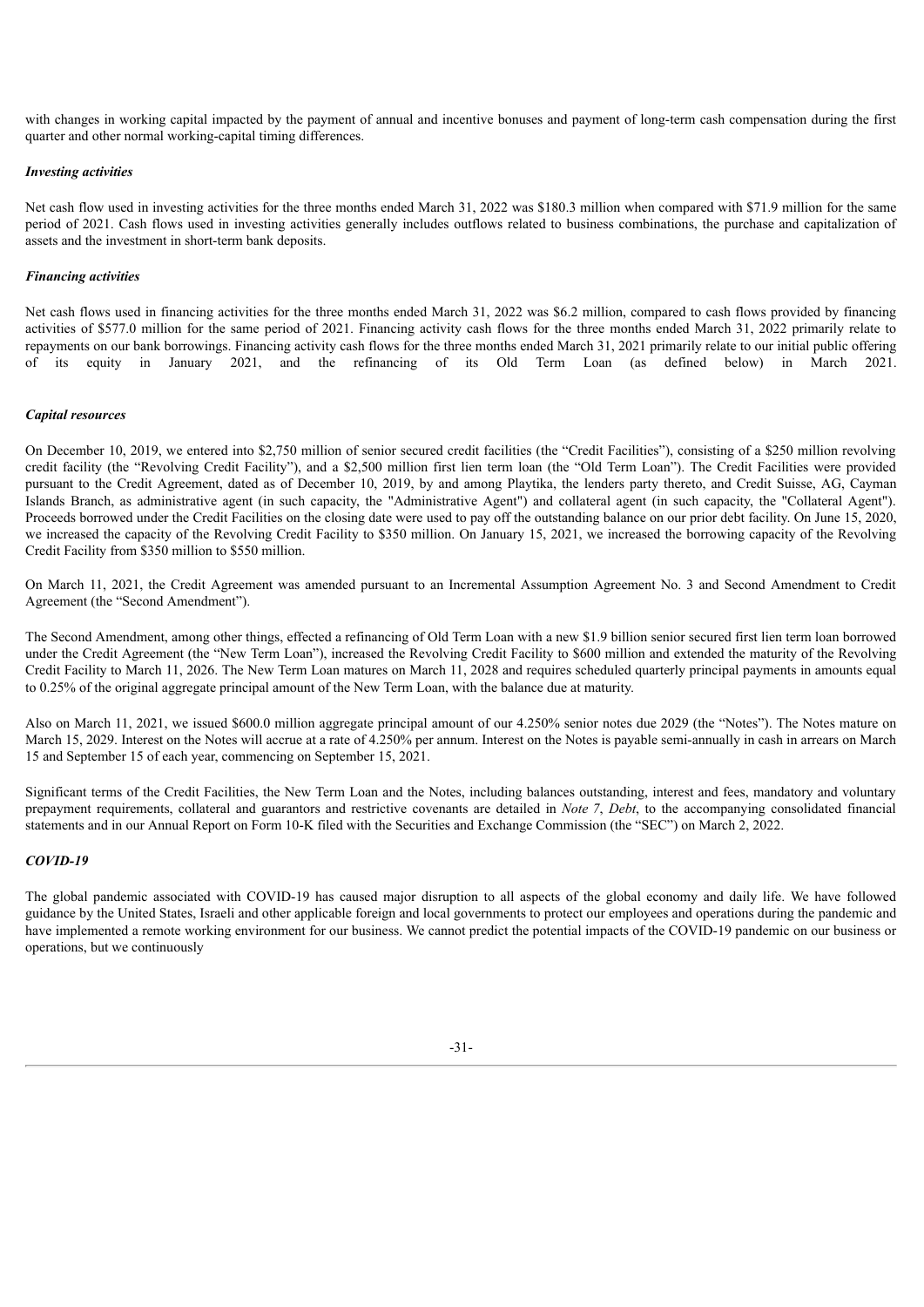monitor performance and other industry reports to assess the risk of future negative impacts as the disruptions of the COVID-19 pandemic continue to evolve.

Despite the challenges we have faced in light of the COVID-19 pandemic, the stay-at-home orders that were in place across the United States sporadically throughout the pandemic have generally been favorable to our business as a result of increased time spent with digital entertainment, including casual gaming and games involving socially interactive experiences.

The COVID-19 pandemic has resulted in and may continue to result in consumers spending a greater portion of their time at home and sustained demand for entertainment options, which may continue to benefit our financial results. We cannot predict the potential impacts of the COVID-19 pandemic on our business or operations, and there is no guarantee that these favorable trends will continue, particularly if the COVID-19 pandemic increases and the adverse consequences thereof in severity or continues for a protracted period of time, which could disrupt our operations, or put greater financial pressure on the economy and users' discretionary income or spending habits. See "Risk Factors—Risks Related to Our Business—The recent COVID-19 pandemic and similar health epidemics, contagious disease outbreaks and public perception thereof, could significantly disrupt our operations and adversely affect our business, results of operations, cash flows or financial condition" in our Annual Report on Form 10-K filed with the Securities and Exchange Commission (the "SEC") on March 2, 2022, for more information.

## <span id="page-34-0"></span>**Item 3. QUANTITATIVE AND QUALITATIVE DISCLOSURES ABOUT MARKET RISK**

We are exposed to market risks in the ordinary course of our business. These risks primarily include interest rate risk, investment risk, and foreign currency risk as follows:

## *Interest rate risk*

Our exposures to market risk for changes in interest rates relate primarily to our Term Loan and our Revolving Credit Facility. The Term Loan and our Revolving Credit Facility are floating rate facilities. Therefore, fluctuations in interest rates will impact the amount of interest expense we incur and have to pay.

In March 2021, we entered into two interest rate swap agreements, each with a notional value of \$250 million. Each of these swap agreements is with a different financial institution as the counterparty to reduce our counterparty risk. Each swap requires us to pay a fixed interest rate of 0.9275% in exchange for receiving one-month LIBOR. The interest rate swap agreements settle monthly commencing in April 2021 through their termination dates on April 30, 2026.

We had borrowings outstanding under our Term Loan with book values of \$1,841.0 million and \$1,843.8 million at March 31, 2022 and December 31, 2021, respectively, which were subject to a weighted average interest rate of 2.89% and 2.85% for the three months ended March 31, 2022 and the year ended December 31, 2021, respectively. There were no borrowings against our Revolving Credit Facility at March 31, 2022 or December 31, 2021.

A hypothetical 100 basis point increase or decrease in weighted average interest rates under our Term Loan would have increased or decreased our interest expense by \$13.8 million over a twelve-month period.

The fair value of our Credit Facilities will generally fluctuate with movements of interest rates, increasing in periods of declining rates of interest and declining in periods of increasing rates of interest. A hypothetical 100 basis point increase or decrease in weighted average interest rates under our Term Loan and Revolving Credit Facility would not have had a material impact on the fair value of our Credit Facilities as of December 31, 2021.

## *Investment risk*

We had cash and cash equivalents including restricted cash and cash equivalents totaling \$887.8 million and \$1,019.0 million as of March 31, 2022 and December 31, 2021, respectively. We also had short-term bank deposits of \$222.1 million and \$100.1 million as of March 31, 2022 and December 31, 2021, respectively. Our investment policy and strategy primarily attempts to preserve capital and meet liquidity requirements without significantly increasing risk. Our cash and cash equivalents and short-term deposits primarily consist of cash deposits and money market funds. We do not enter into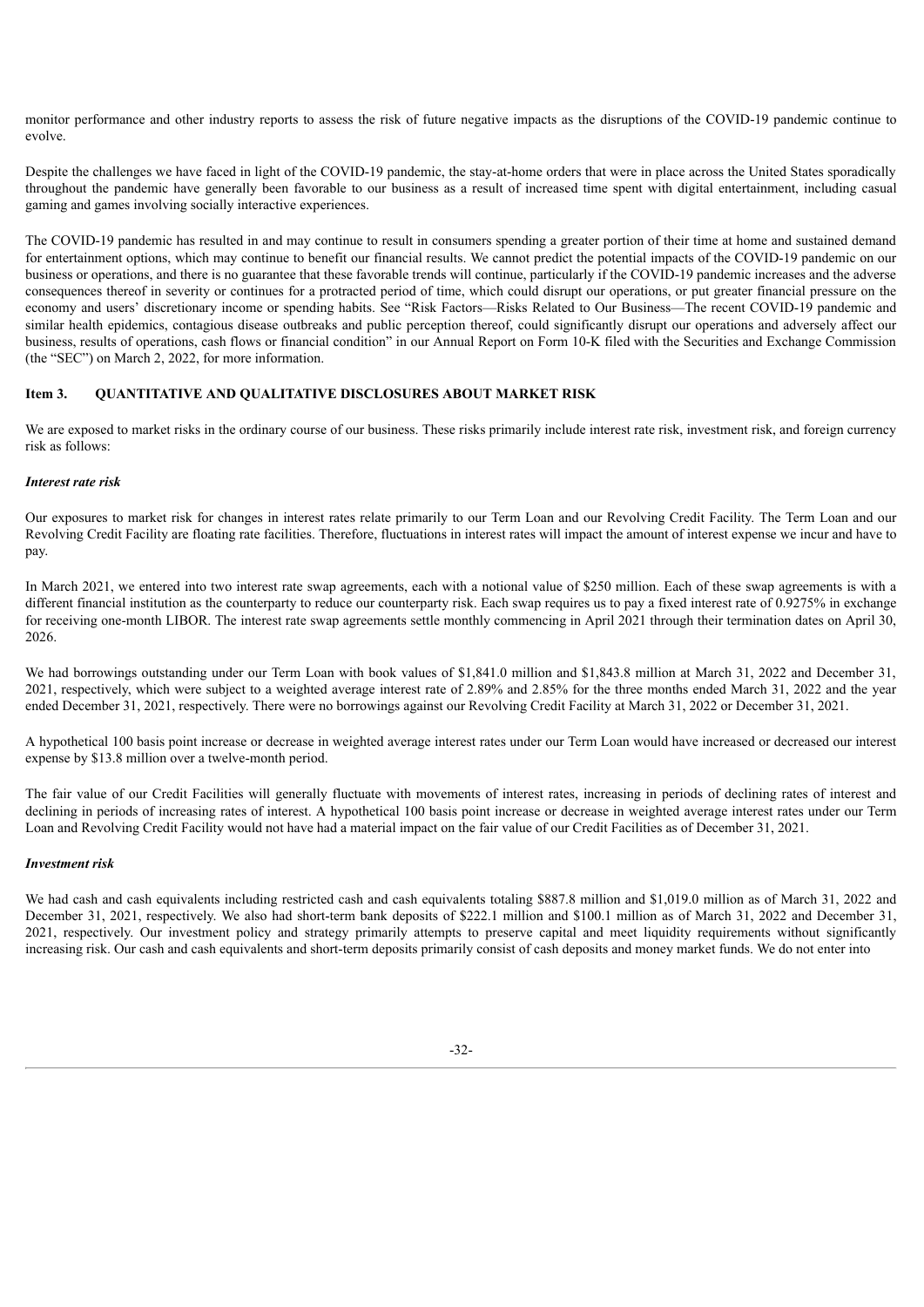investments for trading or speculative purposes. Changes in rates would primarily impact interest income due to the relatively short-term nature of our investments. A hypothetical 100 basis point change in interest rates would have increased or decreased our interest income for a twelve-month period by an immaterial amount.

## *Foreign currency risk*

Our functional currency is the U.S. Dollar and our revenues and expenses are primarily denominated in U.S. Dollars. However, a significant portion of our headcount related expenses, consisting principally of salaries and related personnel expenses as well as leases and certain other operating expenses, are denominated in Israeli Shekels ("ILS"). We also have foreign currency risks related to our revenues and operating expenses denominated in currencies other than the U.S. Dollar, including the Australian Dollar, British Pound, Euro, Canadian Dollar ("CAD"), Polish Zloty ("PLN") and Romanian Leu ("RON"). Accordingly, changes in exchange rates in the future may negatively affect our future revenues and other operating results as expressed in U.S. Dollars. Our foreign currency risk is partially mitigated as our revenues recognized in currencies other than the U.S. Dollar is diversified across geographic regions and we incur expenses in the same currencies in these regions.

We have experienced and will continue to experience fluctuations in our net income as a result of transaction gains or losses related to remeasurement of our asset and liability balances that are denominated in currencies other than the functional currency of the entities in which they are recorded.

As of March 31, 2022, we had entered into derivative contracts to purchase certain foreign currencies, including ILS, RON, PLN and CAD at future dates. The notional value of amounts hedged was approximately \$191.3 million, and all contracts are expected to mature during the upcoming 12 months.

## <span id="page-35-0"></span>**Item 4. CONTROLS AND PROCEDURES**

We maintain disclosure controls and procedures designed to provide reasonable assurance of achieving the objective that information in our Exchange Act reports is recorded, processed, summarized and reported within the time periods specified and pursuant to the requirements of the SEC's rules and forms and that such information is accumulated and communicated to our management, including our Chief Executive Officer and Chief Financial Officer, as appropriate to allow for timely decisions regarding required disclosures. In designing and evaluating the disclosure controls and procedures, management recognizes that any controls and procedures, no matter how well designed and operated, can provide only reasonable assurance of achieving the desired control objectives, and management is required to apply its judgment in evaluating the cost-benefit relationship of possible controls and procedures.

As required by SEC Rule 13a-15(b), we carried out an evaluation, with the participation of our management, including our Chief Executive Officer and Chief Financial Officer, of the effectiveness of our disclosure controls and procedures as of March 31, 2022, the end of the period covered by this Quarterly Report on Form 10-Q. Based upon that evaluation, our Chief Executive Officer and Chief Financial Officer concluded that our disclosure controls and procedures were effective at the reasonable assurance level as of March 31, 2022.

<span id="page-35-1"></span>During the quarter ended March 31, 2022, we migrated one of our acquired entities from their pre-existing general ledger system into our standard general ledger software, and we finalized the implementation of a software package that automates our tracking of, accounting for and disclosure of our lease population. For the quarter ended March 31, 2022, there were no other changes in internal control that have materially affected, or are reasonably likely to materially affect, our internal control over financial reporting.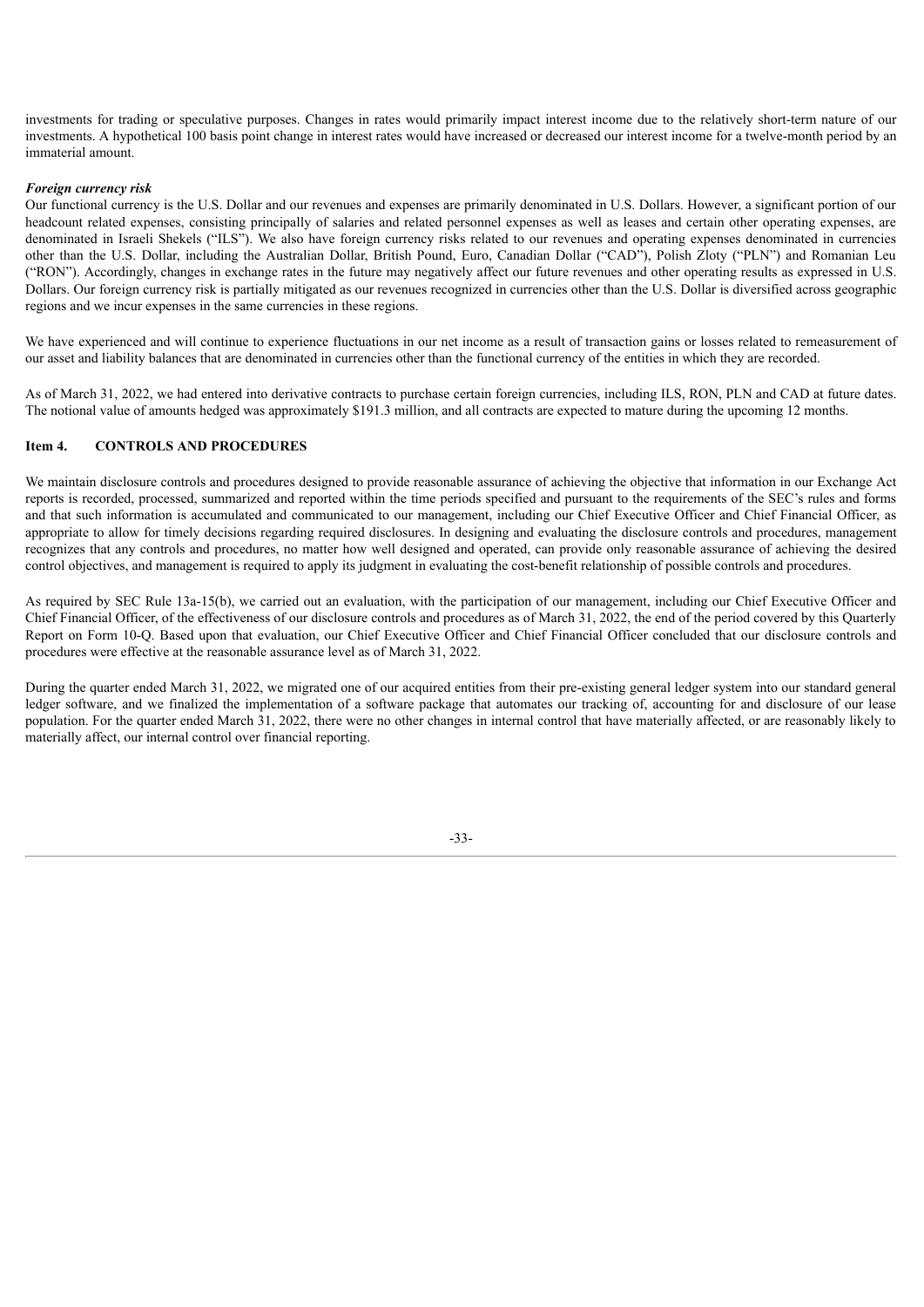# **Part II. OTHER INFORMATION**

## <span id="page-36-0"></span>**Item 1. LEGAL PROCEEDINGS**

For a description of our legal proceedings, see *Note 10, Commitments and Contingencies*, included in Part I. Item I of this quarterly report on Form 10-Q.

#### <span id="page-36-1"></span>**Item 1A. RISK FACTORS**

In addition to the other information set forth in this report, you should carefully consider the factors discussed in Part I, Item 1A, "Risk Factors" in our Annual Report on Form 10-K for the year ended December 31, 2021, which factors could materially affect our business, financial condition, liquidity or future results. Other than the risk factors detailed below, there have been no material changes to the risk factors described in the "Risk Factors" section in our Annual Report on Form 10-K for the year ended December 31, 2021. The risks described in our Annual Report on Form 10-K are not the only risks facing our company. Additional risks and uncertainties not currently known to us or that we currently deem to be immaterial also may materially adversely affect our business, financial condition, liquidity, results of operations, prospects or stock price.

## Our systems and operations are vulnerable to damage or interruption from natural disasters, power losses, telecommunications failures, cyber-attacks, *terrorist attacks, acts of war, human errors, break-ins and similar events.*

We have in the past and may continue to experience disruption as a result of catastrophic events. For example, we have relocated personnel in our Ukraine and Belarus offices as a result of military conflict and political instability due to the Russian invasion of Ukraine. In addition, we previously maintained an office in Crimea, but were forced to close and relocate our personnel as a result of Crimea's annexation by Russia in 2014. Additionally, our primary offices are located in Israel and we have several offices in Ukraine and a large office in Belarus, and are therefore subject to a heightened risk of military and political instability.

In the occurrence of a catastrophic event, including a global pandemic like the ongoing COVID-19 pandemic or the consequences of climate change, we may be unable to continue our operations and may endure system interruptions, reputational harm, delays in application development, lengthy interruptions in our services, breaches of data security and loss of critical data, such as player, customer and billing data as well as intellectual property rights, software versions or other relevant data regarding operations, and there can be no assurances that our insurance policies will be sufficient to compensate us for any resulting losses, which could have a material adverse effect on our business, financial condition and results of operations.

## The ongoing military action between Russia and Ukraine could adversely affect our business, financial condition and results of operations, including *our operations in Ukraine and Belarus.*

On February 24, 2022, Russian military forces invaded Ukraine, with support from the government of Belarus, and sustained conflict and disruption in the region is likely. Although the length, impact and outcome of the ongoing military conflict in Ukraine is highly unpredictable, this conflict could lead to significant market and other disruptions, including significant volatility in commodity prices and supply of energy resources, instability in financial markets, supply chain interruptions, political and social instability, increase in cyberattacks, as well as disruptions to our operations in Ukraine and Belarus.

We have a significant research and development center in Ukraine and, accordingly, our business, financial condition, results of operations and prospects are affected by economic, political and legal developments in Ukraine. We have also invested significant resources in Ukraine in the past. As a result, warfare, political turmoil or terrorist attacks in this region could negatively affect our Ukrainian operations and our business.

In addition, we have a significant research and development center in Belarus and, accordingly, our business, financial condition, results of operations and prospects are affected by economic, political and legal developments in Belarus, including the impacts of the conflict in Ukraine. We have also invested significant resources in Belarus in the past. As a result, warfare, political turmoil or terrorist attacks in this region could negatively affect our operations in Belarus and our business.

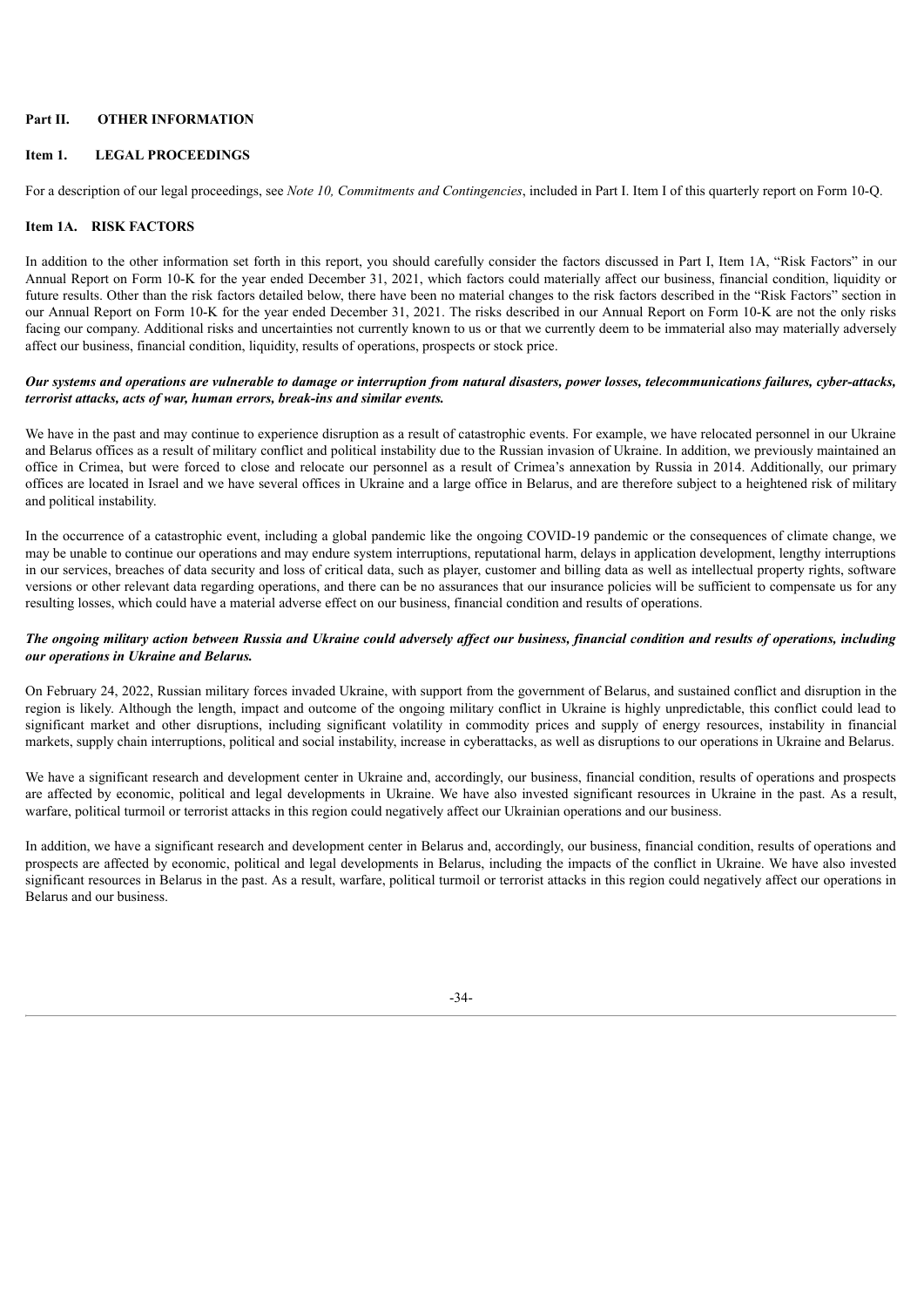We have developed and, in some cases, implemented humanitarian efforts, including food and medical supplies, as well as contingency plans to relocate work and/or personnel to other geographies, as appropriate. Our business continuity plans are designed to address known contingency scenarios to ensure that we have adequate processes and practices in place to protect the safety of our people and to handle potential impacts to our operations. Our humanitarian efforts, crisis management procedures, business continuity plans, and disaster recovery capabilities may not be effective at preventing or mitigating the effects of ongoing, prolonged or multiple crises, such as civil unrest, military conflict and a pandemic in a concentrated geographic area. The current events in the regions where we operate may pose security risks to our people, our facilities, our operations, and infrastructure, such as utilities and network services, and the disruption of any or all of them could materially adversely affect our business, financial conditions and results of operations, and cause volatility in the price of our securities. We are continuing to monitor the situation in Ukraine and Belarus and assess options in relation to our ongoing operations and our ability to continue to do business in the region.

Furthermore, due to the political uncertainty involving Russia and Ukraine, there is also an increased likelihood that the tensions could result in cyberattacks or cybersecurity incidents that could either directly or indirectly impact our operations. Any attempts by cyber attackers to disrupt our services or systems, if successful, could harm our business, result in the misappropriation of funds, be expensive to remedy and damage our reputation or brand. Insurance may not be sufficient to cover significant expenses and losses related to such cyber-attacks and cybersecurity incidents.

We are actively monitoring the situation in Ukraine and assessing its impact on our business. We have no way to predict the progress or outcome of the conflict in Ukraine or its impacts in Ukraine, Russia or Belarus as the conflict, and any resulting government reactions, are rapidly developing and beyond our control. The extent and duration of the military action, sanctions and resulting market disruptions could be significant and could potentially have substantial impact on the global economy and our business for an unknown period of time. Any of the abovementioned factors could affect our business, financial condition and results of operations. Any such disruptions may also magnify the impact of other risks described in this Quarterly Report on Form 10-K or in our Annual Report on Form 10-K filed with the SEC on March 2, 2022.

Any disruption to our operations in Ukraine or Belarus may be prolonged and require us to reevaluate our operations in those countries, which may be more expensive and harm our business.

## Our business may be affected by sanctions, export controls and similar measures targeting Russia and Belarus as well as other responses to Russia's *invasion of Ukraine.*

As a result of Russia's military conflict in Ukraine, governmental authorities in the United States, the European Union and the United Kingdom, among others, launched an expansion of coordinated sanctions and export control measures, including:

- blocking sanctions on some of the largest state-owned and private Russian financial institutions (and their subsequent removal from SWIFT);
- blocking sanctions against Russian and Belarusian individuals, including the Russian President, other politicians and those with government connections or involved in Russian military activities;
- expansion of sectoral sanctions in various sectors of the Russian and Belarusian economies and the defense sector;
- United Kingdom sanctions introducing restrictions on providing loans to, and dealing in securities issued by, persons connected with Russia;
- restrictions on access to the financial and capital markets in the European Union, as well as prohibitions on aircraft leasing operations;
- sanctions prohibiting most commercial activities of U.S. and EU persons in Crimea and Sevastopol; and
- enhanced export controls and trade sanctions targeting Russia's imports of technological goods as a whole, including tighter controls on exports and reexports of dual-use items, stricter licensing policy with respect to issuing export licenses, and/or increased use of "end-use" controls to block or impose licensing requirements on exports, as well as higher import tariffs and a prohibition on exporting luxury goods to Russia and Belarus.

As the conflict in Ukraine continues, there can be no certainty regarding whether the governmental authorities in the United States, the European Union, the United Kingdom or other counties will impose additional sanctions, export controls or other measures targeting Russia, Belarus or other territories.

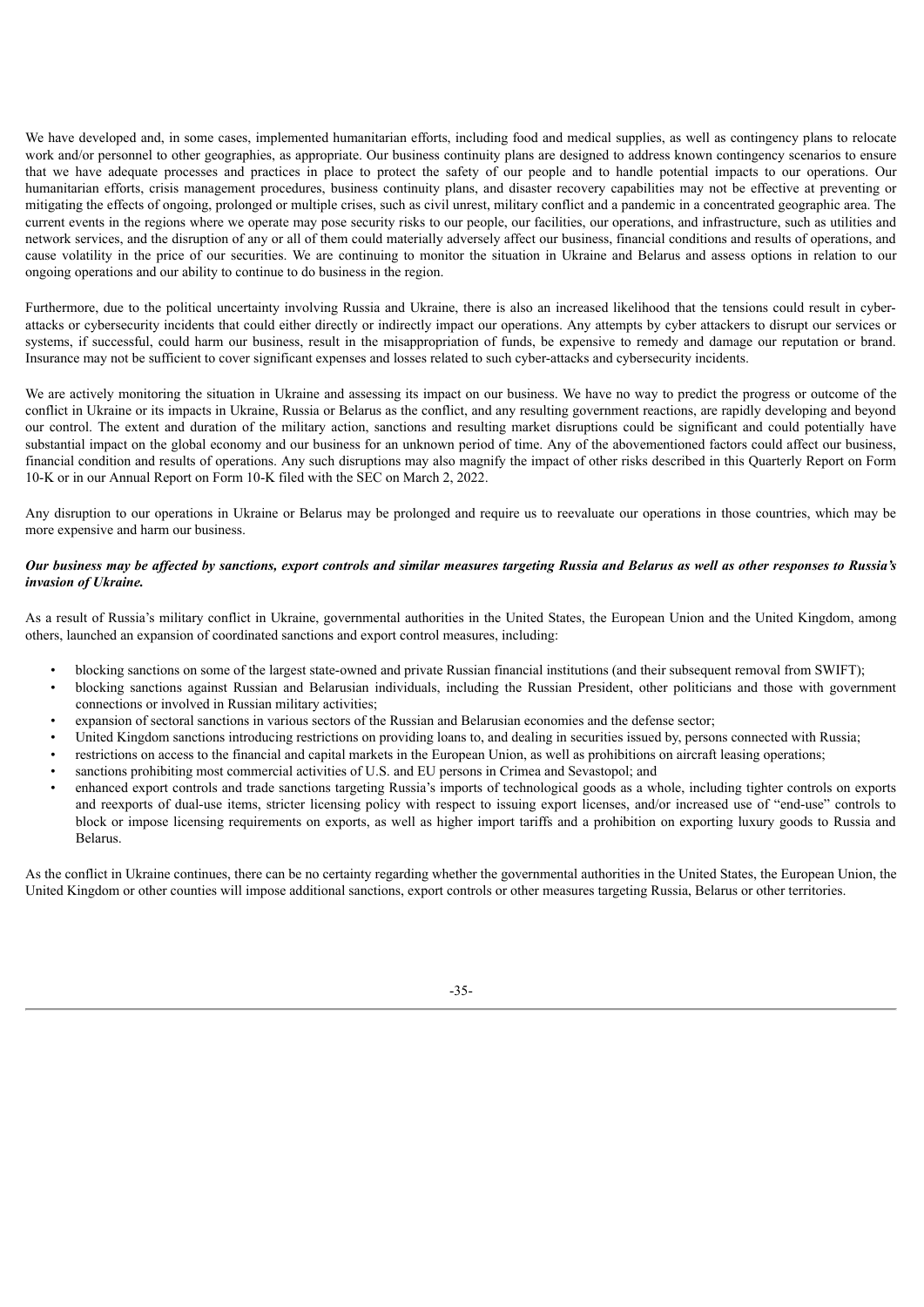Our business must be conducted in compliance with applicable economic and trade sanctions laws and regulations, including those administered and enforced by the U.S. Department of Treasury's Office of Foreign Assets Control, the U.S. Department of State, the U.S. Department of Commerce, the United Nations Security Council and other relevant governmental authorities. We must be ready to comply with the existing and any other potential additional measures imposed in connection with the conflict in Ukraine. The imposition of such measures could adversely impact our business, including preventing us from performing existing contracts, recognizing revenue, pursuing new business opportunities or receiving payment for products already supplied or services already performed with customers.

We review and monitor our contractual relationships with suppliers to establish whether any are target of the applicable sanctions. In the unlikely event that we identify a party with which we have a business relationship that is the target of applicable sanctions, we would immediately commence a legal analysis of what gives rise to the business relationship, including any contract, to estimate the most appropriate course of action to comply with the sanction regulations, together with the impact of a contractual termination according to the applicable law, and then proceed as required by the regulatory authorities. However, given the range of possible outcomes, the full costs, burdens, and limitations on our business may become significant.

Furthermore, even if an entity is not formally subject to sanctions, suppliers, customers and business partners of such entity may decide to reevaluate or cancel projects with such entity for reputational or other reasons. As result of the ongoing conflict in Ukraine, many U.S., European and other multinational businesses across a variety of industries, including consumer goods and retail, food, energy, banking and finance, media and entertainment, tech, travel and logistics, manufacturing and others, have indefinitely suspended their operations and paused all commercial activities in Russia and Belarus. Depending on the extent and breadth of sanctions, export controls and other measures that may be imposed in connection with the conflict in Ukraine, it is possible that our business, financial condition and results of operations could be materially and adversely affected.

#### We may not be able to maintain adequate insurance, and our insurance may not provide adequate levels of coverage against claims.

We believe that we maintain insurance customary for businesses of our size and type. However, there are types of losses we may incur that cannot be insured against or that we believe are not economically reasonable to insure. Moreover, any loss incurred could exceed policy limits and policy payments made to us may not be made on a timely basis.

In addition, we may not be able to obtain or renew certain insurance policies either on commercially reasonable terms of at all. For example, in March 2022, our insurance broker notified us that we would be unable to renew our commercial general commercial liability insurance policy in Ukraine due to the current situation in Ukraine, resulting in loss of such insurance coverage in Ukraine, including for property damage, workers' compensation and general commercial liability.

Such losses, or inability to maintain insurance, could adversely affect our business prospects, results of operations, cash flows and financial condition.

## <span id="page-38-0"></span>**Item 2. Unregistered Sales of Equity Securities and Use of Proceeds.**

None.

## <span id="page-38-1"></span>**Item 3. Defaults Upon Senior Securities**

None.

## <span id="page-38-2"></span>**Item 4. Mine Safety Disclosures**

<span id="page-38-3"></span>None.

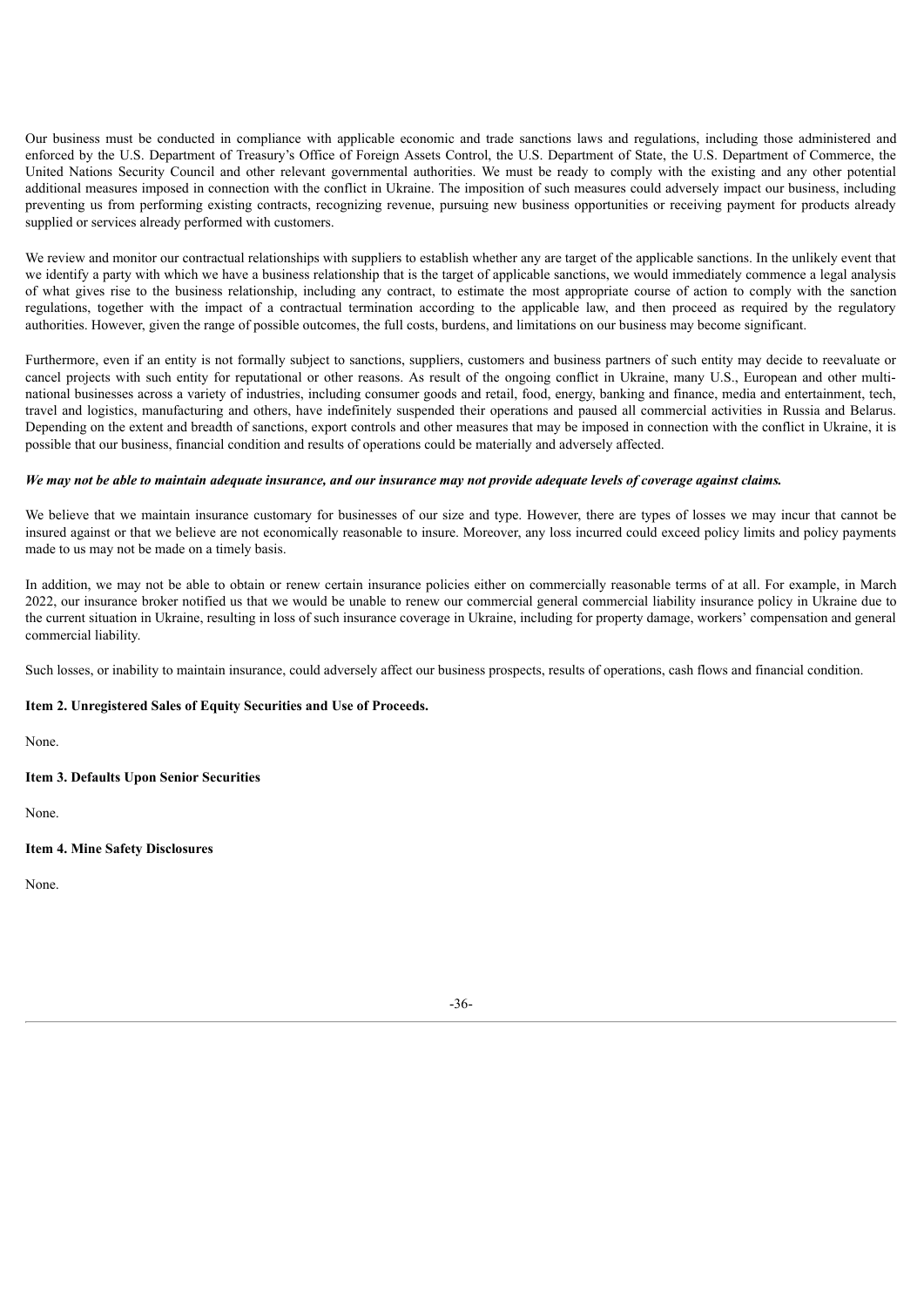# **Item 5. Other Information**

<span id="page-39-0"></span>None.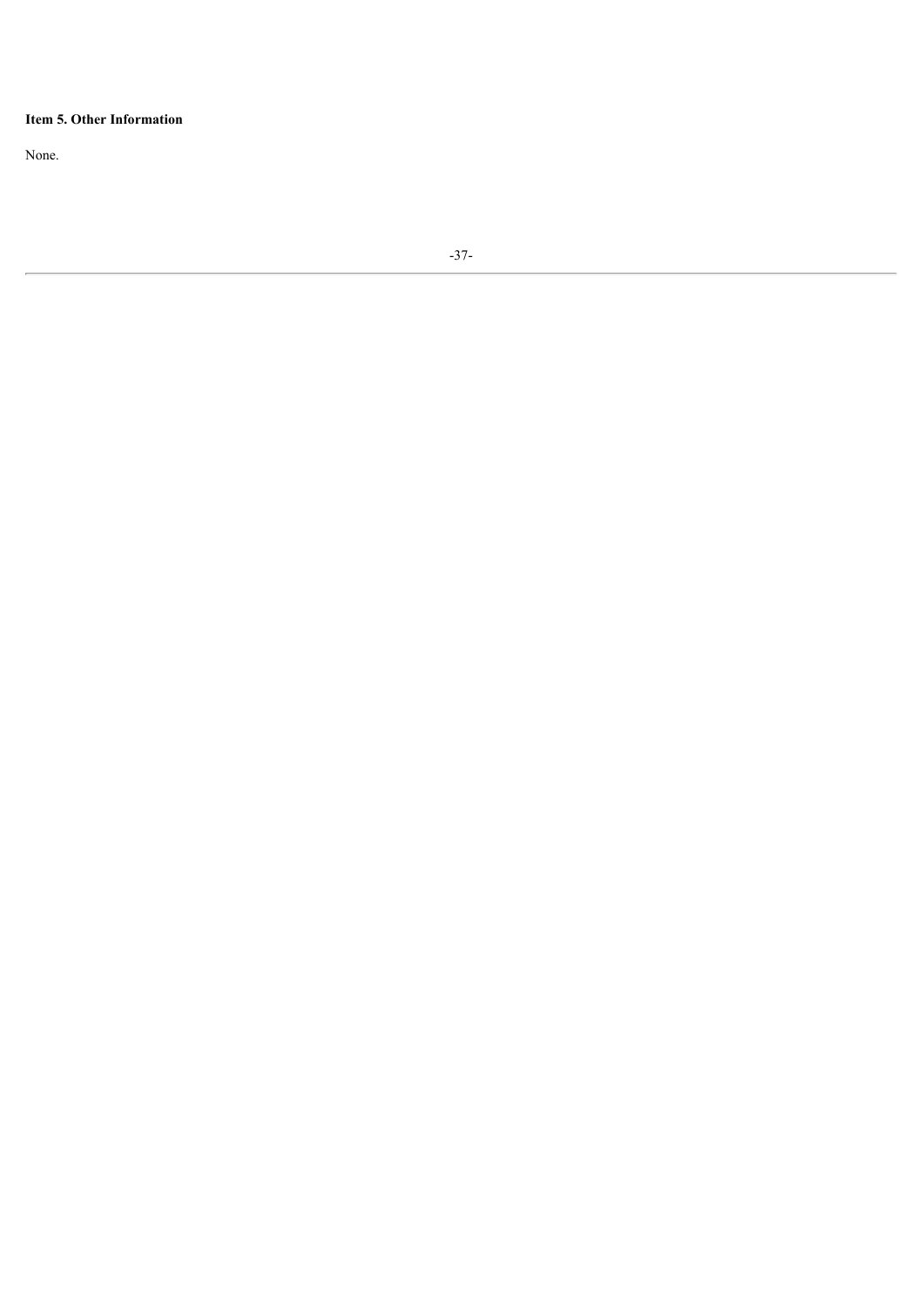# **Item 6. EXHIBITS**

| <b>Exhibits</b> | <b>Description</b>                                                                                                                                                       |
|-----------------|--------------------------------------------------------------------------------------------------------------------------------------------------------------------------|
| 31.1            | Certification of Chief Executive Officer pursuant to Section 302 of the Sarbanes-Oxley Act of 2002                                                                       |
| 31.2            | Certification of Chief Financial Officer pursuant to Section 302 of the Sarbanes-Oxley Act of 2002                                                                       |
| 32.1            | Certification of Chief Executive Officer pursuant to Section 906 of the Sarbanes-Oxley Act of 2002                                                                       |
| 32.2            | Certification of Chief Financial Officer pursuant to Section 906 of the Sarbanes-Oxley Act of 2002                                                                       |
| 101.INS         | Inline XBRL Instance Document – the instance document does not appear in the Interactive Data File because its XBRL tags are embedded within<br>the inline XBRL document |
| 101.SCH         | Inline XBRL Taxonomy Extension Schema Document                                                                                                                           |
| 101.CAL         | Inline XBRL Taxonomy Extension Calculation Linkbase Document                                                                                                             |
| 101.DEF         | Inline XBRL Taxonomy Extension Calculation Definition Document                                                                                                           |
| 101.LAB         | Inline XBRL Taxonomy Extension Label Linkbase Document                                                                                                                   |
| 101.PRE         | Inline XBRL Taxonomy Extension Presentation Linkbase Document                                                                                                            |
| 104             | Cover Page Interactive Data File (formatted as inline XBRL and contained in Exhibit 101)                                                                                 |

# Indicates management contract or compensatory plan.

-38-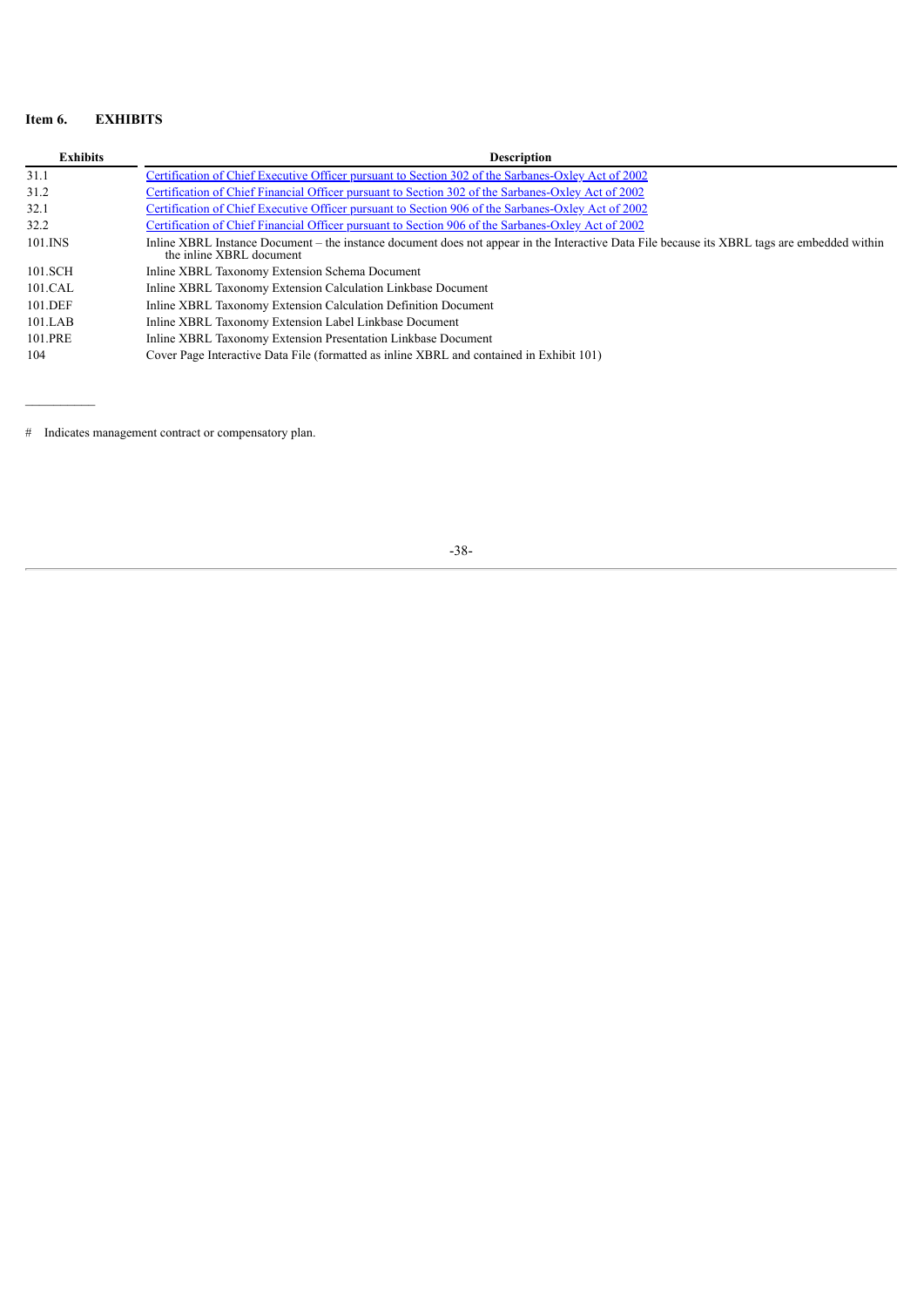# **SIGNATURES**

Pursuant to the requirements of the Securities Exchange Act of 1934, the registrant has duly caused this Quarterly Report on Form 10-Q to be signed on its behalf by the undersigned thereunto duly authorized.

> PLAYTIKA HOLDING CORP. *Registrant*

By: /s/ Robert Antokol

Robert Antokol Chief Executive Officer and Chairperson of the Board

By: /s/ Craig Abrahams

Craig Abrahams President and Chief Financial Officer

Dated as of May 10, 2022

-39-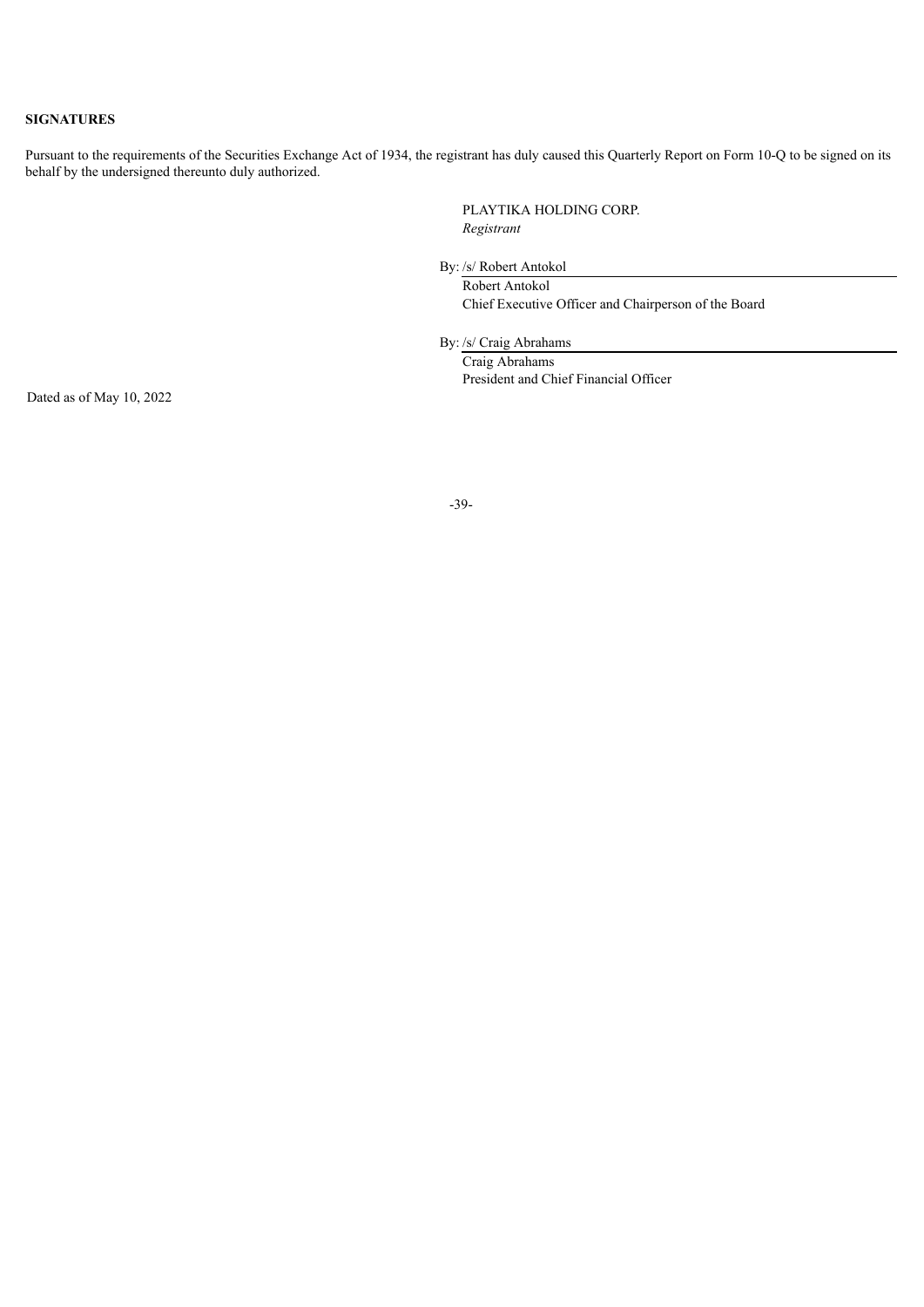#### **Certification of Chief Executive Officer Pursuant to Section 302 of the Sarbanes-Oxley Act of 2002**

<span id="page-42-0"></span>I, Robert Antokol, certify that:

- 1. I have reviewed this Quarterly Report on Form 10-Q of Playtika Holding Corp.;
- 2. Based on my knowledge, this report does not contain any untrue statement of a material fact or omit to state a material fact necessary to make the statements made, in light of the circumstances under which such statements were made, not misleading with respect to the period covered by this report;
- 3. Based on my knowledge, the financial statements, and other financial information included in this report, fairly present in all material respects the financial condition, results of operations and cash flows of the registrant as of, and for, the periods presented in this report;
- 4. The registrant's other certifying officer(s) and I are responsible for establishing and maintaining disclosure controls and procedures (as defined in Exchange Act Rules 13a-15(e) and 15d-15(e)) and have:
	- a) designed such disclosure controls and procedures, or caused such disclosure controls and procedures to be designed under our supervision, to ensure that material information relating to the registrant, including its consolidated subsidiaries, is made known to us by others within those entities, particularly during the period in which this report is being prepared;
	- b) designed such internal control over financial reporting, or caused such internal control over financial reporting to be designed under our supervision, to provide reasonable assurance regarding the reliability of financial reporting and the preparation of financial statements for external purposes in accordance with generally accepted accounting principles;
	- c) evaluated the effectiveness of the registrant's disclosure controls and procedures and presented in this report our conclusions about the effectiveness of the disclosure controls and procedures, as of the end of the period covered by this report based on such evaluation; and
	- d) disclosed in this report any change in the registrant's internal control over financial reporting that occurred during the registrant's most recent fiscal quarter (the registrant's fourth fiscal quarter in the case of an annual report) that has materially affected, or is reasonably likely to materially affect, the registrant's internal control over financial reporting; and
- 5. The registrant's other certifying officer(s) and I have disclosed, based on our most recent evaluation of internal control over financial reporting, to the registrant's auditors and the audit committee of the registrant's board of directors (or persons performing the equivalent functions):
	- a) all significant deficiencies and material weaknesses in the design or operation of internal control over financial reporting which are reasonably likely to adversely affect the registrant's ability to record, process, summarize and report financial information; and
	- b) any fraud, whether or not material, that involves management or other employees who have a significant role in the registrant's internal control over financial reporting.

May 10, 2022 By: /s/ Robert Antokol

Robert Antokol Chief Executive Officer and Chairperson of the Board (principal executive officer)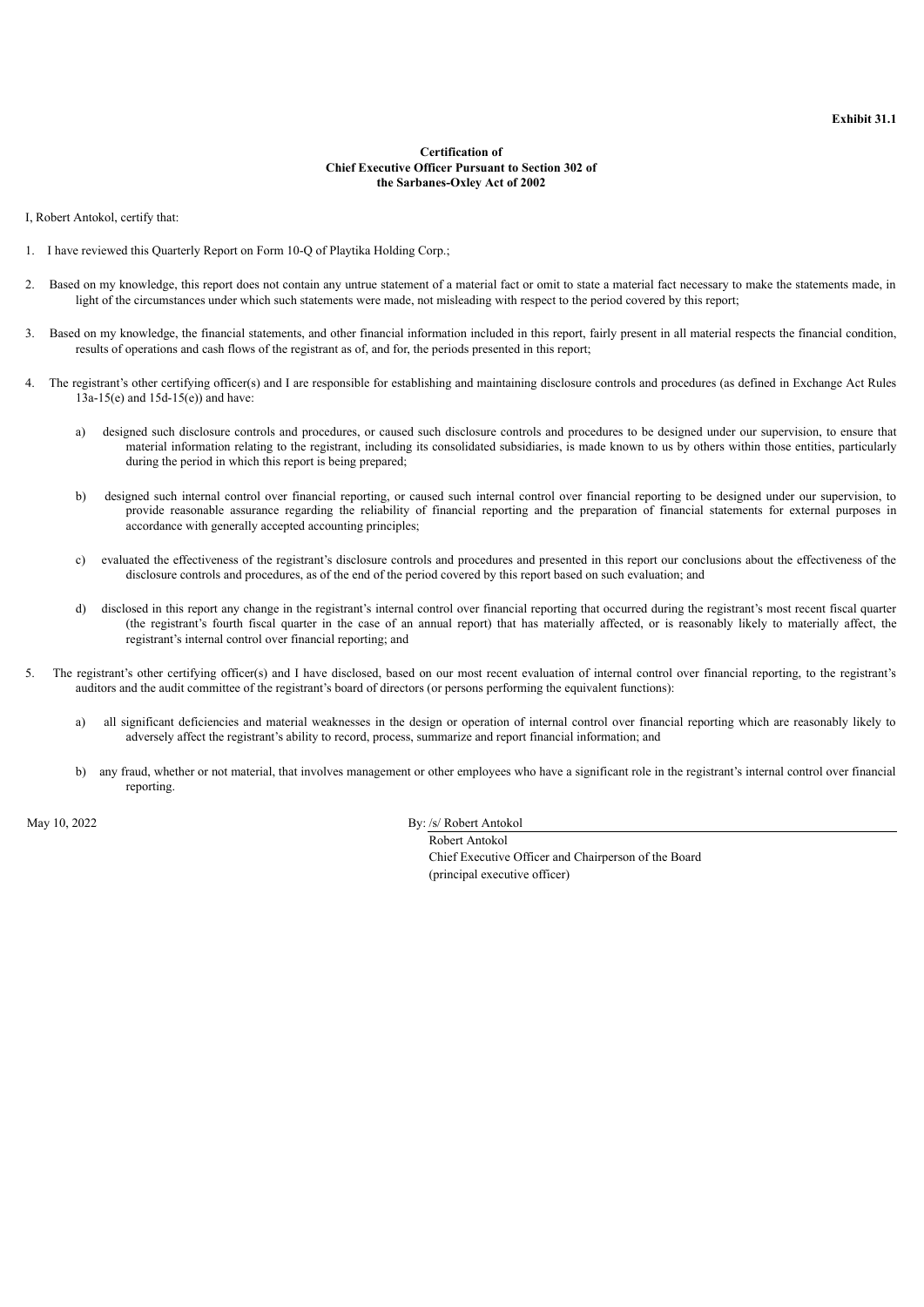#### **Certification of Chief Financial Officer Pursuant to Section 302 of the Sarbanes-Oxley Act of 2002**

<span id="page-43-0"></span>I, Craig Abrahams, certify that:

- 1. I have reviewed this Quarterly Report on Form 10-Q of Playtika Holding Corp.;
- 2. Based on my knowledge, this report does not contain any untrue statement of a material fact or omit to state a material fact necessary to make the statements made, in light of the circumstances under which such statements were made, not misleading with respect to the period covered by this report;
- 3. Based on my knowledge, the financial statements, and other financial information included in this report, fairly present in all material respects the financial condition, results of operations and cash flows of the registrant as of, and for, the periods presented in this report;
- 4. The registrant's other certifying officer(s) and I are responsible for establishing and maintaining disclosure controls and procedures (as defined in Exchange Act Rules 13a-15(e) and 15d-15(e)) and have:
	- a) designed such disclosure controls and procedures, or caused such disclosure controls and procedures to be designed under our supervision, to ensure that material information relating to the registrant, including its consolidated subsidiaries, is made known to us by others within those entities, particularly during the period in which this report is being prepared;
	- b) designed such internal control over financial reporting, or caused such internal control over financial reporting to be designed under our supervision, to provide reasonable assurance regarding the reliability of financial reporting and the preparation of financial statements for external purposes in accordance with generally accepted accounting principles;
	- c) evaluated the effectiveness of the registrant's disclosure controls and procedures and presented in this report our conclusions about the effectiveness of the disclosure controls and procedures, as of the end of the period covered by this report based on such evaluation; and
	- d) disclosed in this report any change in the registrant's internal control over financial reporting that occurred during the registrant's most recent fiscal quarter (the registrant's fourth fiscal quarter in the case of an annual report) that has materially affected, or is reasonably likely to materially affect, the registrant's internal control over financial reporting; and
- 5. The registrant's other certifying officer(s) and I have disclosed, based on our most recent evaluation of internal control over financial reporting, to the registrant's auditors and the audit committee of the registrant's board of directors (or persons performing the equivalent functions):
	- a) all significant deficiencies and material weaknesses in the design or operation of internal control over financial reporting which are reasonably likely to adversely affect the registrant's ability to record, process, summarize and report financial information; and
	- b) any fraud, whether or not material, that involves management or other employees who have a significant role in the registrant's internal control over financial reporting.

May 10, 2022 By: /s/ Craig Abrahams

Craig Abrahams President and Chief Financial Officer (principal financial officer)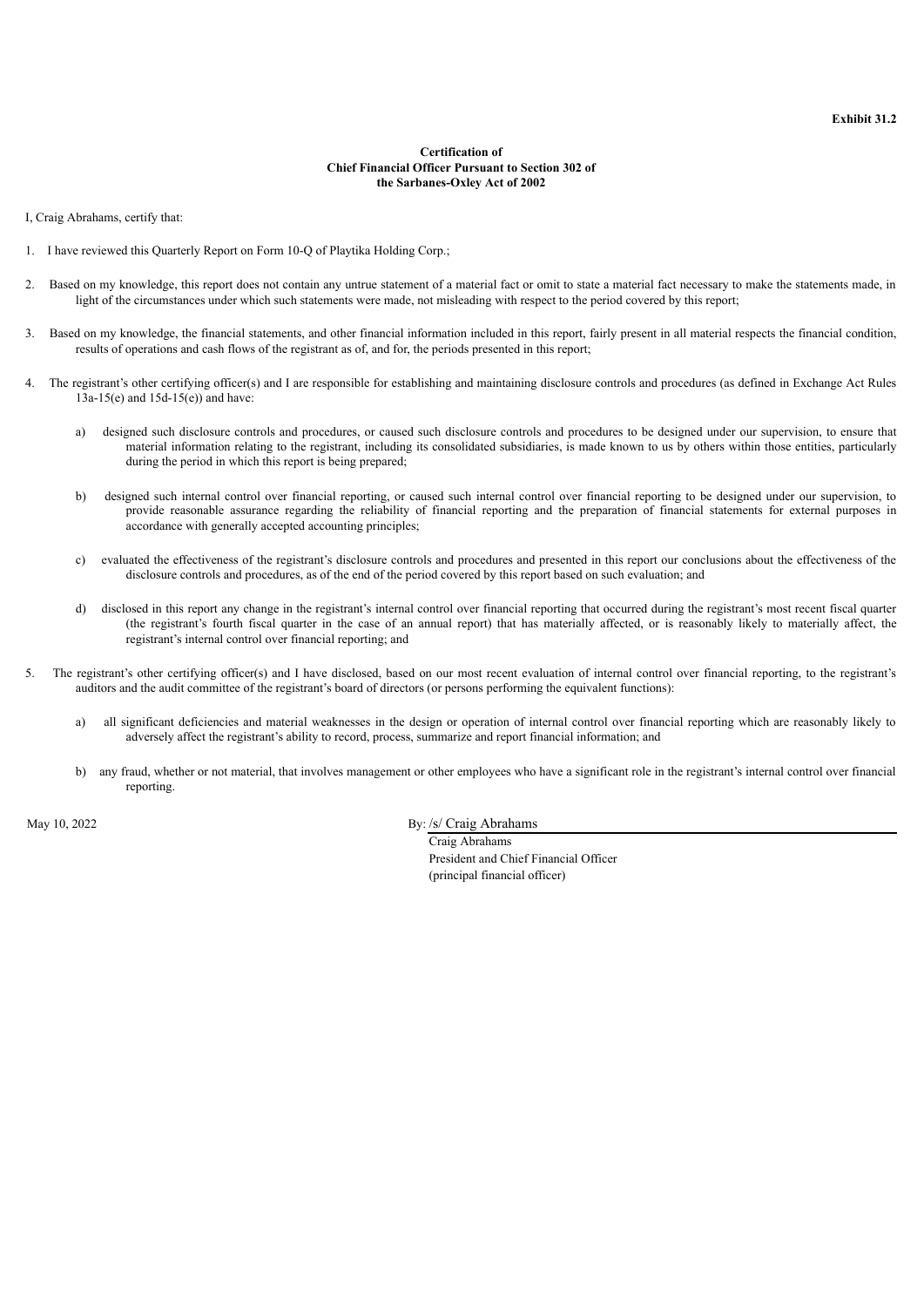## **Certification of Chief Executive Officer Pursuant to 18 U.S.C. Section 1350, As Adopted Pursuant to Section 906 of the Sarbanes-Oxley Act of 2002**

<span id="page-44-0"></span>Pursuant to 18 U.S.C. Section 1350, as adopted pursuant to Section 906 of the Sarbanes-Oxley Act of 2002, the undersigned officer of Playtika Holding Corp. (the "Company") hereby certifies, to such officer's knowledge, that:

- 1. The Quarterly Report on Form 10-Q of the Company for the quarterly period ended March 31, 2022 (the "Report") fully complies with the requirements of Section 13(a) or Section 15(d), as applicable, of the Securities Exchange Act of 1934, as amended; and
- 2. The information contained in the Report fairly presents, in all material respects, the financial condition and results of operations of the Company.

May 10, 2022 By: /s/ Robert Antokol

Robert Antokol Chief Executive Officer and Chairperson of the Board (principal executive officer)